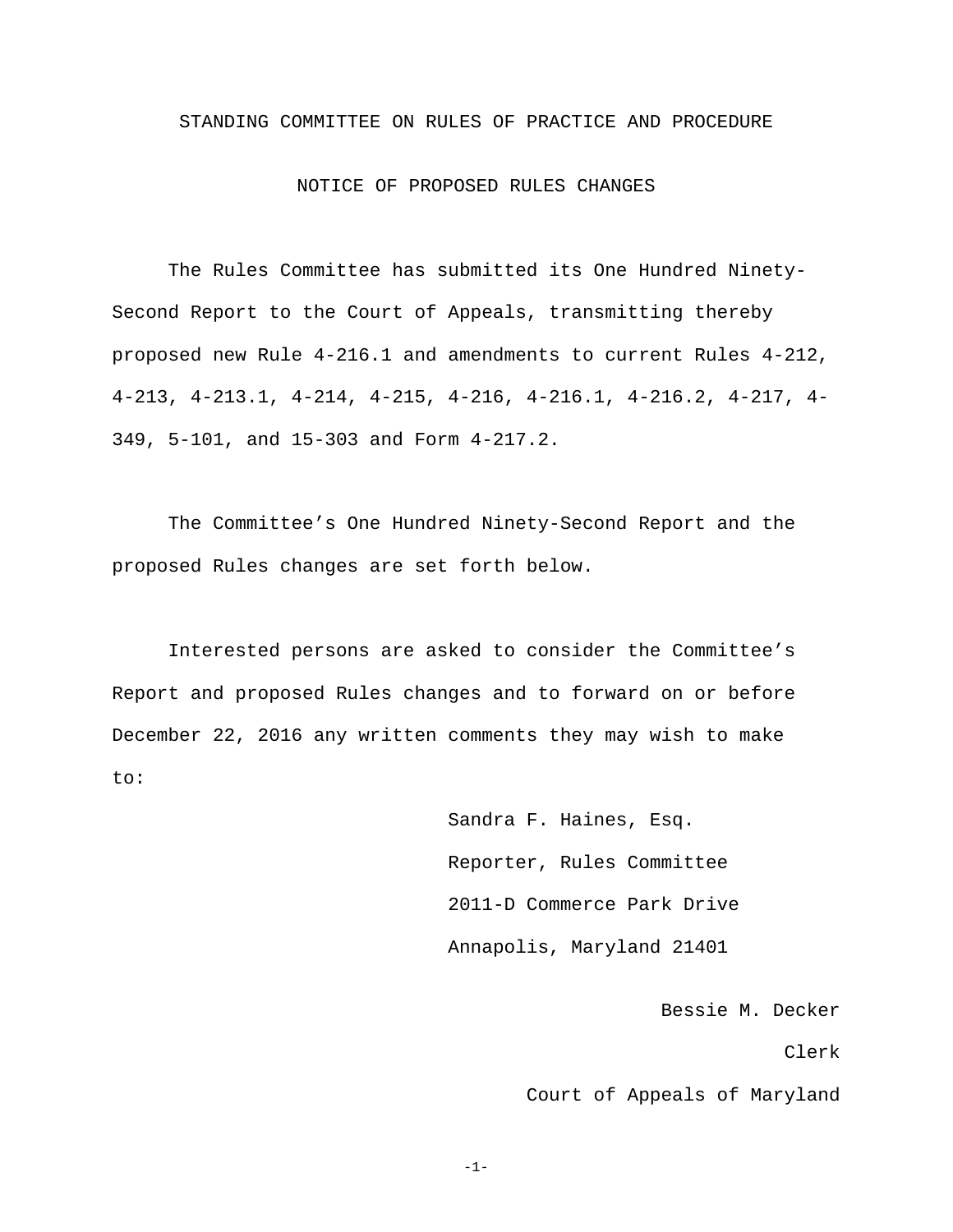The Honorable Mary Ellen Barbera, Chief Judge The Honorable Clayton Greene, Jr. The Honorable Sally D. Adkins The Honorable Robert N. McDonald, The Honorable Shirley M. Watts The Honorable Michele D. Hotten The Honorable Joseph M. Getty, Judges The Court of Appeals of Maryland Robert C. Murphy Courts of Appeal Building Annapolis, Maryland 21401

Your Honors:

The Rules Committee submits this, its One Hundred Ninety-Second Report, and recommends that the Court adopt new Rule 4- 216.1 and conforming amendments to current Rules 4-212, 4-213, 4-213.1, 4-214, 4-215 4-216, 4-216.1, 4-216.2, 4-217, 4-349, 5- 101, and 15-303 and Form 4-217.2.

#### INTRODUCTION

The heart of the proposal is new Rule 4-216.1, the purpose of which is to provide clearer guidance to judicial officers regarding the manner in which certain core principles intended to govern decisions regarding the pretrial release of arrested individuals should be applied. Most of those principles are already either explicit or implicit in current Rule 4-216, but they are not always applied in the manner intended. The central problem, which has been well-documented both nationally and in Maryland, is that, not infrequently, money bail is being set in amounts that many defendants cannot afford. This results in those defendants being incarcerated, prior to trial, for no reason other than poverty.

The impetus for the development of proposed Rule 4-216.1 came from an advice letter issued by the Office of the Attorney General on October 11, 2016, expressing the view that current Rule 4-216, as it is being applied, violates both the due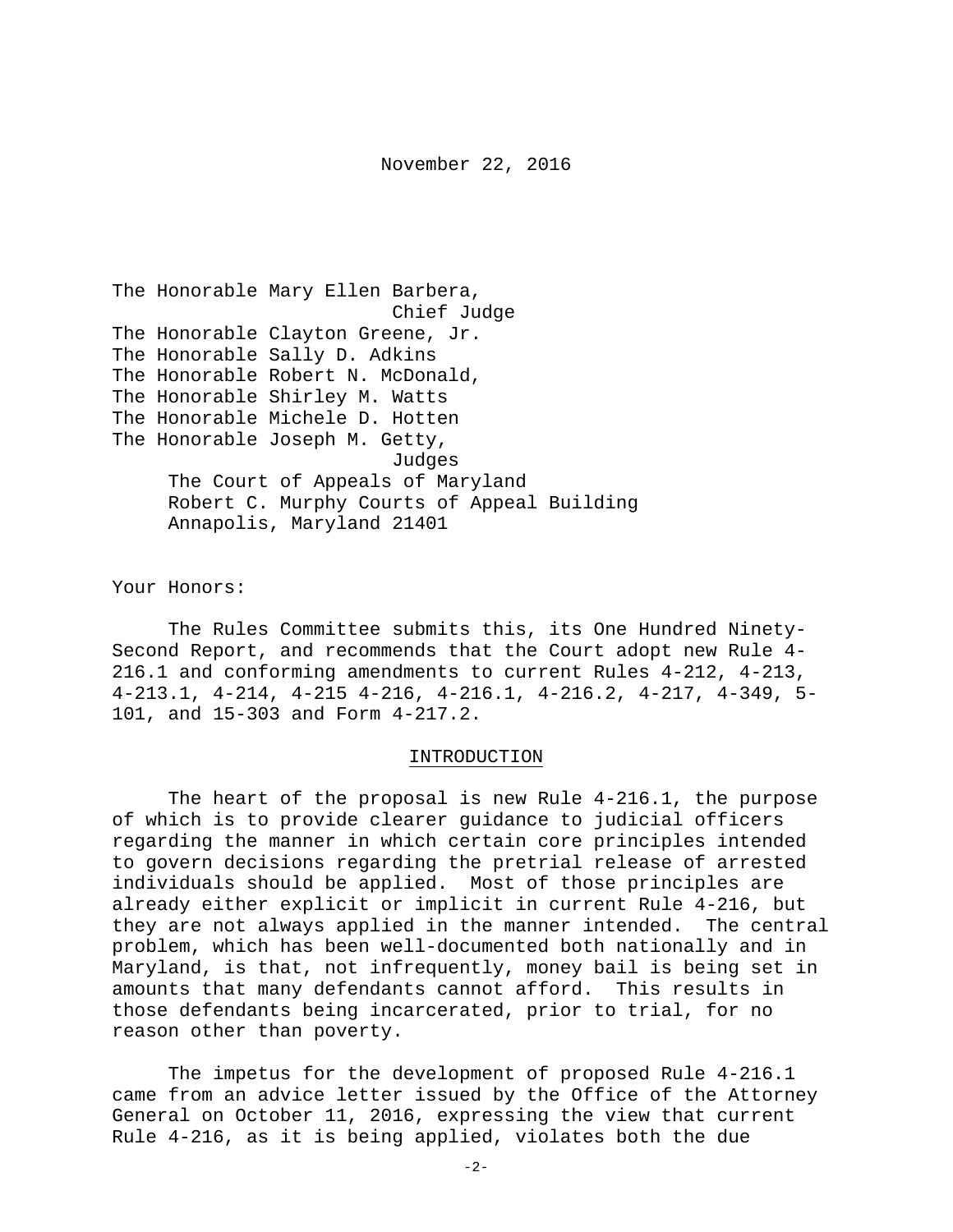process rights of defendants and the Constitutional prohibition against excessive bail. Following the issuance of that advice letter, the Attorney General formally requested the Rules Committee to look into the concerns expressed in the advice letter. After consideration by the Criminal Rules Subcommittee, the changes proposed in this Report were approved by the full Committee at an open meeting on November 18, 2016. Copies of the Attorney General's advice letter and request to the Rules Committee will be forwarded as Appendix A.[1](#page-2-0)

The debate over "bail reform" has been a contentious one for decades, both in Maryland and nationally. The requirement of money bail has long been a staple in the American criminal justice system, notwithstanding that, at least to the extent it relies on compensated sureties, it has either never been used or has been abandoned in every other country except the Philippines.

Unfortunately, as the system developed, the practice of setting money bail at levels that a defendant could not afford grew, either because the defendant's financial circumstances were not considered in setting the form or amount or, in some instances, as a way of assuring that the defendant would remain incarcerated even though, if the defendant could afford the bail, he or she would be safe to be released. That practice, seemingly blessed in a 2-page 43-year-old Opinion of the Court of Special Appeals (*Simmons v. Warden*, 16 Md. App. 449, 450 (1973) ("The question of excessive bail is not resolved on the basis of an individual's ability or inability to raise a certain sum"), to some extent, has undermined the core principles embedded in Rule 4-216, which need to be restated in a clearer fashion.

There have been several independent, highly credible studies of the pre-trial release system in Maryland. Each of them has found, from documented evidence, that the reliance on money bail set at levels that the defendant cannot afford is (1) not uncommon, (2) irrational, unfair, unnecessary to ensure either the defendant's appearance or public safety, (3) racially and ethnically discriminatory, and (4) fiscally unsound. These studies stress not only the fiscal cost to the State and the counties from incarcerating people who do not need to be incarcerated but also the human cost of incarceration – the loss of employment; the loss of housing, automobiles, and utilities and other services because of the loss of income; the loss of

Ξ

<span id="page-2-0"></span><sup>&</sup>lt;sup>1</sup> The Appendices will be bulky. It was not possible to collate and print them in time to attach to this Report. They will be delivered separately.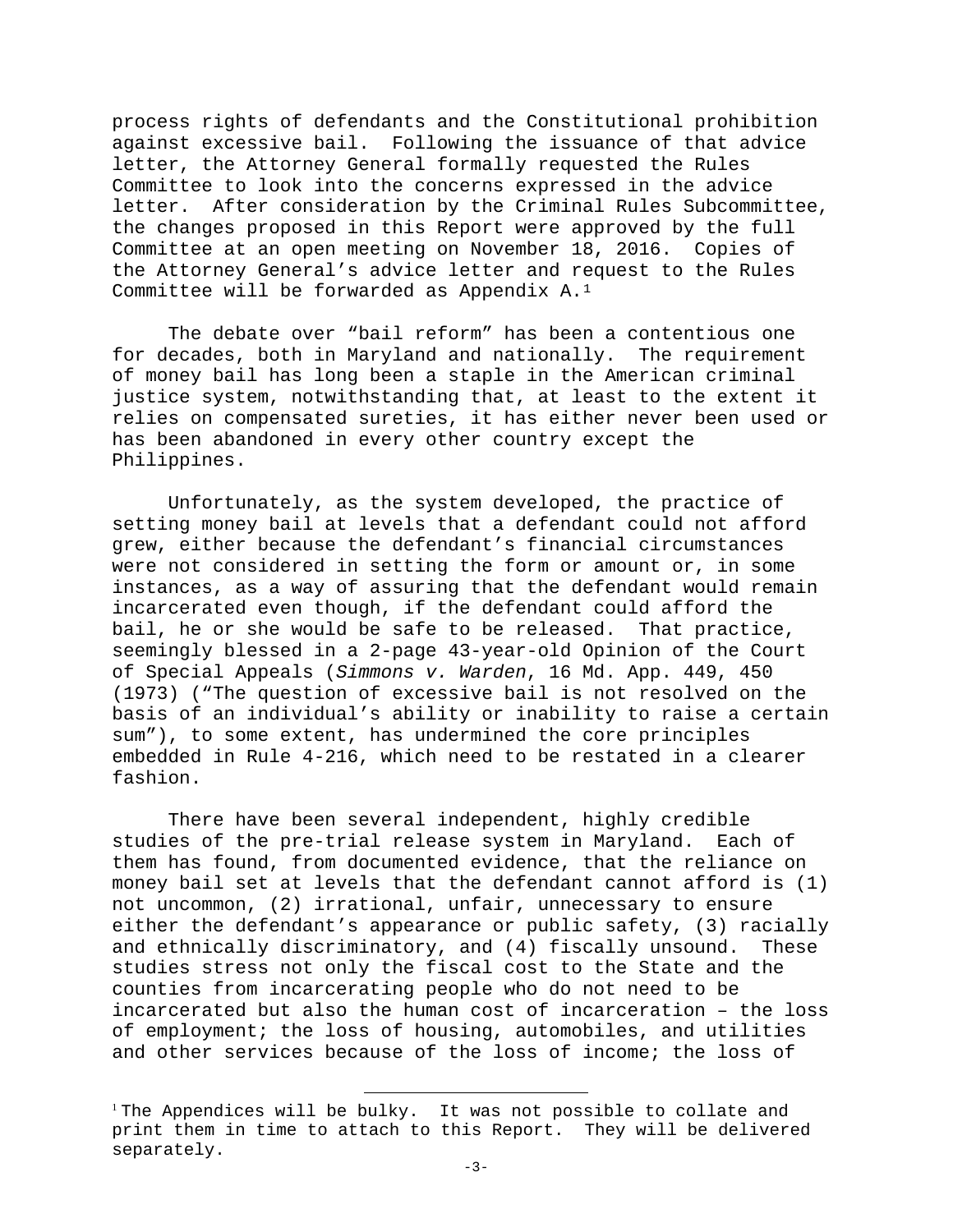governmental benefits, such as Medicaid and Social Security SSI payments; the disruption of families - all of which can have a lasting and devastating impact on the defendant and his or her family.

Similar studies in other States have reached similar conclusions, and few groups other than the bail bond industry and its allies have contested those conclusions. The Rules Committee examined those studies, along with Pre-trial Release Standards adopted by the American Bar Association. Copies of them, from here and elsewhere, will be forwarded collectively as Appendix B for the Court's consideration. It is clear that there **is** a problem in the manner in which the current Rules are being applied.

The Attorney General's advice letter concluded that the problem is of Constitutional dimension. That conclusion has been confirmed by an opinion from the law firm of Covington & Burling signed, among others, by former U.S. Attorney General<br>Eric Holder, that will be forwarded as Appendix C. It is Eric Holder, that will be forwarded as Appendix C. confirmed as well by the view of the Department of Justice as expressed in briefs the Department filed in two Federal cases (*Walker v. City of Calhoun* (11th Cir. Case No. 16-10521) and *Varden v. City of Clanton* (M.D.Ala. Case No. 2:15-cv-34)) and in a March 2016 letter from the Civil Rights Division stating unambiguously that "[c]ourts must not employ bail or bond practices that cause indigent defendants to remain incarcerated solely because they cannot afford to pay for their release." Federal law states expressly that a Federal judicial officer "may not impose a financial condition that results in the pretrial detention of the person."  $18 \text{ U.S.C. } $3142(c)(2)$ .

# SUMMARY OF THE PROPOSALS

The proposals before the Court are drawn largely from current Rule 4-216 but are reorganized to follow more closely the Pretrial Release Standards adopted by the American Bar Association. They do **not** prohibit the imposition of financial conditions (money bail); they do **not** do away with compensated sureties (bail bondsmen); and they do **not** permit the release of defendants who are significant flight risks or are likely to be<br>a danger to the community or anyone in the community. Indeed, a danger to the community or anyone in the community. they expressly **prohibit** the release of such a defendant.

Current Rule 4-216 is predominantly a procedural Rule. It describes the duties and authority of judicial officers at an initial appearance proceeding following the defendant's arrest. Section (e) of the Rule sets forth a list of factors the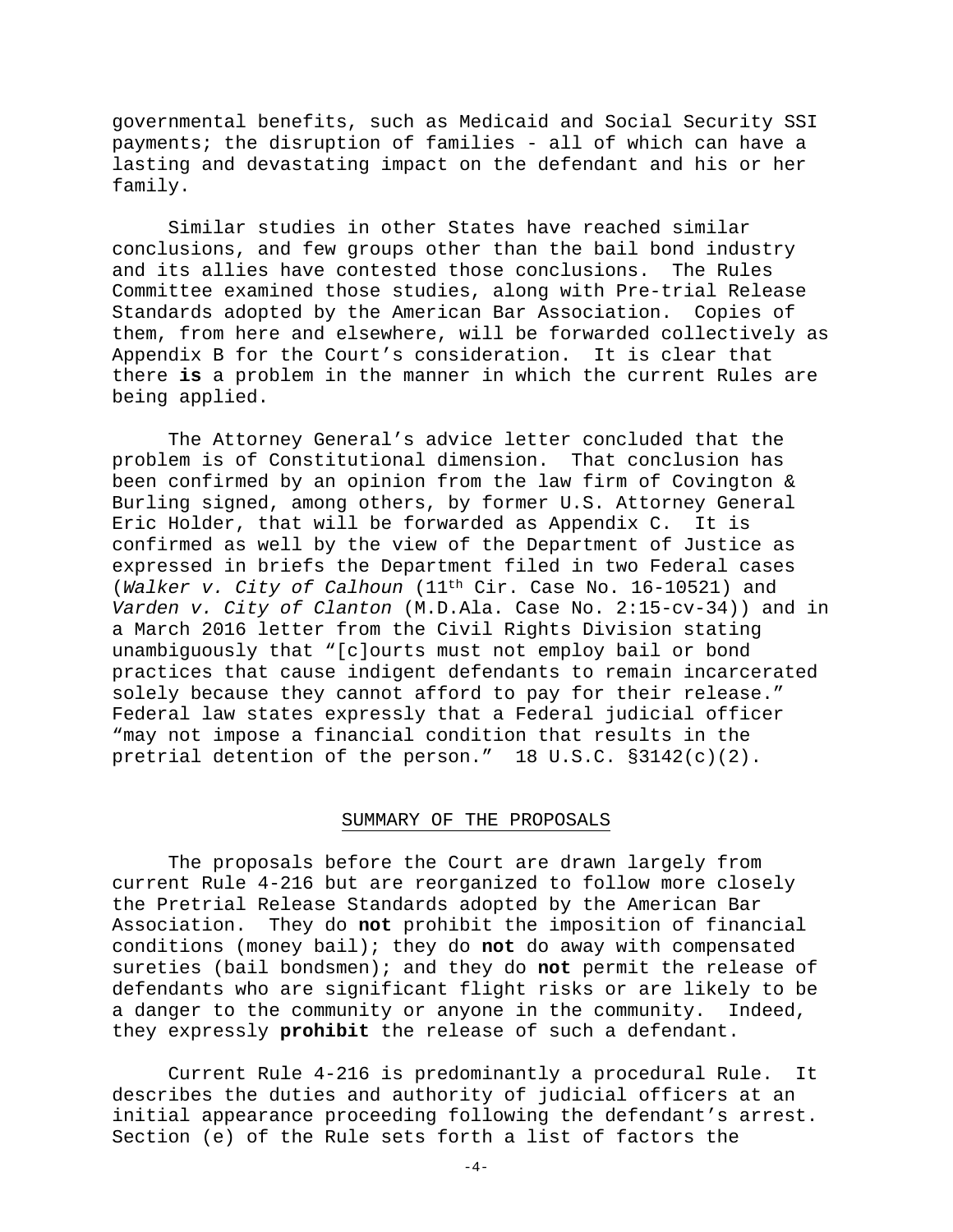judicial officer must consider in determining whether, and on what conditions, the defendant may be released. The only significant change to that Rule is to move that list of considerations to new Rule 4-216.1, which is a self-contained Rule setting forth the standards to be applied in making pretrial release decisions.

Section (a) of Rule 4-216.1 contains nine definitions, some taken from current Rule 4-217 and some new ones that are largely descriptive. Section (b) sets forth three core general principles:

FIRST: That the Rule should be liberally construed to permit the release of a defendant pending trial except upon a finding that, if the defendant is released, there is a reasonable likelihood that the defendant will not appear when required or will be a danger to an alleged victim, any other person, or the community, **and that, if such a finding is made, the defendant shall not be released**.

SECOND: That a decision whether or on what conditions to release a defendant must be based on a consideration of specific facts and circumstances applicable to the particular defendant, including the financial status of the defendant and the facts and circumstances constituting probable cause for the charges. That is taken in large part from ABA Standard 10-5.3(e).

THIRD: That if the judicial officer determines that a defendant should be released **other than** on personal recognizance or unsecured bond without special conditions, the judicial officer shall impose the least onerous condition or combination of conditions of release set forth in section (e) of the Rule that will reasonably ensure (A) the appearance of the defendant and (B) the safety of the community and persons in the community.

There are statutes that limit the authority of District Court commissioners to release defendants charged with certain crimes. *See* Code, Criminal Procedure Article, §5-202. There is no intent in Rule 4-216.1 or any other Rule to alter in any way the force of those statutes.

Subsection (b)(4) makes clear that those general principles are not intended to preclude a defendant from being held in custody for violating a condition of parole, probation, or pretrial release.

Section (c) creates a preference for release on personal recognizance or unsecured bond, with or without permissible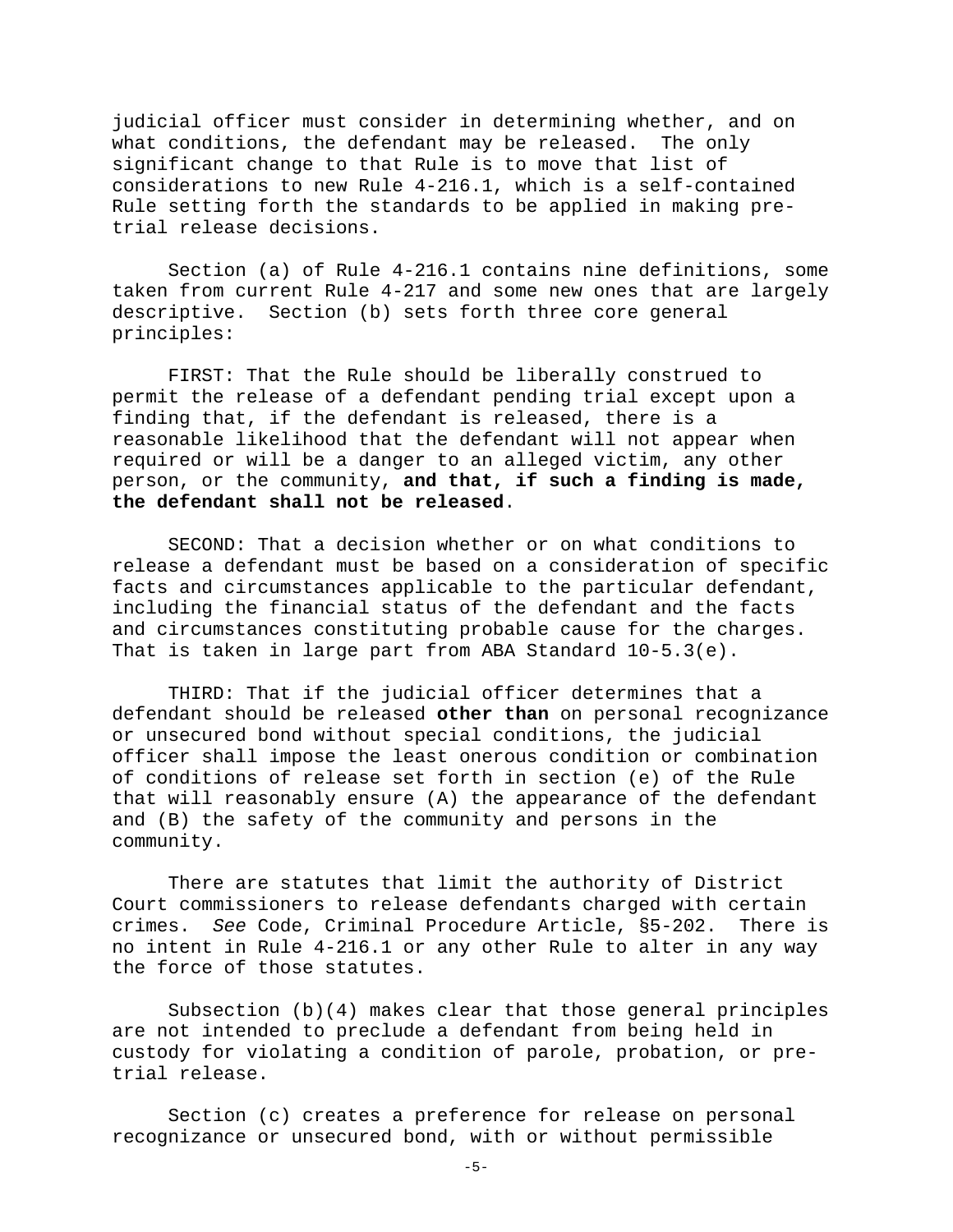conditions, unless the judicial officer finds that no permissible non-financial conditions attached to the release will reasonably ensure the defendant's appearance or the safety of the community and persons in it. The section requires that a judicial officer who makes such a finding state the basis for it on the record so that it can be reviewed, either in a bail review proceeding or a habeas corpus case.

Section (d) provides the guidelines for imposing financial conditions. It expressly permits judicial officers to impose financial conditions, subject to the following:

 (1) The judicial officer may not impose a financial condition, in form or amount, that he or she knows or has reason to believe that the defendant is financially incapable of meeting;

 (2) Financial conditions are appropriate only to ensure the appearance of the defendant and not to ensure public safety, to punish the defendant, or to placate public opinion; and

 (3) Financial conditions may not be set by reference to a predetermined schedule according to the nature of the offense. Subsection  $(d)(2)$  provides the clearest guidance regarding the meaning of "least onerous condition." It sets out the sequential preferences for release – personal recognizance, unsecured bond of the defendant, unsecured bond of the defendant and an uncompensated surety (usually a family member), bond secured by collateral security up to ten percent of the penalty amount of the bond, bond secured by collateral security exceeding ten percent of the penalty amount of the bond.

Section (e) sets forth the permissible non-financial conditions that may be attached to a release. Most of them are taken from provisions in current Rule 4-216 (f).

Section (f) incorporates the factors relocated from Rule 4- 216 that a judicial officer may consider in determining whether and on what conditions to release the defendant. There is one new provision -- that the judicial officer must give consideration to a recommendation from a pre-trial release services program that has made a risk assessment of the defendant in accordance with a validated risk assessment tool and is willing to provide an acceptable level of supervision if so directed by the judicial officer.

Finally, section (g) requires the judicial officer to inform the defendant that, if any required collateral security is provided by the defendant or an uncompensated surety, it will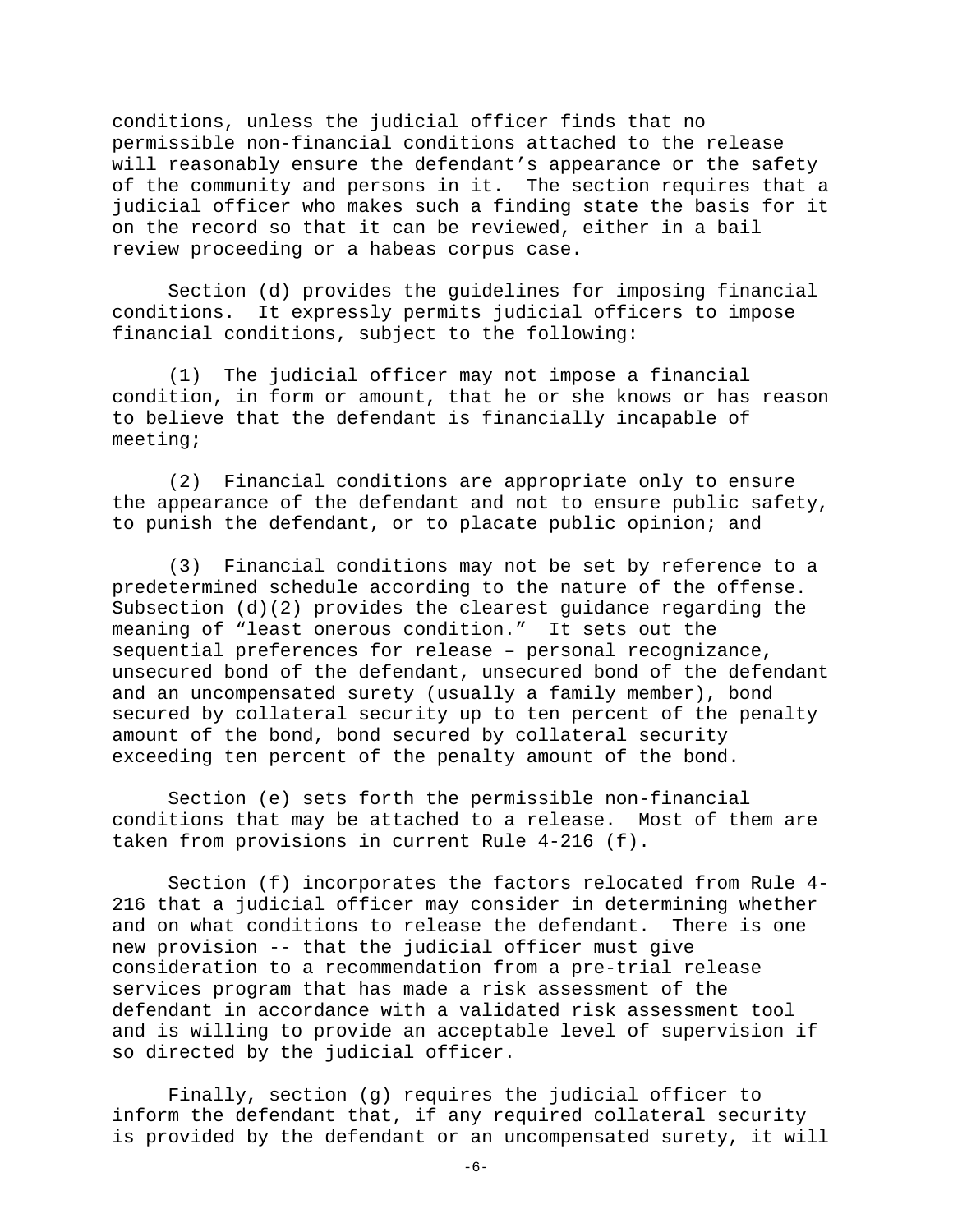be refunded at the conclusion of the criminal proceeding if the defendant has not defaulted in the performance of the conditions of the bond.

As noted, the amendments proposed to the other Rules are merely conforming ones.

#### CONCLUDING CONSIDERATIONS

The bail bond industry, the Lieutenant Governor, the President of the State Senate, the Chair of the Senate Judicial Proceedings Committee, eighteen States Attorneys, and a number of other groups and individuals offered opposition to these proposals, predominantly on two grounds – (1) that any reform in the standards for pre-trial release should come from the General Assembly (which has consistently, for decades, been unwilling to enact any substantial reform measures), and (2) the cost of implementing the proposed Rules would be substantial. Those arguments were made and considered at both the Subcommittee and full Committee hearings and no doubt will be pursued before the Court. There is an overlap to them.

The decision as to whether a defendant who is under arrest should be released pre-trial and, if so, on what terms, is, and historically has been, committed exclusively to the Judicial Branch of Government – judicial officers acting in judicial proceedings. Although there are statutes that bear on that process, the process itself is governed by Rules adopted by the Court of Appeals. At issue before the Rules Committee, and now the Court, are proposed amendments to Court Rules that operate consistently with existing statutes. The Rules Committee rejected the argument that the amendment of Court Rules is a matter that should be committed solely to the General Assembly.

Also rejected was the argument that adoption of the proposed amendments would have a substantial negative impact. No evidence of that was presented, only unsubstantiated assertions that, if more defendants were released, there would be more failures to appear. A study done in Colorado showed the opposite. Another study showed that merely calling the defendant a few days before trial to remind him or her of the need to be in court reduced FTA's significantly. Indeed, all of the evidence, drawn largely from the various studies that had been conducted in Maryland, also was to the contrary – that the proposed amendments were likely to reduce the number of defendants who are incarcerated pre-trial and thus result in a substantial savings to the State and the counties that operate and fund the detention centers.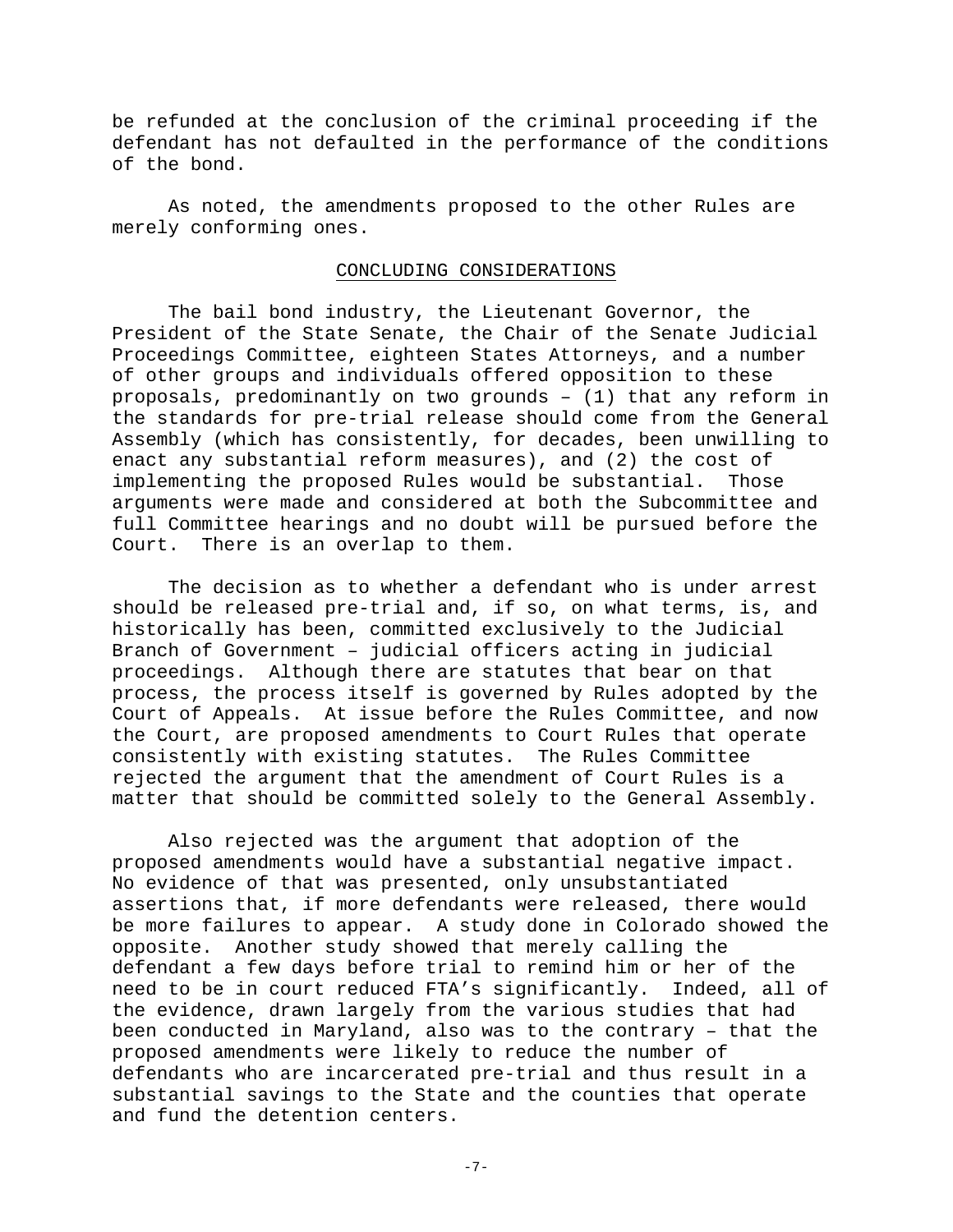That said, although the proposed Rules changes can help make judicial decision-making more fair and more rational and address the Constitutional concerns raised by the Attorney General and others, truly meaningful reform, according to most of the studies that have been done, will require at least two other elements: (1) the development and validation of evidencebased risk assessment tools, and (2) the availability of sufficiently funded pre-trial release services units throughout the State. Several risk assessment tools have been developed, here and elsewhere, but there has yet to be any general consensus that any one is better than another. They all seem to have proponents and detractors. At the moment, fourteen Maryland counties have a pre-trial release services unit of one kind or another, but they vary significantly in terms of the services they offer—whether they use a risk assessment tool in making a recommendation (and, if so, what tool) and in the level of supervision they offer to released defendants.

Those are the devices that will require action of some kind from the General Assembly, and those are the devices that will<br>require start-up funding to create and put in place. The require start-up funding to create and put in place. evidence collected by the Rules Committee and that has been available to the General Assembly indicates that these two devices, working together, would result in better decisionmaking, more releases of individuals who should not be subject to pre-trial incarceration, and considerable savings. Hopefully, with input from the Judiciary, the Legislature will act favorably in this regard, but, whether it does or not, the Committee urges that the proposed Rules be adopted.

For the further guidance of the Court and the public, following the proposed new Rule and amendments to each current Rule is a Reporter's note describing in further detail the reasons for the proposals. *We caution that the Reporter's notes are not part of the Rules, have not been debated or approved by the Committee, and are not to be regarded as any kind of official comment or interpretation*. They are included solely to assist the Court in understanding some of the reasons for the proposed changes.

Respectfully submitted,

Alan M. Wilner Chair

AMW:cdc cc: Bessie M. Decker, Clerk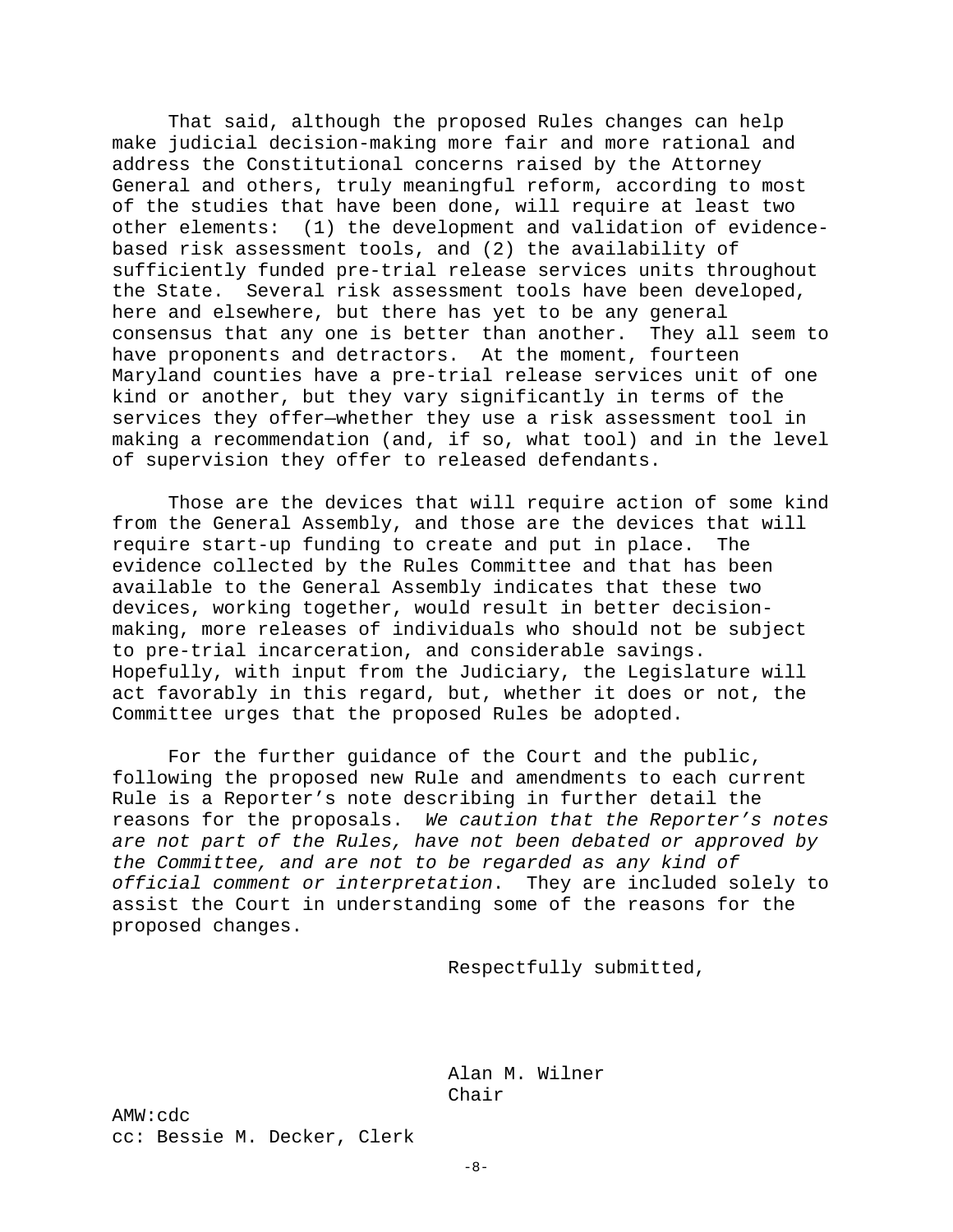MARYLAND RULES OF PROCEDURE TITLE 4 – CRIMINAL CAUSES CHAPTER 200 – PRETRIAL PROCEDURES

ADD new Rule 4-216.1, as follows:

Rule 4-216.1. PRETRIAL RELEASE – STANDARDS GOVERNING

(a) Definitions

The following definitions apply in this Rule:

(1) Appearance

 "Appearance" means the appearance of the defendant in court whenever required.

(2) Bond

"Bond" means a written obligation of the person signing the bond conditioned on the appearance of the defendant and providing for the payment of a penalty sum according to its terms.

(3) Collateral Security

"Collateral security" means any property deposited, pledged, or encumbered to secure the performance of a bond.

(4) Compensated Surety

 "Compensated surety" means a person who is licensed to become a surety on bonds written in the county and who charges compensation for acting as surety for defendants.

(5) Financial Condition

-9-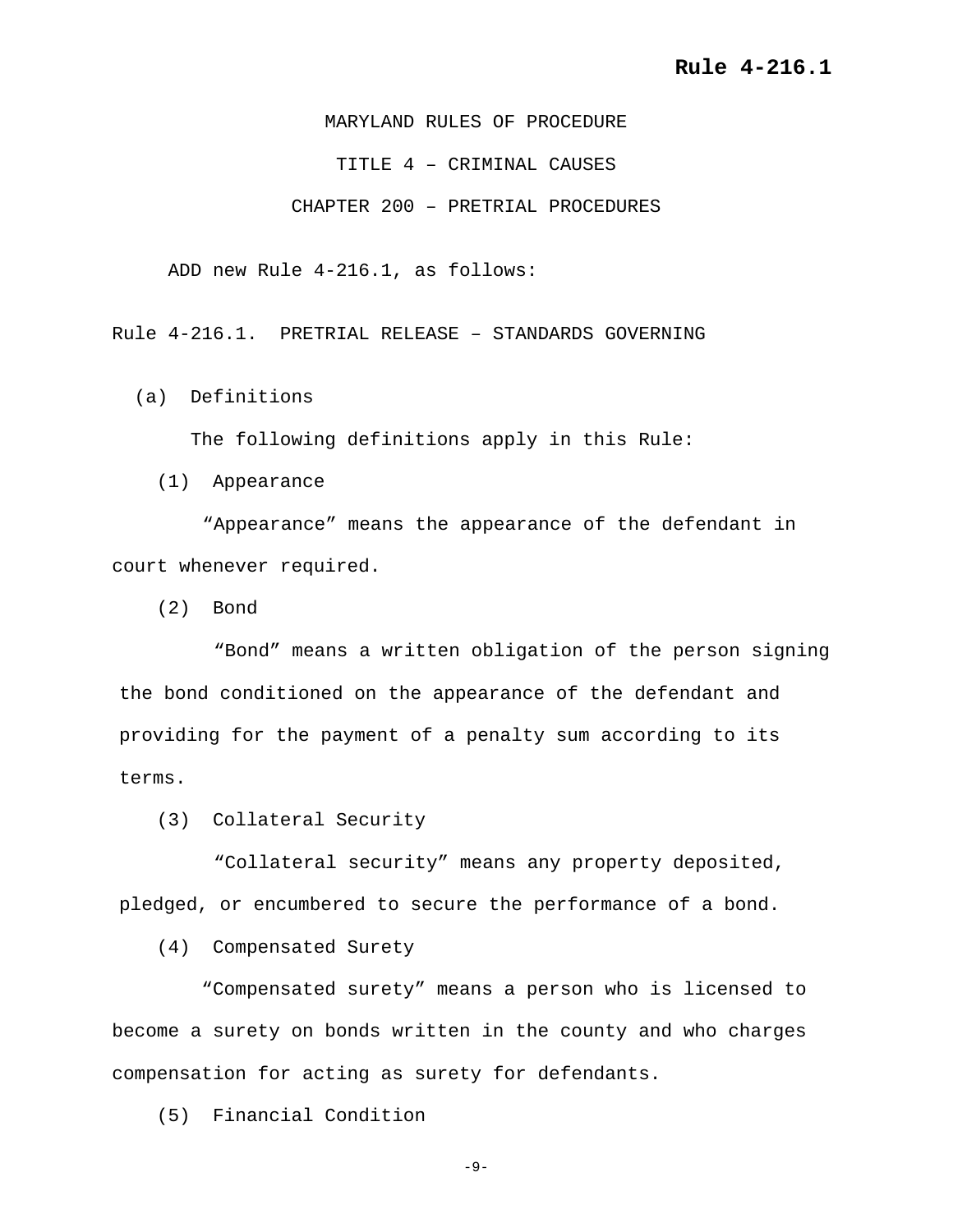"Financial condition" means the requirement of collateral security or the guarantee of the defendant's appearance by a compensated surety as a condition of the defendant's release. The term does not include (A) an unsecured bond by the defendant or (B) the cost associated with a service that is a condition of release and is affordable by the defendant or waived by the court.

Committee note: Examples of a condition of release that is not a financial condition are participation in an ignition interlock program, use of an alcohol consumption monitoring system, and GPS monitoring.

(6) Release on Personal Recognizance

 "Release on personal recognizance" means a release, without the requirement of a bond, based on a written promise by the defendant (A) to appear in court when required, (B) to commit no criminal offense while on release, and (C) to comply with all other conditions imposed by the judicial officer pursuant to this Rule, Rule 4-216.2, or by other law while on release.

Committee note: The principal differences between a personal recognizance and a bond are that the former does not provide for payment of a penalty sum if the defendant fails to appear when required and is not subject to any financial conditions.

(7) Surety

 "Surety" means a person other than the defendant who, by executing a bond, guarantees the appearance of the defendant and includes an uncompensated or accommodation surety.

 $-10-$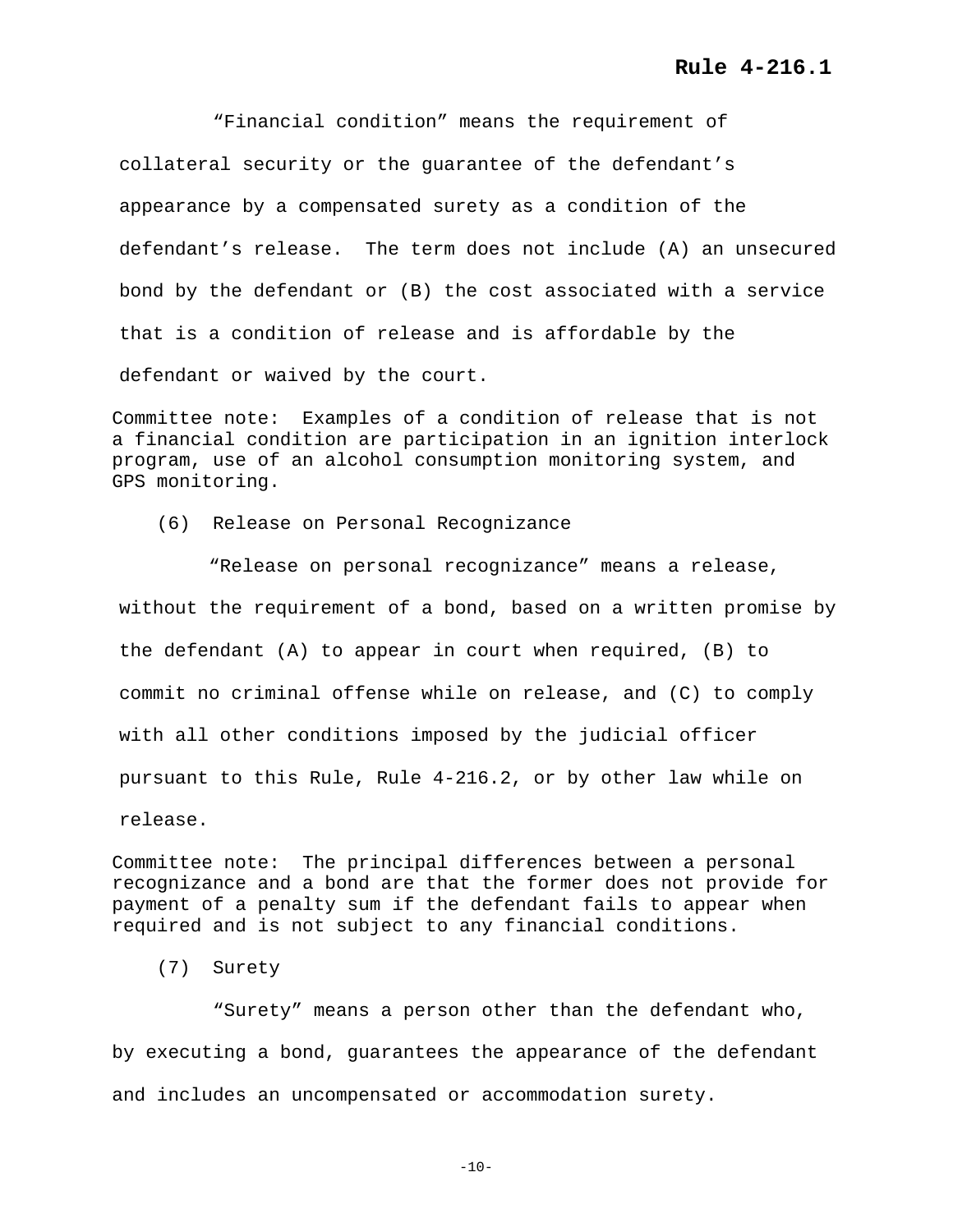(8) Surety Insurer

 "Surety insurer" means a person in the business of becoming, either directly or through an agent, a surety on a bond for compensation.

(9) Uncompensated Surety

 "Uncompensated surety" means a surety who does not charge or receive compensation for acting as a surety for the defendant.

(b) General Principles

(1) Liberal Construction

 This Rule shall be liberally construed to permit the release of a defendant pending trial except upon a finding that, if the defendant is released, there is a reasonable likelihood that the defendant (A) will not appear when required, or (B) will be a danger to an alleged victim, another person, or the community. If such a finding is made, the defendant shall not be released.

(2) Individualized Consideration

 A decision whether or on what conditions to release a defendant shall be based on a consideration of specific facts and circumstances applicable to the particular defendant**,**  including the financial status of the defendant and the facts and circumstances constituting probable cause for the charges.

(3) Least Onerous Conditions

-11-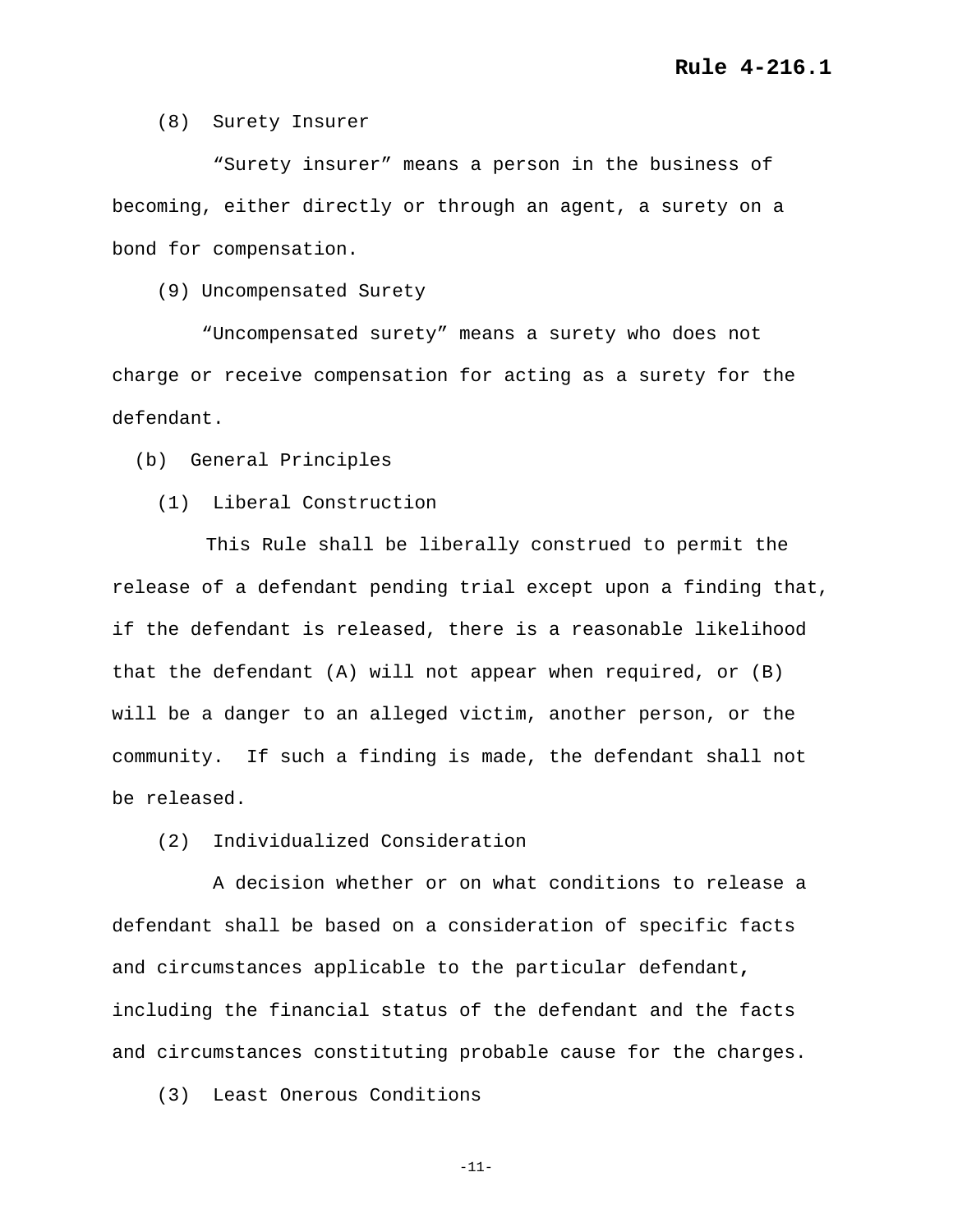If a judicial officer determines that a defendant should be released other than on personal recognizance or unsecured bond without special conditions, the judicial officer shall impose on the defendant the least onerous condition or combination of conditions of release set forth in section (e) of this Rule that will reasonably ensure (A) the appearance of the defendant and (B) the safety of each alleged victim, other persons, and the community and may impose a financial condition only in accordance with section (d) of this Rule.

Committee note: If a defendant was arrested without a warrant and the judicial officer finds no probable cause for any of the charges or for the arrest, Rule 4-216 (a) requires that the defendant be released on personal recognizance, with no conditions imposed.

(4) Exceptions

 Nothing in this Rule is intended to preclude a defendant from being held in custody based on an alleged violation of (i) a condition of pretrial release, a release under Rule 4-349, or an order of probation or parole previously imposed in another case, or (ii) a condition of pretrial release previously imposed in the instant case.

(c) Release on Personal Recognizance or Unsecured Bond

(1) Generally

 A judicial officer shall release a defendant on personal recognizance or unsecured bond, with or without permissible conditions, unless the judicial officer finds that no permissible non-financial condition attached to such release

-12-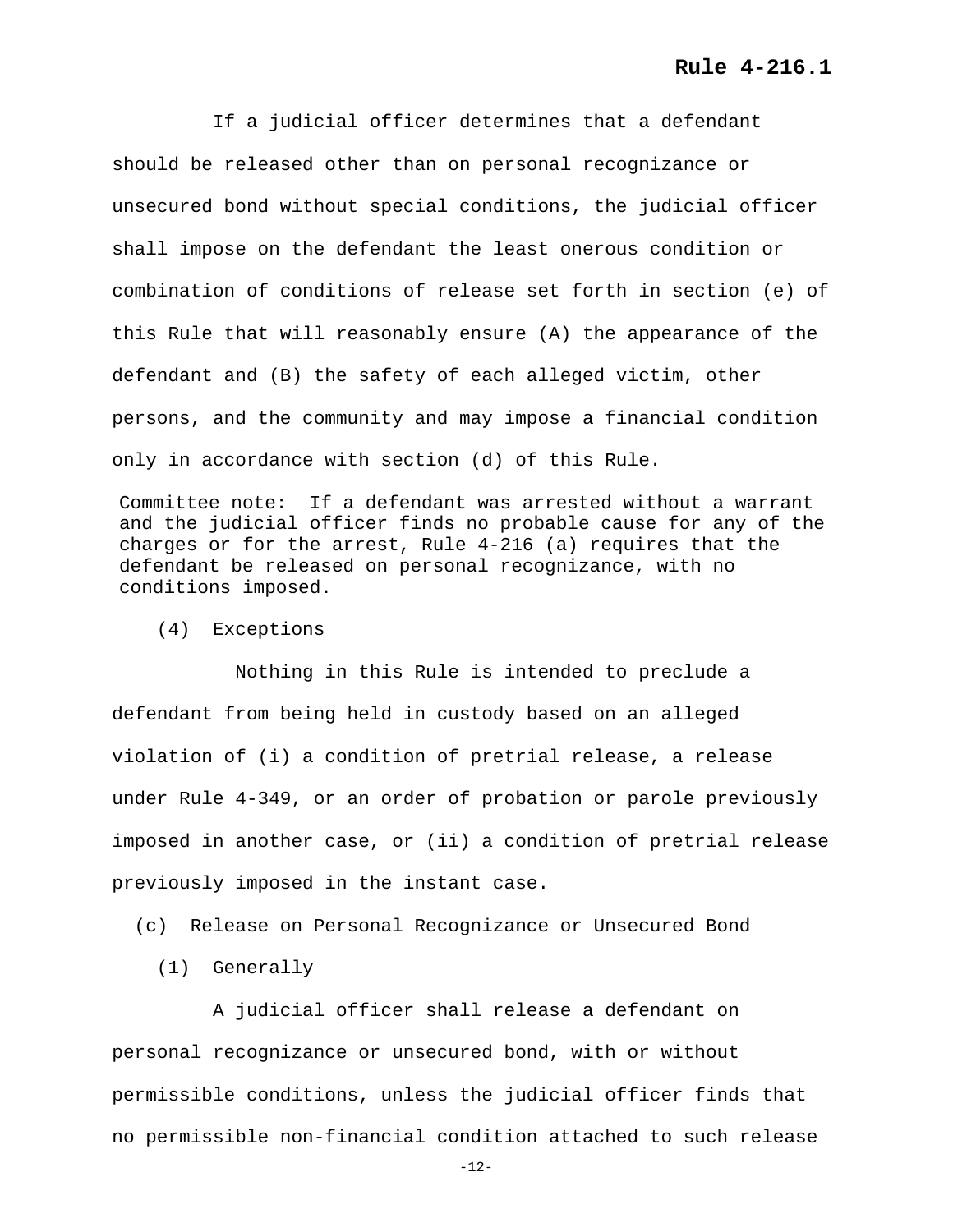will reasonably ensure (i) the appearance of the defendant, and (ii) the safety of each alleged victim, other persons, or the community. If the judicial officer makes such a finding, the judicial officer shall state the basis for it on the record.

Committee note: Pursuant to subsection (b)(3) of this Rule, the preference should be for release on personal recognizance.

Cross reference: See Code, Criminal Procedure Article, §5-101 (c), precluding release on personal recognizance if the defendant is charged with certain crimes.

(2) Permissible Conditions

 Permissible conditions for purposes of this section include those embodied in the definition of release on personal recognizance and the non-financial conditions set forth in section (e) of this Rule.

(d) Release on Financial Conditions

(1) Generally

 (A) A judicial officer may impose financial conditions only when no other conditions of release will reasonably ensure the defendant's appearance.

 (B) A judicial officer may not impose a financial condition in form or amount that the judicial officer knows or has reason to believe the defendant is financially incapable of meeting and that will result in the defendant being detained solely because of that financial incapability.

 (C) Financial conditions of release are appropriate only to ensure the appearance of the defendant and may not be imposed

-13-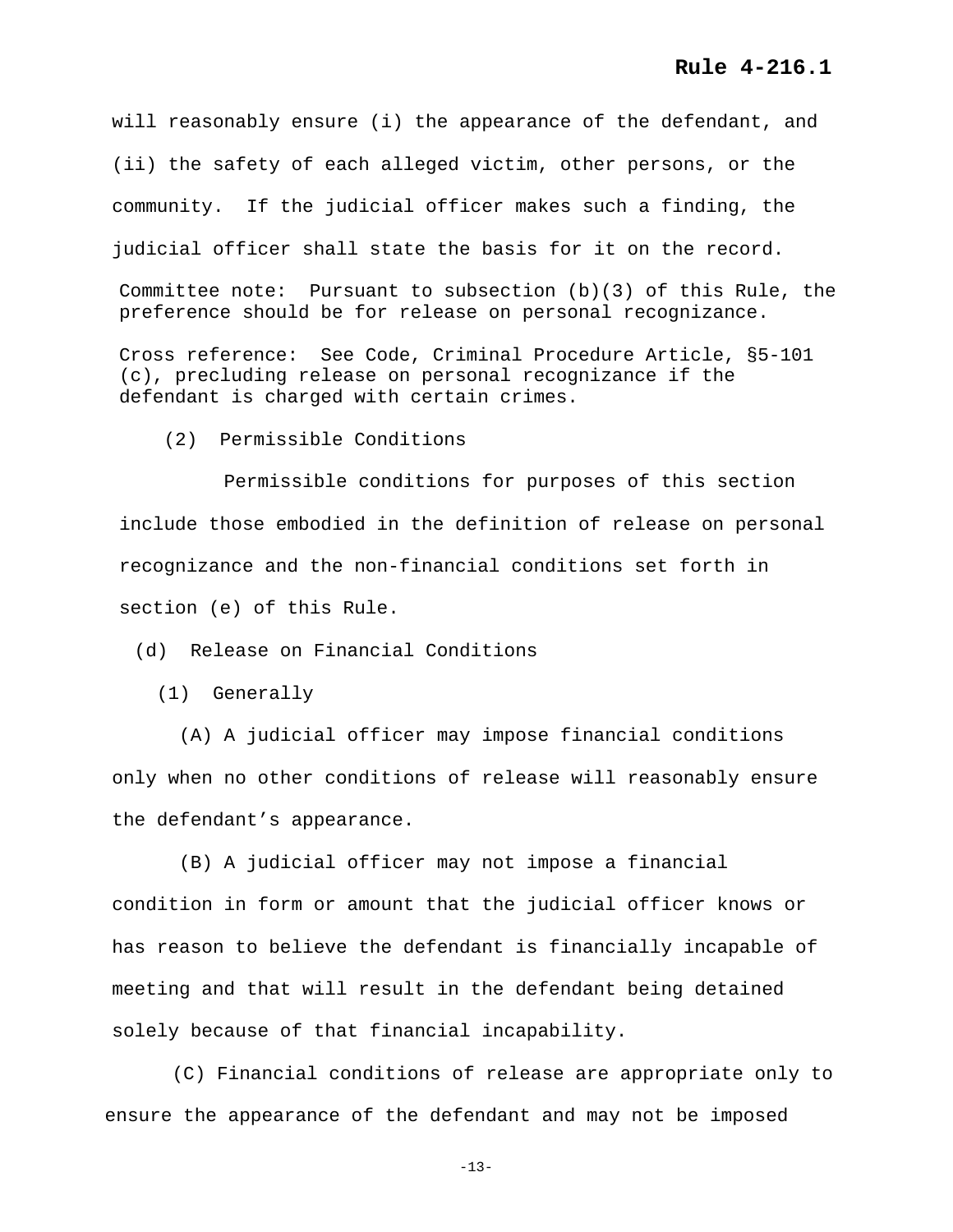solely to prevent future criminal conduct during the pretrial period or to protect the safety of any person or the community; nor may they be imposed to punish the defendant or to placate public opinion.

 (D) Financial conditions may not be set by reference to a predetermined schedule of amounts fixed according to the nature of the charge.

(2) Imposition of Financial Condition

 Subject to the conditions set forth in section (b) and subsection  $(d)(1)$  of this Rule, upon finding that the defendant should not be released on personal recognizance or unsecured bond, the judicial officer shall require the first of the following alternatives the judicial officer finds sufficient to provide reasonable assurance of the defendant's appearance:

(A) execution of unsecured bonds by the defendant and an uncompensated surety willing to execute such a bond in an amount specified by the judicial officer;

 (B) execution of a bond in an amount specified by the judicial officer secured by the deposit of collateral security equal in value to not more than 10% of the penalty amount of the bond or by the obligation of a qualified surety; or

 (C) execution of a bond secured by the deposit of collateral security of a value in excess of 10% of the penalty amount of the bond or by the obligation of a qualified surety.

(3) Other Permissible Conditions

 $-14-$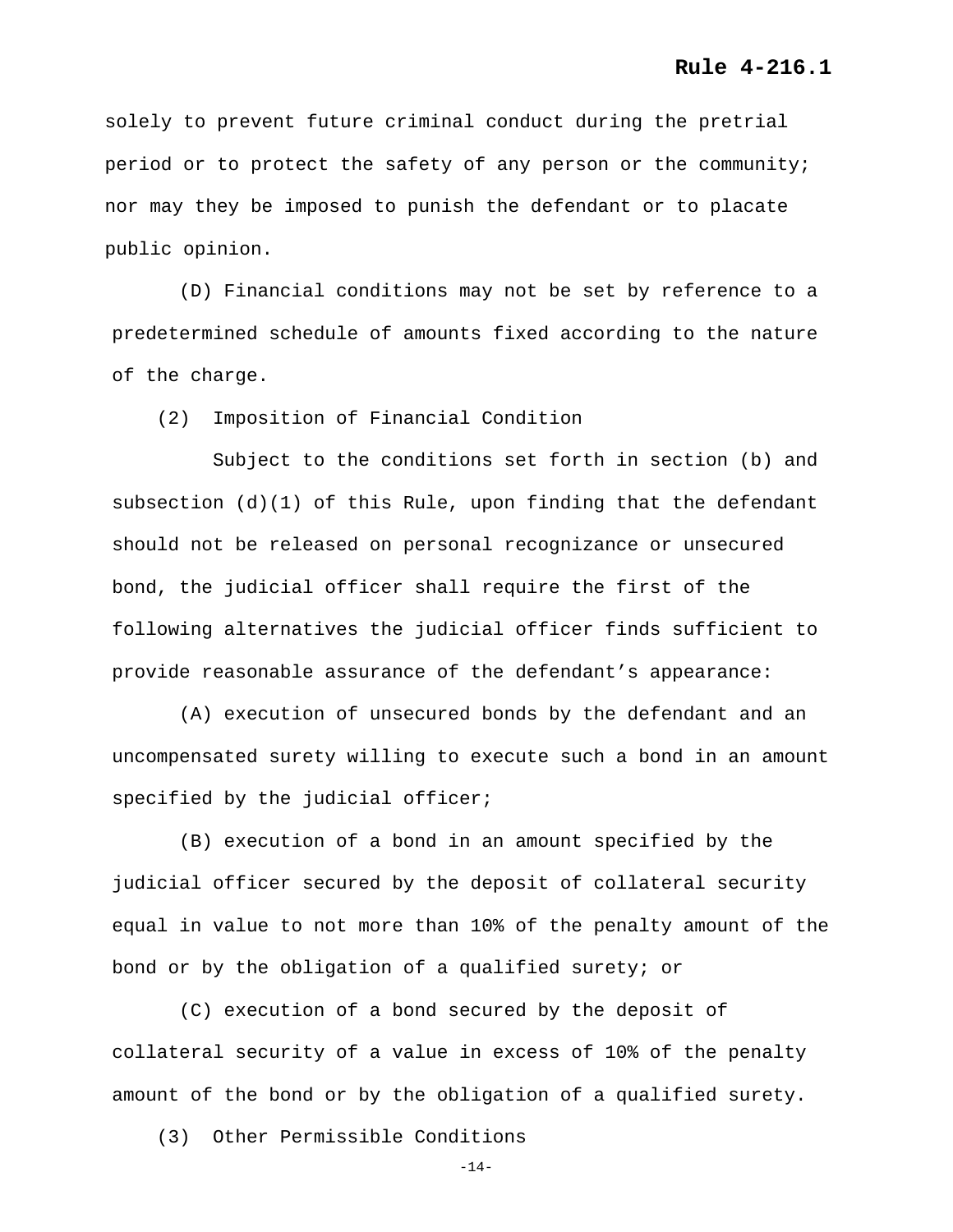If the judicial officer finds that one or more nonfinancial conditions also may be required to reasonably ensure (A) the appearance of the defendant, and (B) the safety of each alleged victim, other persons, or the community, the judicial officer may impose on the defendant one or more non-financial conditions in accordance with section (e) of this Rule.

(e) Non-financial Conditions of Release

 Subject to section (b) of this Rule, non-financial conditions of release imposed by a judicial officer under this Rule may include, to the extent appropriate and capable of implementation:

- (1) electronic monitoring;
- (2) no-contact orders;
- (3) periodic reporting to designated supervisory persons;

 (4) committing the defendant to the custody of a designated person or organization that agrees to supervise the defendant and assist in ensuring the defendant's appearance in court;

 (5) reasonable restrictions with respect to travel, association, and place of residence;

(6) a reasonable curfew;

(7) maintenance of employment or education;

 (8) imposing upon the defendant, for good cause shown, one or more of the conditions authorized under Code, Criminal Law Article, §9-304 reasonably necessary to stop or prevent the

-15-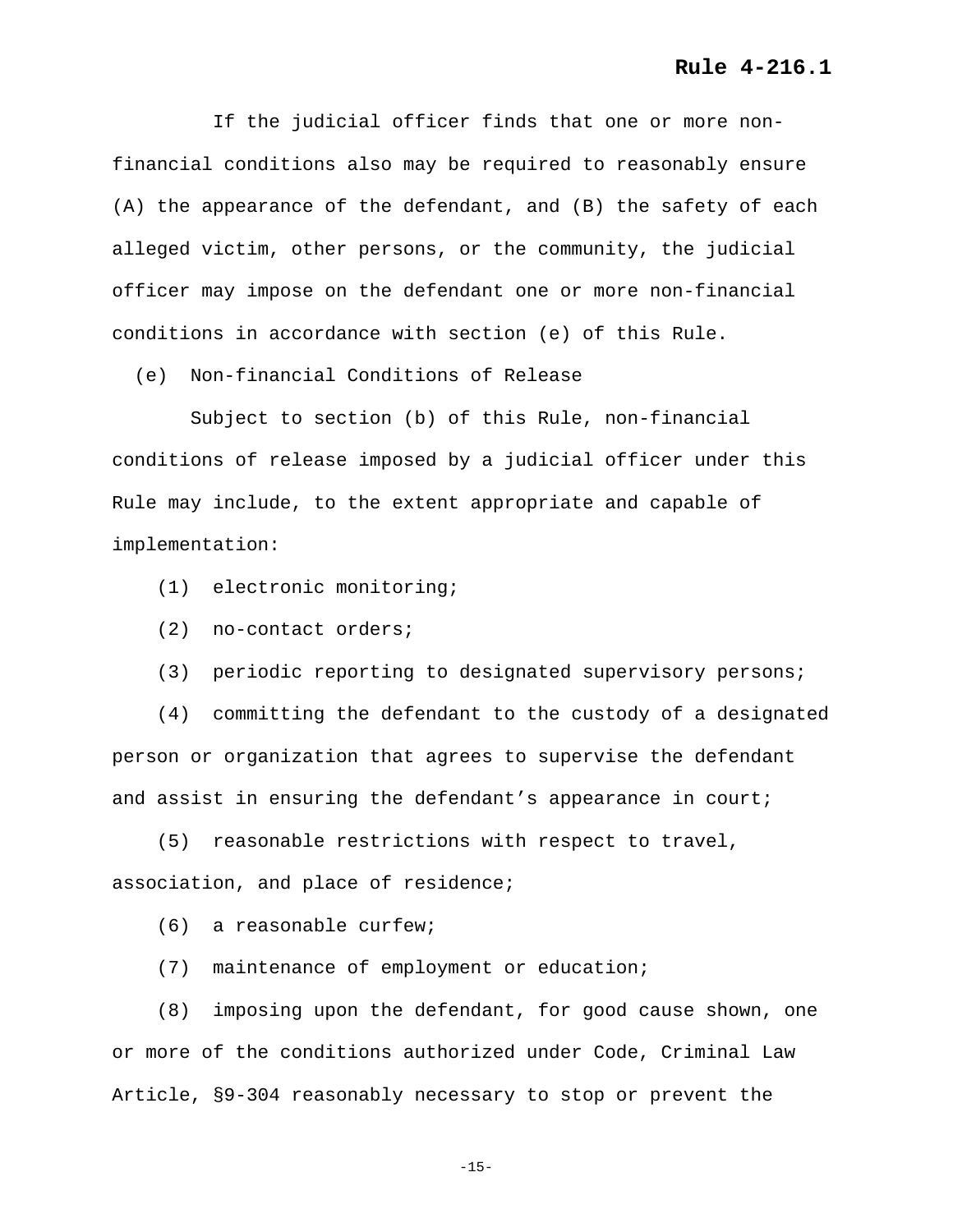intimidation of a victim or witness or a violation of Code, Criminal Law Article, §9-302, 9-303, or 9-305; and

 (9) any other lawful condition that will help ensure the appearance of the defendant or the safety of each alleged victim, other persons, or the community.

(f) Consideration of Factors

(1) Recommendation of Pretrial Release Services Program

 In determining whether a defendant should be released and the conditions of release, the judicial officer shall give consideration to the recommendation of any pretrial release services program that has made a risk assessment of the defendant in accordance with a validated risk assessment tool and is willing to provide an acceptable level of supervision over the defendant during the period of release if so directed by the judicial officer.

(2) Other Factors

 In addition to any recommendation made in accordance with subsection (f)(1) of this Rule, the judicial officer shall consider the following factors:

 (A) the nature and circumstances of the offense charged, the nature of the evidence against the defendant, and the potential sentence upon conviction;

 (B) the defendant's prior record of appearance at court proceedings or flight to avoid prosecution or failure to appear at court proceedings;

-16-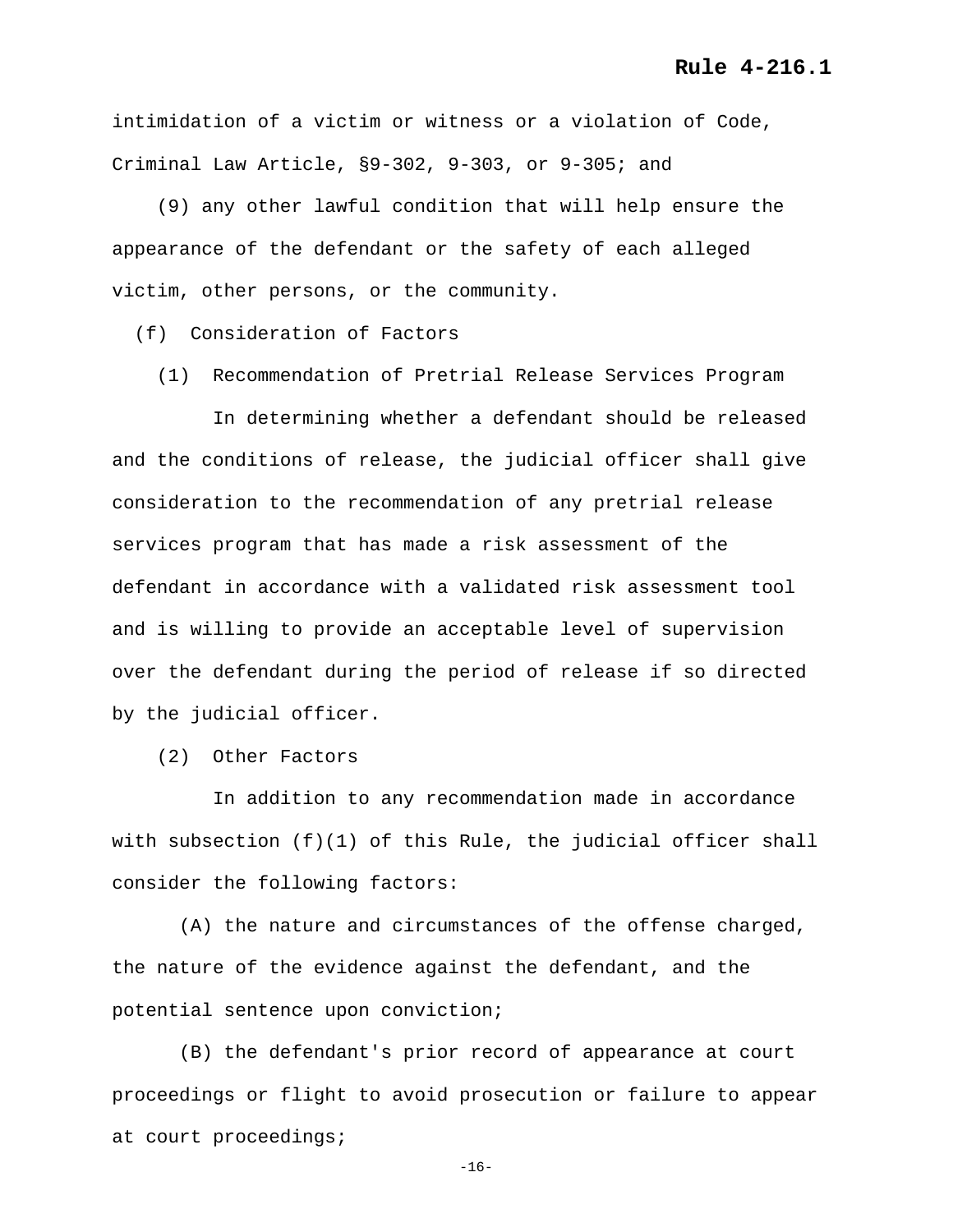(C) the defendant's family ties, employment status and history, financial resources, reputation, character and mental condition, length of residence in the community, and length of residence in this State;

 (D) any recommendation of an agency that conducts pretrial release investigations;

(E) any recommendation of the State's Attorney;

 (F) any information presented by the defendant or defendant's attorney;

 (G) the danger of the defendant to an alleged victim, another person, or the community;

(H) the danger of the defendant to himself or herself; and

 (I) any other factor bearing on the risk of a willful failure to appear and the safety of each alleged victim, another person, or the community, including all prior convictions and any prior adjudications of delinquency that occurred within three years of the date the defendant is charged as an adult.

(g) Disclosure

 If the judicial officer requires collateral security, the judicial officer shall advise the defendant that, if the defendant or an uncompensated surety posts the required cash or other property, it will be refunded at the conclusion of the criminal proceedings if the defendant has not defaulted in the performance of the conditions of the bond.

Source: This Rule is new.

-17-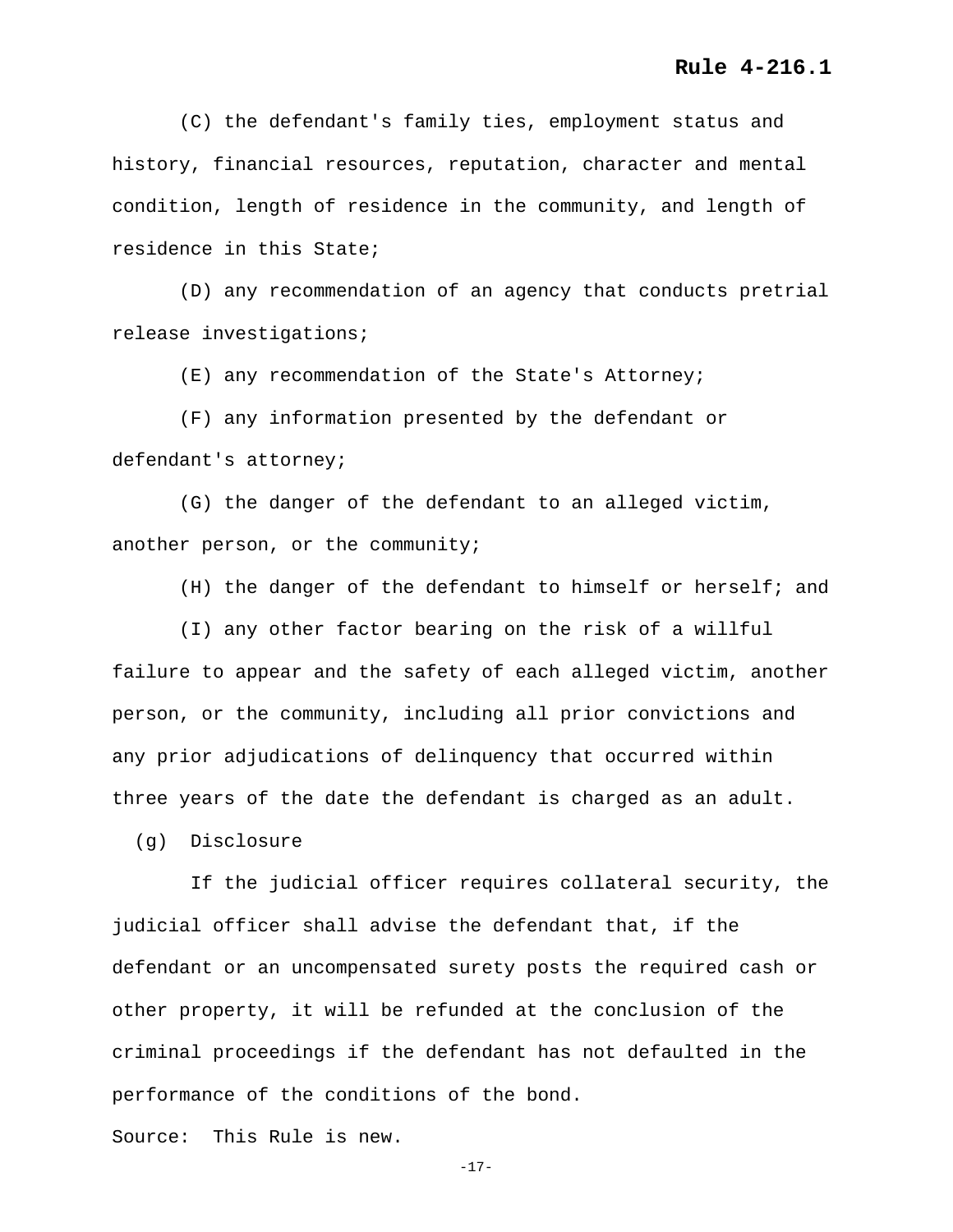#### REPORTER'S NOTE

In response to a letter from Counsel to the General Assembly concerning Maryland's system of pretrial detention, the Attorney General of Maryland has requested that the Rules Committee consider changes to Rule 4-216. A proposed new Rule 4-216.1, along with conforming amendments to Rule 4-216, a renumbering of current Rules 4-216.1 and 4-216.2, and conforming amendments to Rules 4-212, 4-213, 4-213.1, 4-214, 4-215, 4- 216.1, 4-216.2, 4-217, 4-349, 5-101, 15-303, and Form 4-217.2 have been drafted. The main issues being addressed are the defendant's right to an individualized inquiry before determination of pretrial release and the prohibition against ordering bail or other financial conditions of pretrial release clearly exceeding a criminal defendant's ability to pay unless required to ensure a defendant's appearance or the safety of<br>individuals or the community. The main thrust of the new Ru The main thrust of the new Rule is to require a pretrial defendant's release on the least onerous conditions of release unless the judicial officer concludes that no conditions of release will help ensure the appearance of the defendant or the safety of individuals or the community.

The definitions in section (a) that are derived from the definitions in Rule 4-217 (b) are those of "collateral security," "surety," "surety insurer," and "bond." The definition of "bond" is taken, in part, from the definition of "bail bond" in Rule 4-217 (b). The term "bail" as an adjective has been deleted from these definitions, because it may imply the requirement of financial conditions as security for the bond. The other definitions are new and are merely descriptive.

Subsection  $(b)(1)$  is derived from current Rule 4-216 (e) (3).

Subsection  $(b)(2)$  is new and was added to address a concern of the Attorney General that a defendant has the right to an individualized inquiry.

Subsection (b)(3) is partly derived from current Rule 4-216 (e)(3) and is partly new. It emphasizes the need for the least onerous conditions of release if a judicial officer imposes conditions on release.

Subsection  $(b)(4)$  is new. It makes clear that the preference for pretrial release does not preclude the defendant from being detained for violating a previously imposed condition of pretrial release, release under Rule 4-349, probation, or parole.

Subsection (c)(1) is partly derived from current Rule 4-216 (c) and (e) and is partly new. It makes clear that a judicial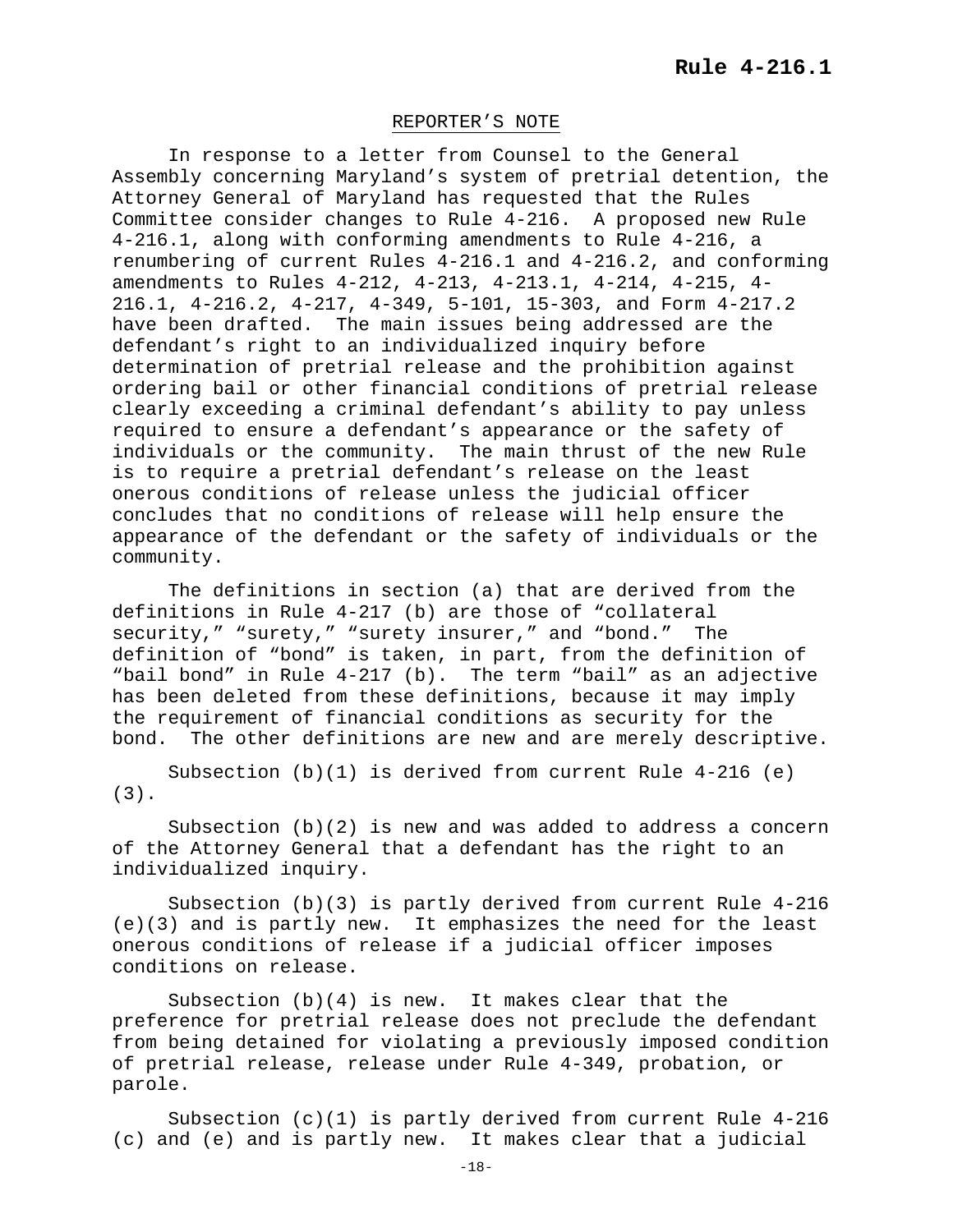officer shall release a defendant on personal recognizance or unsecured bond unless the judicial officer finds that no permissible non-financial condition attached to the release of a defendant will ensure the defendant's appearance and the safety of the victim, other persons, or the community.

Subsection  $(c)(2)$  is new. It explains what permissible conditions of release are.

Subsection (d)(1), which limits the use of financial conditions, is taken primarily from the American Bar Association Criminal Justice Standards on Pretrial Release, mainly Standards 10-1.4, 10-1.8, 10-5.1, 10-5.2, and 10-5.3. The Standards establish the well-recognized precept that the function of financial conditions is solely to ensure the defendant's appearance and not to protect public safety. If the defendant is likely to be a danger to particular persons or the community, if released, the defendant should not be released.

Subsection  $(d)(2)$  is new and is intended to implement the requirement that a defendant should be released on the least onerous conditions.

Subsection (d)(3) is partly derived from Rule 4-216 (f) and is partly new.

Section (e) is partly derived from Rule 4-216 (f) and is partly new. To encourage the imposition of the least onerous conditions of release, non-financial conditions have been set out, such as electronic monitoring, no-contact orders, periodic reporting to supervisors, and reasonable restrictions on travel, association, and place of residence.

Subsection (f) (1) is new. It provides for the judicial officer to consider a public pretrial release service program that utilizes validated risk assessment tools and is equipped to provide supervision of the defendant if so directed by the judicial officer. Approximately 13 counties (including Baltimore City) have such programs, but they are not uniform in how they operate, what kinds of risk assessment tools they use, and whether, or to what extent, they provide pretrial release monitoring services. It is suggested that the Legislature provide for these programs on a statewide uniform basis. One danger with county-based programs that vary significantly in their scope and operation is that pretrial release decisions based on them also will vary, which may create equal protection issues.

Subsection (f) (2) is derived from current Rule 4-216 (e)(1). It requires that a judicial officer consider, in addition to any recommendation of a pretrial release services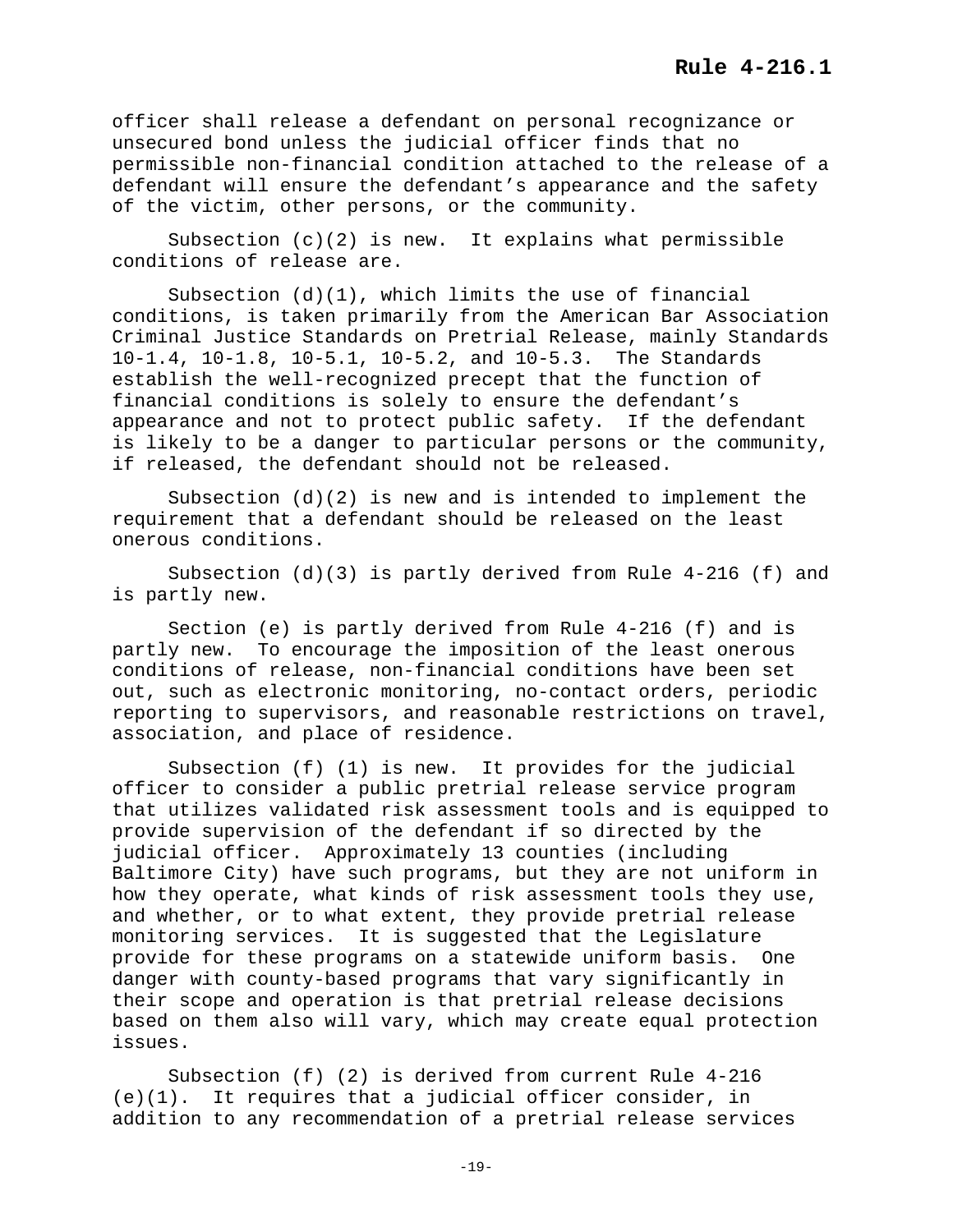program made in accordance with subsection (f)(1), the factors set forth in this subsection.

Section (g) is partly derived from Rule 4-217 (j) and is partly new.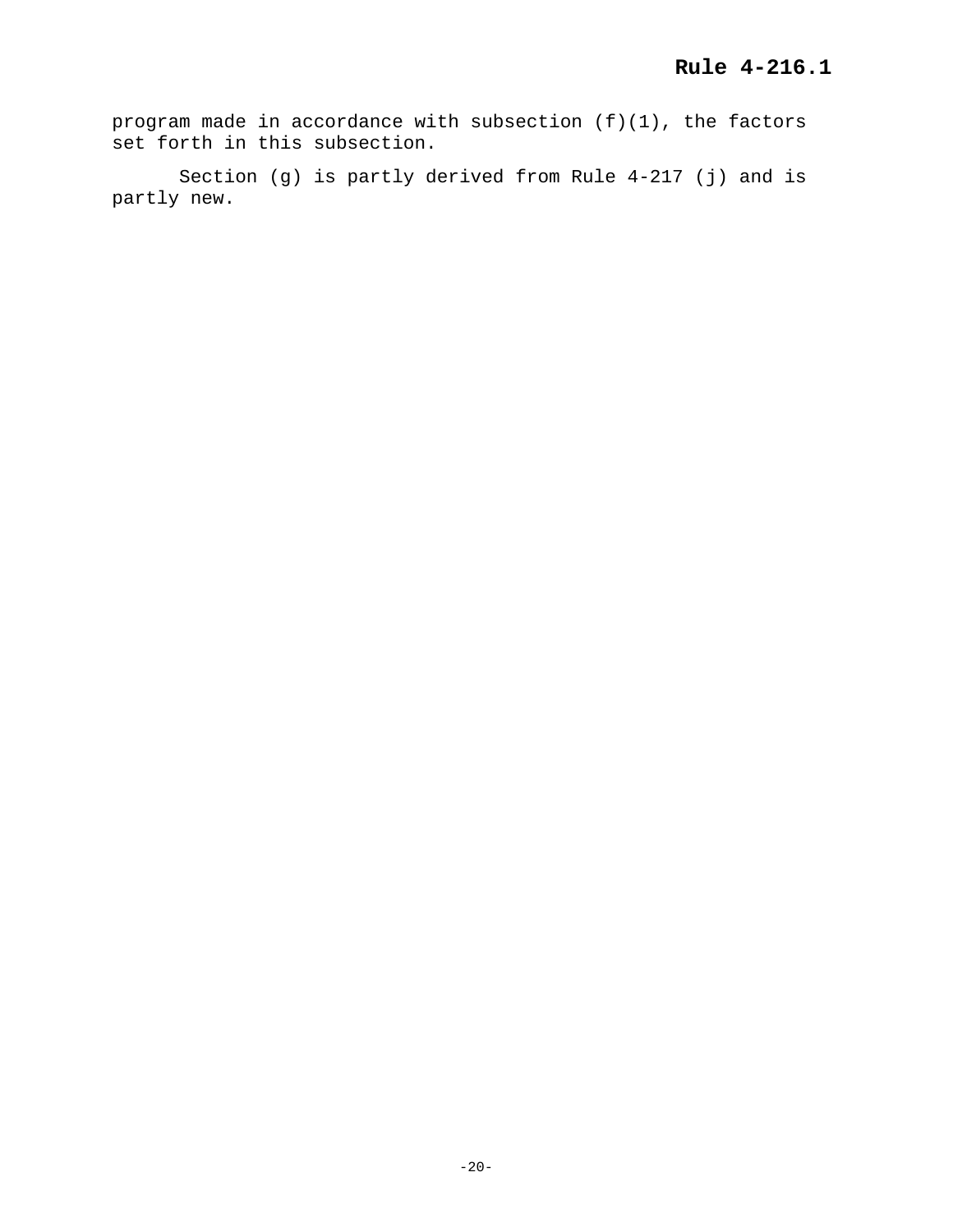MARYLAND RULES OF PROCEDURE TITLE 4 – CRIMINAL CAUSES CHAPTER 200 – PRETRIAL PROCEDURES

AMEND Rule 4-212 to revise internal references, as follows:

Rule 4-212. ISSUANCE, SERVICE, AND EXECUTION OF SUMMONS OR WARRANT

(a) General

 When a charging document is filed or a stetted case is rescheduled pursuant to Rule 4-248, a summons or warrant shall be issued in accordance with this Rule. Title 5 of these rules does not apply to the issuance of a summons or warrant.

(b) Summons – Issuance

 Unless a warrant has been issued, or the defendant is in custody, or the charging document is a citation, a summons shall be issued to the defendant (1) in the District Court, by a judicial officer or the clerk, and (2) in the circuit court, by the clerk. The summons shall advise the defendant to appear in person at the time and place specified or, in the circuit court, to appear or have counsel enter an appearance in writing at or before that time. A copy of the charging document shall be attached to the summons. A court may order the reissuance of a summons.

-21-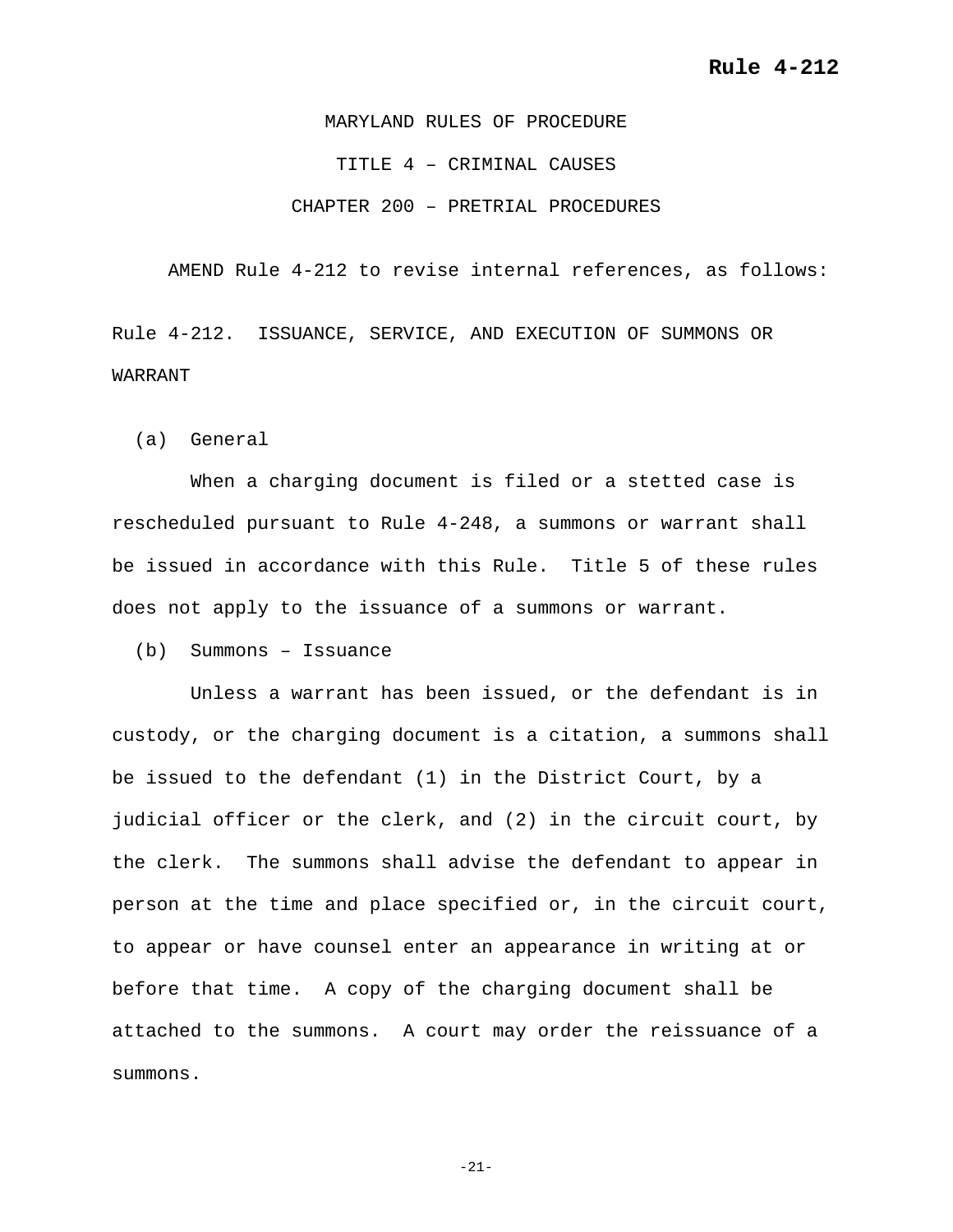(c) Summons – Service

 The summons and charging document shall be served on the defendant by mail or by personal service by a sheriff or other peace officer, as directed (1) by a judicial officer in the District Court, or (2) by the State's Attorney in the circuit court.

(d) Warrant - Issuance; Inspection

(1) In the District Court

(A) By Judge

 A judge may, and upon request of the State's Attorney shall, issue a warrant for the arrest of the defendant, other than a corporation, upon a finding that there is probable cause to believe that the defendant committed the offense charged in the charging document and that (i) the defendant has previously failed to respond to a summons that has been personally served or a citation, or (ii) there is a substantial likelihood that the defendant will not respond to a summons, or (iii) the whereabouts of the defendant are unknown and the issuance of a warrant is necessary to subject the defendant to the jurisdiction of the court, or (iv) the defendant is in custody for another offense, or (v) there is probable cause to believe that the defendant poses a danger to another person or to the community. A copy of the charging document shall be attached to the warrant.

(B) By Commissioner

-22-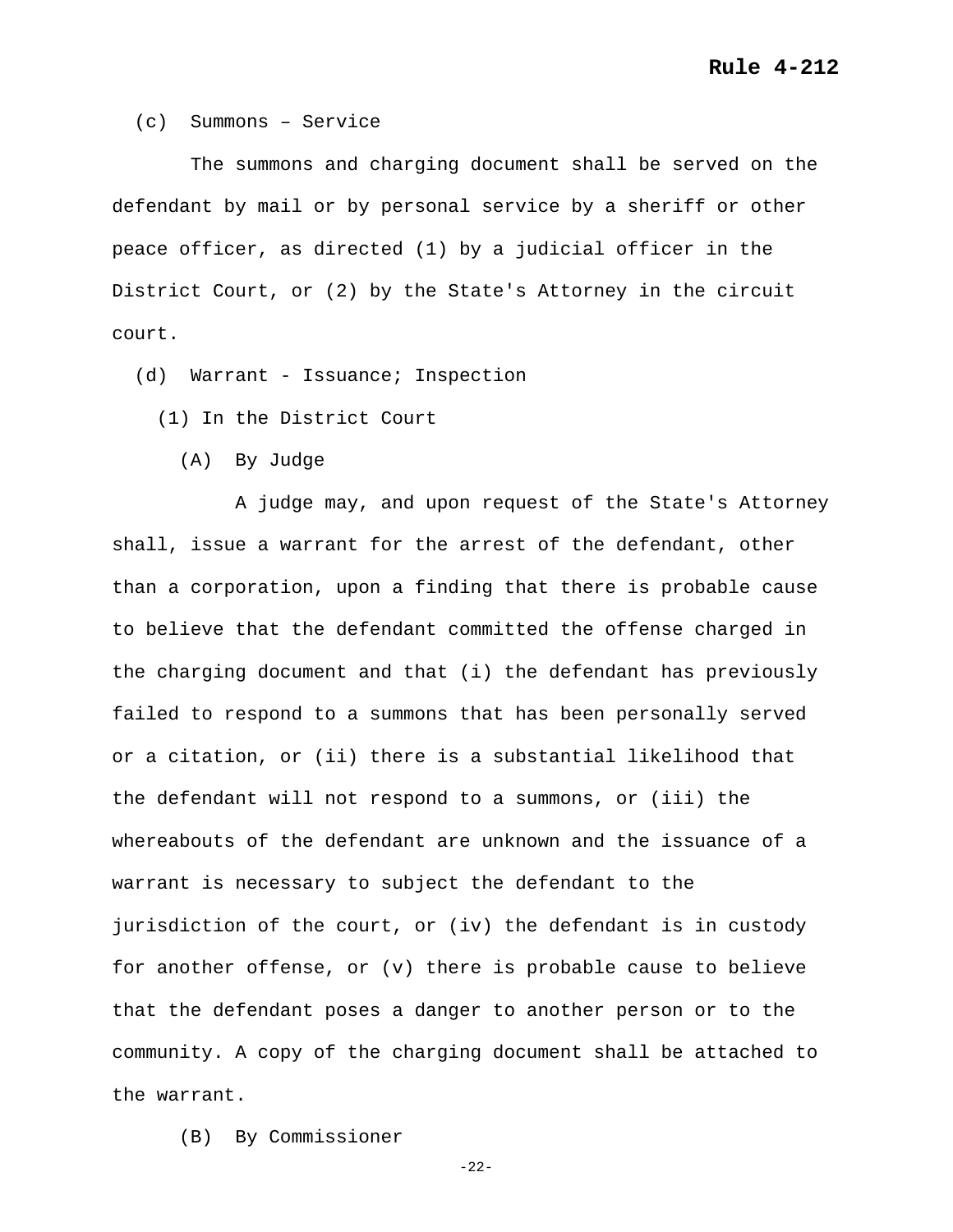# **Rule 4-212**

 On review of an application by an individual for a statement of charges, a commissioner may issue a warrant for the arrest of the defendant, other than a corporation, upon a finding that there is probable cause to believe that the defendant committed the offense charged in the charging document and that (i) the defendant has previously failed to respond to a summons that has been personally served or a citation, or (ii) the whereabouts of the defendant are unknown and the issuance of a warrant is necessary to subject the defendant to the jurisdiction of the court, or (iii) the defendant is in custody for another offense, or (iv) there is probable cause to believe that the defendant poses a danger to another person or to the community. A copy of the charging document shall be attached to the warrant.

Cross reference: See Code, Courts Article, §2-607.

(2) In the Circuit Court

 Upon the request of the State's Attorney, the court may order issuance of a warrant for the arrest of a defendant, other than a corporation, if an information has been filed against the defendant and the circuit court or the District Court has made a finding that there is probable cause to believe that the defendant committed the offense charged in the charging document or if an indictment has been filed against the defendant; and (A) the defendant has not been processed and released pursuant to Rule 4-216 or 4-216.1 4-216.2**,** or (B) the court finds there

-23-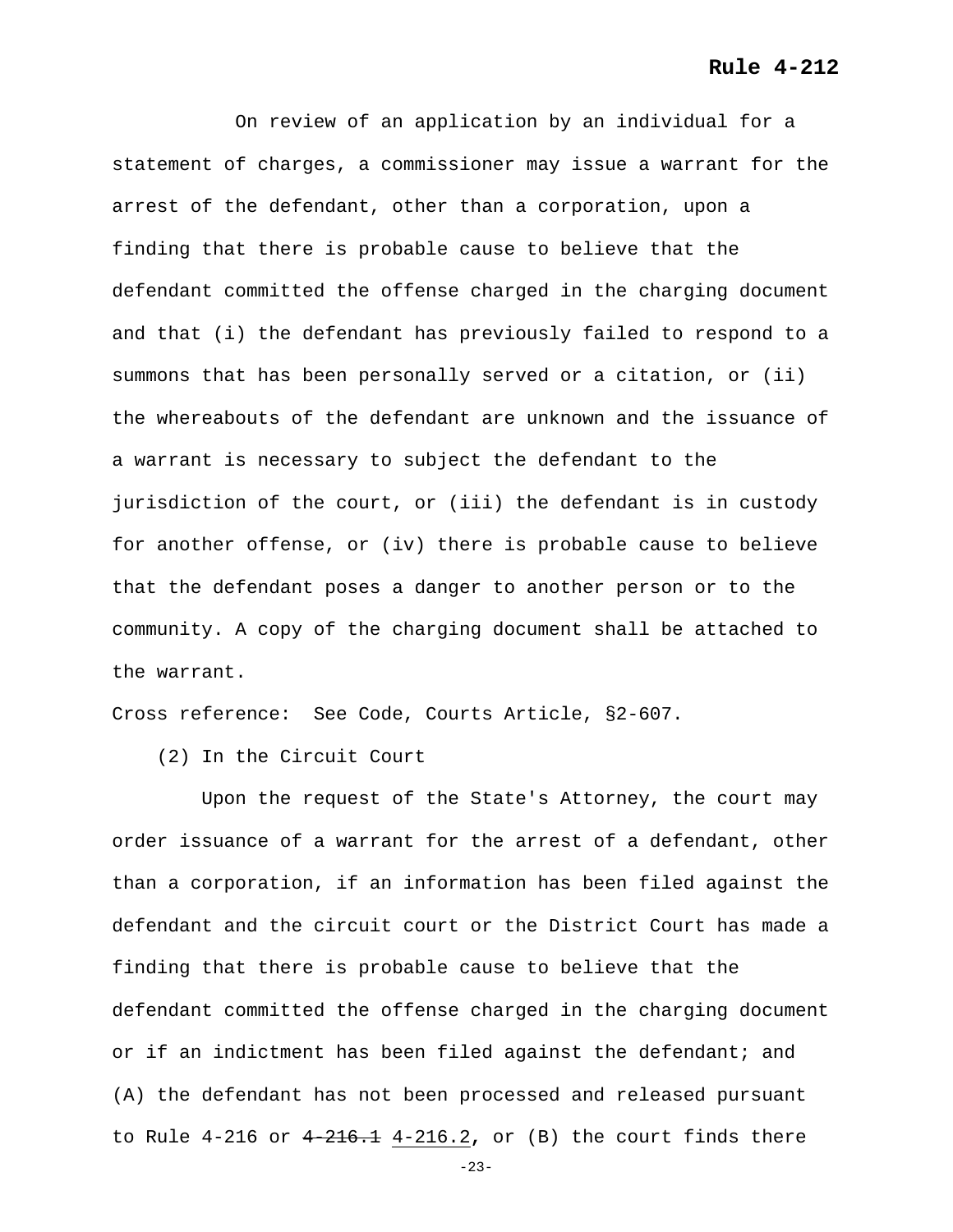**Rule 4-212**

is a substantial likelihood that the defendant will not respond to a summons. A copy of the charging document shall be attached to the warrant. Unless the court finds that there is a substantial likelihood that the defendant will not respond to a criminal summons, the court shall not order issuance of a warrant for a defendant who has been processed and released pursuant to Rule 4-216 or 4-216.1 4-216.2 if the circuit court charging document is based on the same alleged acts or transactions. When the defendant has been processed and released pursuant to Rule  $4-216$  or  $4-216.1$   $4-216.2$ , the issuance of a warrant for violation of conditions of release is governed by Rule 4-217.

(3) Inspection of the Warrant and Charging Document

 Unless otherwise ordered by the court, files and records of the court pertaining to a warrant issued pursuant to subsection  $(d)(1)$  or  $(d)(2)$  of this Rule and the charging document upon which the warrant was issued shall not be open to inspection until either (A) the warrant has been served and a return of service has been filed in compliance with section  $(q)$ of this Rule or (B) 90 days have elapsed since the warrant was issued. Thereafter, unless sealed pursuant to Rule 4-201 (d), the files and records shall be open to inspection.

Committee note: This subsection does not preclude the release of otherwise available statistical information concerning unserved arrest warrants nor does it prohibit a State's Attorney or peace officer from releasing information pertaining to an

 $-24-$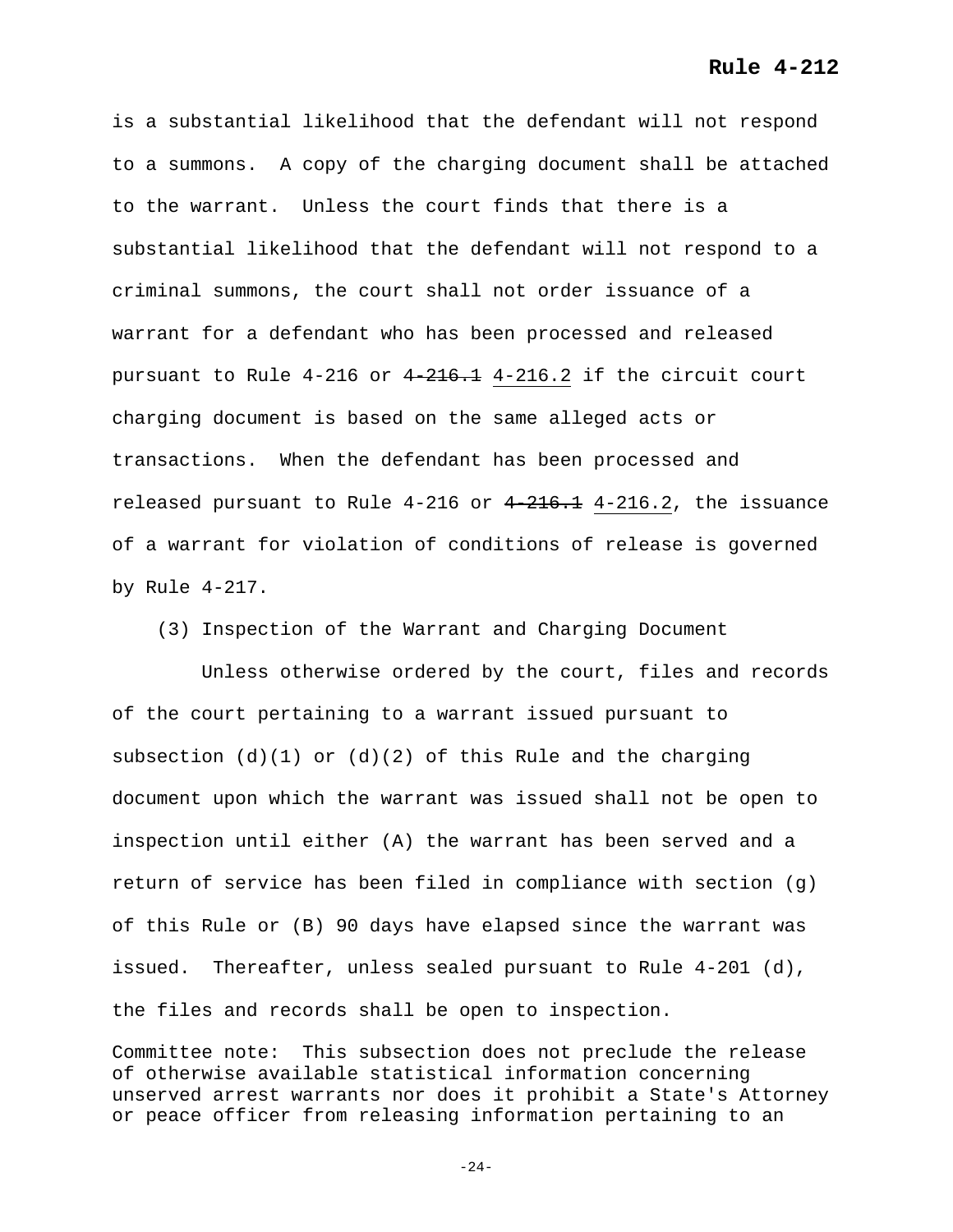unserved arrest warrant and charging document.

Cross reference: See Rule 4-201 concerning charging documents. See Code, General Provisions Article, §4-316, which governs inspection of court records pertaining to an arrest warrant.

(e) Execution of Warrant - Defendant not in Custody

 Unless the defendant is in custody, a warrant shall be executed by the arrest of the defendant. Unless the warrant and charging document are served at the time of the arrest, the officer shall inform the defendant of the nature of the offense charged and of the fact that a warrant has been issued. A copy of the warrant and charging document shall be served on the defendant promptly after the arrest. The defendant shall be taken before a judicial officer of the District Court without unnecessary delay and in no event later than 24 hours after arrest or, if the warrant so specifies, before a judicial officer of the circuit court without unnecessary delay and in no event later than the next session of court after the date of arrest. The court shall process the defendant pursuant to Rule  $4-216$  or  $4-216.1$   $4-216.2$  and may make provision for the appearance or waiver of counsel pursuant to Rule 4-215 *or 4-*

*215.1*.

Committee note: The amendments made in this section are not intended to supersede Code, Courts Article, §10-912.

Cross reference: See Code, Criminal Procedure Article, §4-109 concerning invalidation and destruction of unserved warrants, summonses, or other criminal process for misdemeanor offenses.

(f) Procedure - When Defendant in Custody

-25-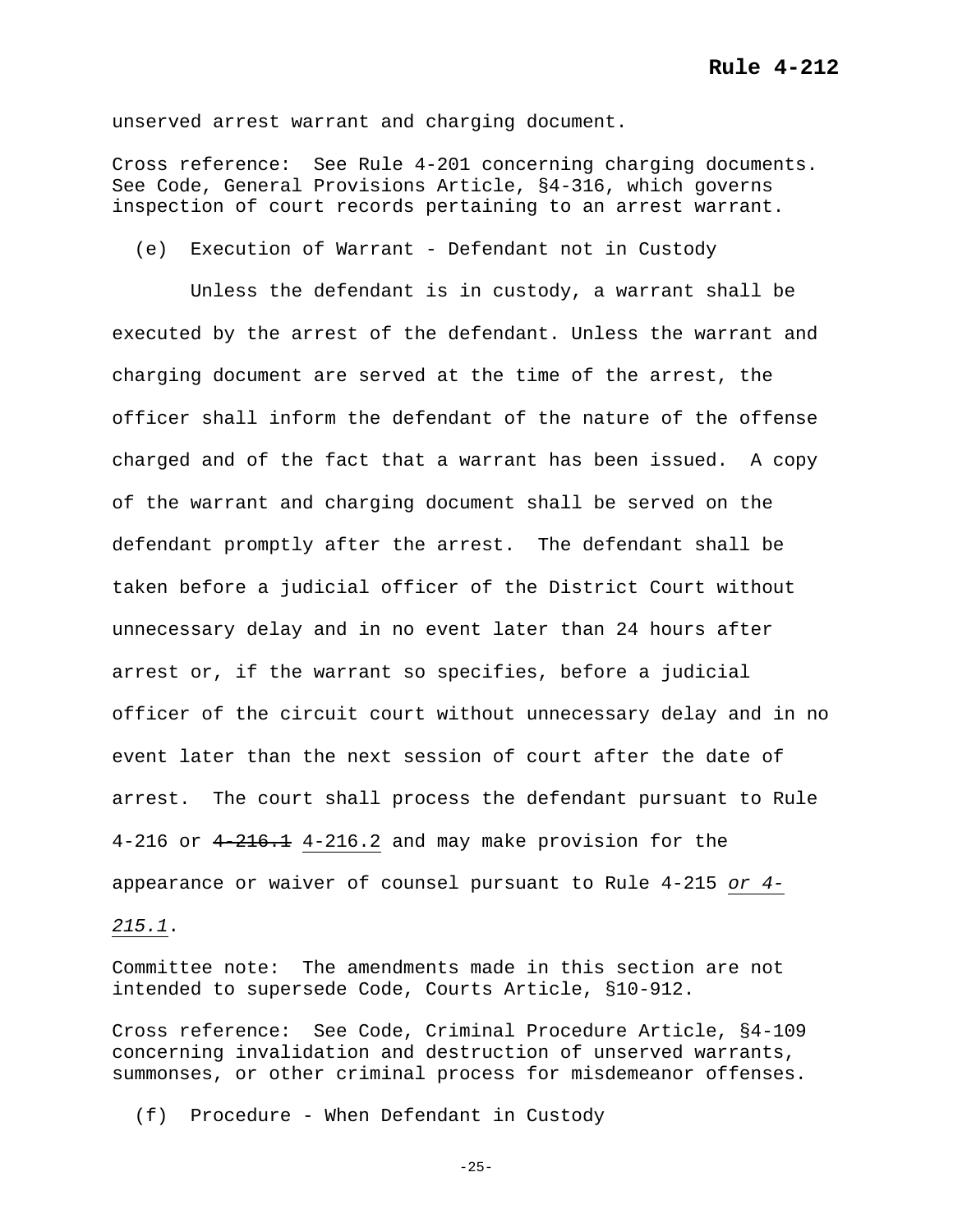## (1) Same Offense

 When a defendant is arrested without a warrant, the defendant shall be taken before a judicial officer of the District Court without unnecessary delay and in no event later than 24 hours after arrest. When a charging document is filed in the District Court for the offense for which the defendant is already in custody a warrant or summons need not issue. A copy of the charging document shall be served on the defendant promptly after it is filed, and a return shall be made as for a warrant. When a charging document is filed in the circuit court for an offense for which the defendant is already in custody, a warrant issued pursuant to subsection  $(d)(2)$  of this Rule may be lodged as a detainer for the continued detention of the defendant under the jurisdiction of the court in which the charging document is filed. Unless otherwise ordered pursuant to Rule 4-216, 4-216.1, or 4-216.2 4-216.2, or 4-216.3, the defendant remains subject to conditions of pretrial release imposed by the District Court.

(2) Other Offense

 A warrant issued pursuant to section (d) of this Rule for the arrest of a defendant in custody for another offense may be lodged as a detainer for the continued detention of the defendant for the offense charged in the charging document. When the defendant is served with a copy of the charging document and warrant, the defendant shall be taken before a

 $-26-$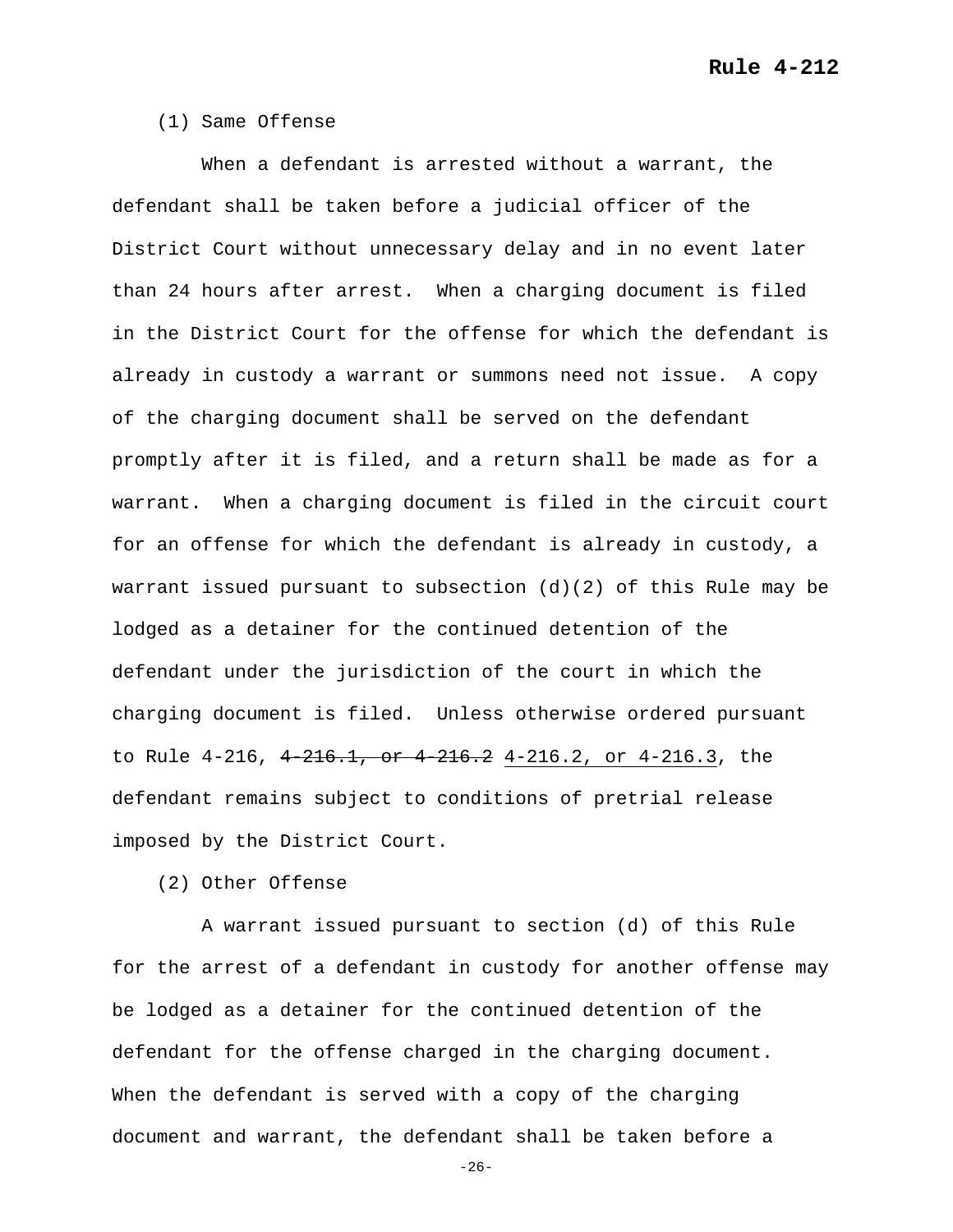judicial officer of the District Court, or of the circuit court if the warrant so specifies, without unnecessary delay. In the District Court the defendant's appearance shall be no later than 24 hours after service of the warrant, and in the circuit court it shall be no later than the next session of court after the date of service of the warrant.

(g) Return of Service

 The officer who served the defendant with the summons or warrant and the charging document shall make a prompt return of service to the court that shows the date, time, and place of service.

(h) Citation – Service

 The person issuing a citation, other than for a parking violation, shall serve it upon the defendant at the time of its issuance.

Source: This Rule is derived as follows: Section (a) is in part derived from former Rule 720 a and M.D.R. 720 c and in part new. Section (b) is derived from former Rule 720 a and M.D.R. 720 c. Section (c) is derived from former Rule 720 b and M.D.R. 720 d. Section (d) is in part derived from former Rule 720 c and M.D.R. 720 e and is in part new. Section (e) is derived from former Rule 720 d and e, M.D.R. 720 f, and M.D.R. 723 a. Section (f) is derived from former Rule 720 f and M.D.R. 720 h. Section (g) is derived from former M.D.R. 720 g. Section (h) is derived from former M.D.R. 720 i.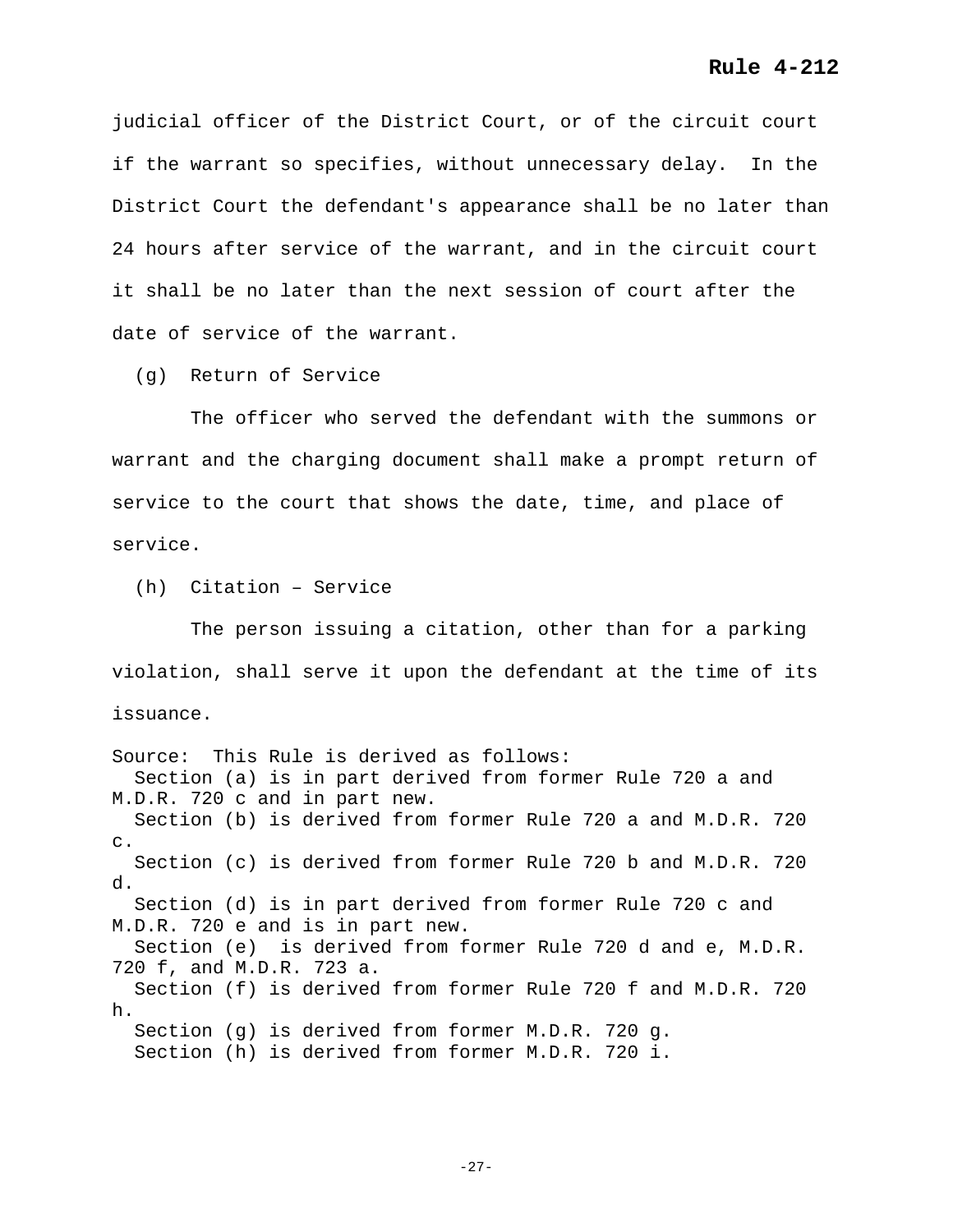# REPORTER'S NOTE

Proposed amendments to Rules 4-212, 4-213, 4-213.1, 4-214, 4- 215, 4-216.2, 4-216.3, 4-217, 4-349, 5-101, and 15-303 and Form 4- 217.2 conform to proposed new Rule 4-216.1 and to the renumbering of and amendments to current Rules 4-216, 4-216.1, and 4-216.2.

Amendments pending before the Court of Appeals as part of the 191st Report of the Rules Committee are shown in italics and are unrelated to the current proposals.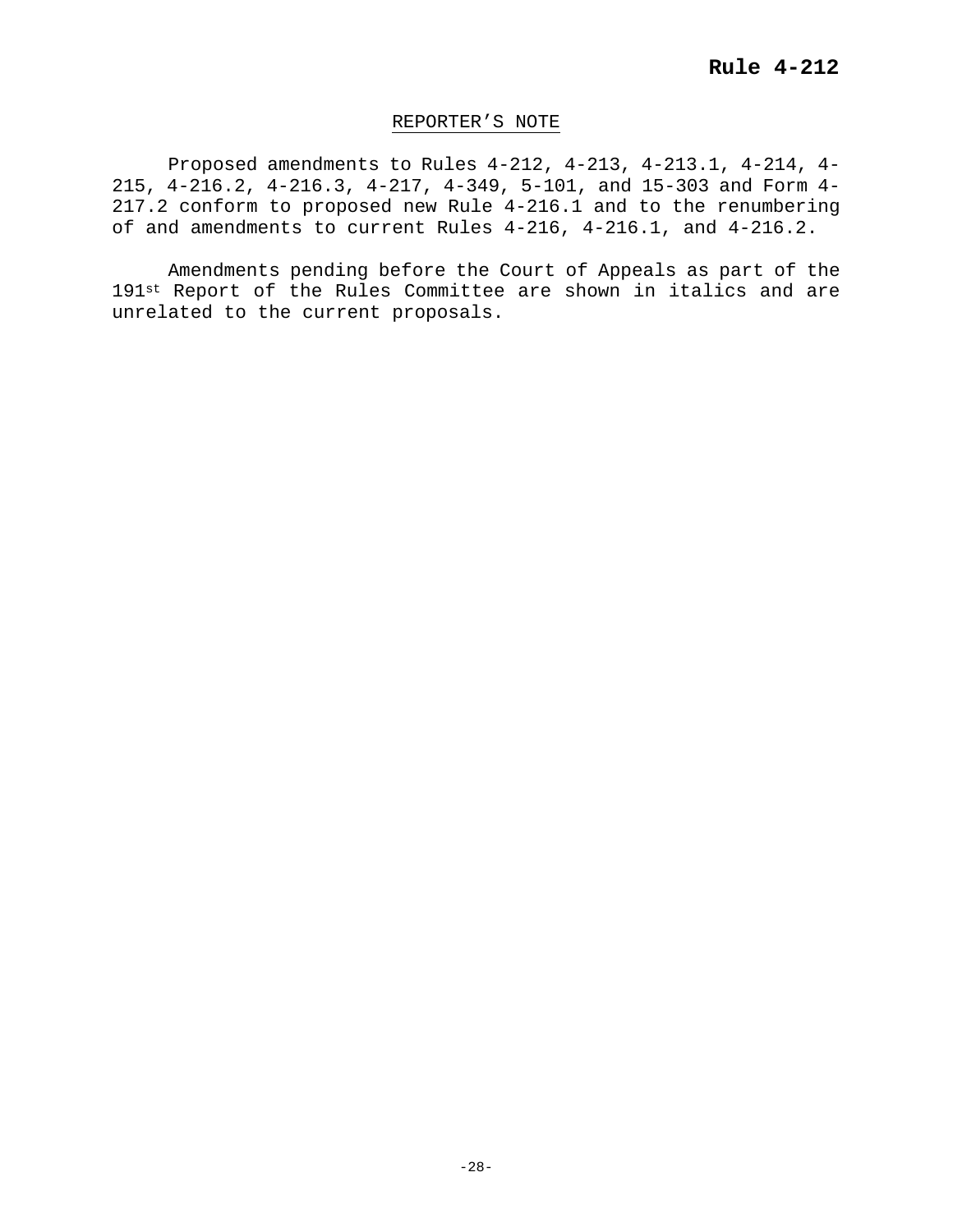MARYLAND RULES OF PROCEDURE TITLE 4 – CRIMINAL CAUSES CHAPTER 200 – PRETRIAL PROCEDURES

AMEND Rule 4-213 to revise internal references, as follows:

Rule 4-213. INITIAL APPEARANCE OF DEFENDANT

(a) In District Court Following Arrest

 When a defendant appears before a judicial officer of the District Court pursuant to an arrest, the judicial officer shall proceed as follows:

 (1) Appointment, Appearance, or Waiver of Attorney for Initial Appearance

 If the defendant appears without an attorney, the judicial officer shall first follow the procedure set forth in Rule 4-213.1 to assure that the defendant either is represented by an attorney or has knowingly and voluntarily waived the right to an attorney.

(2) Advice of Charges

 The judicial officer shall inform the defendant of each offense with which the defendant is charged and of the allowable penalties, including *any* mandatory *or enhanced* penalties, if any, and shall provide the defendant with a copy of the charging document if the defendant does not already have one and one is

 $-29-$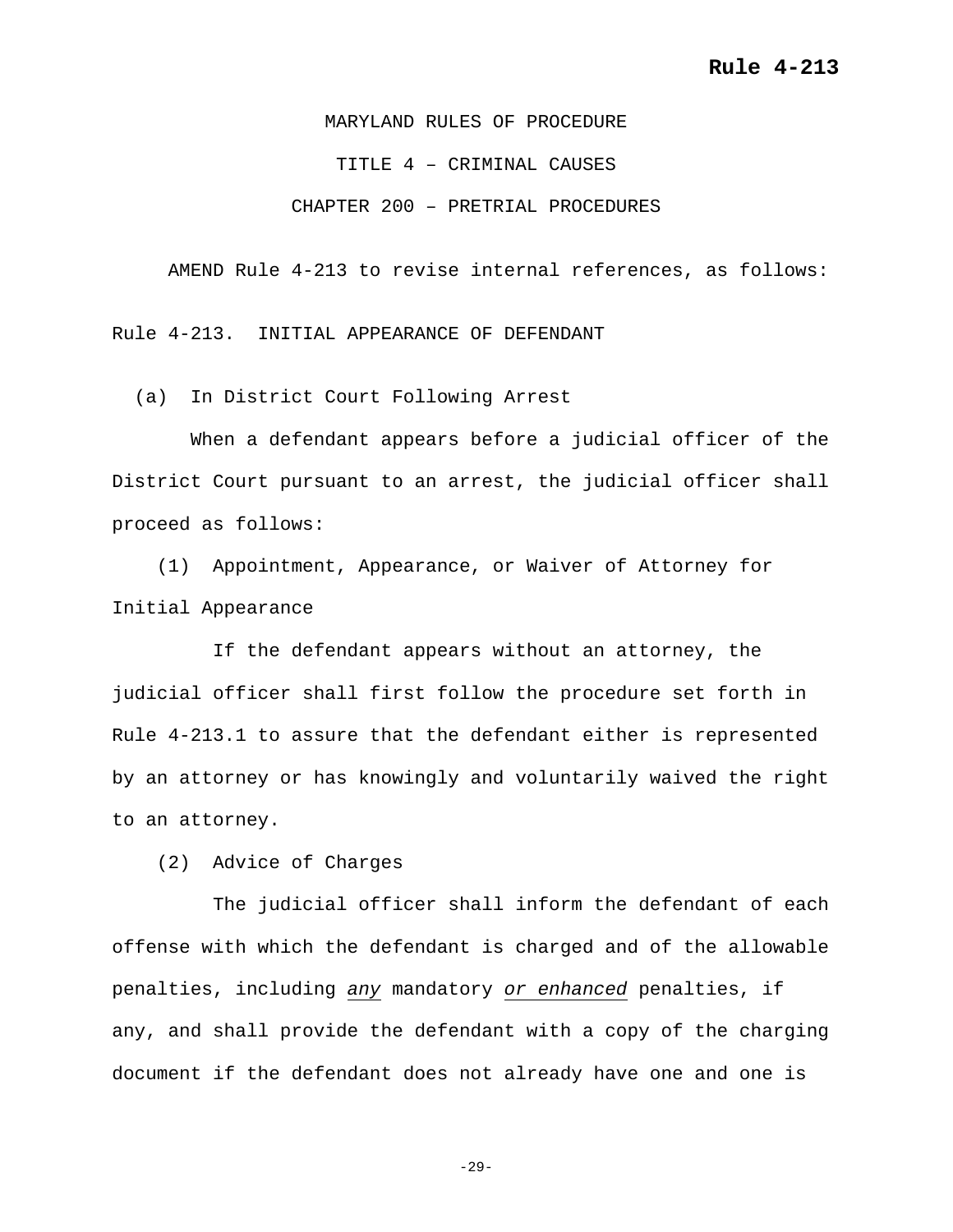then available. If one is not then available, the defendant shall be furnished with a copy as soon as possible.

(3) Advice of Right to Counsel

 The judicial officer shall require the defendant to read the notice to defendant required to be printed on charging documents in accordance with Rule 4-202 (a), or shall read the notice to a defendant who is unable for any reason to do so. A copy of the notice shall be furnished to a defendant who has not received a copy of the charging document. The judicial officer shall advise the defendant that if the defendant appears for trial without counsel, the court could determine that the defendant waived counsel and proceed to trial with the defendant unrepresented by counsel.

Cross reference: See Rule 4-213.1 with respect to the right to an attorney at an initial appearance before a judicial officer and Rule  $4-216.1$  4-216.2 (b) with respect to the right to an attorney at a hearing to review a pretrial release decision of a commissioner.

(4) Advice of Preliminary Hearing

 When a defendant has been charged with a felony that is not within the jurisdiction of the District Court and has not been indicted, the judicial officer shall advise the defendant of the right to have a preliminary hearing by a request made then or within ten days thereafter and that failure to make a timely request will result in the waiver of a preliminary hearing. If the defendant then requests a preliminary hearing,

 $-30-$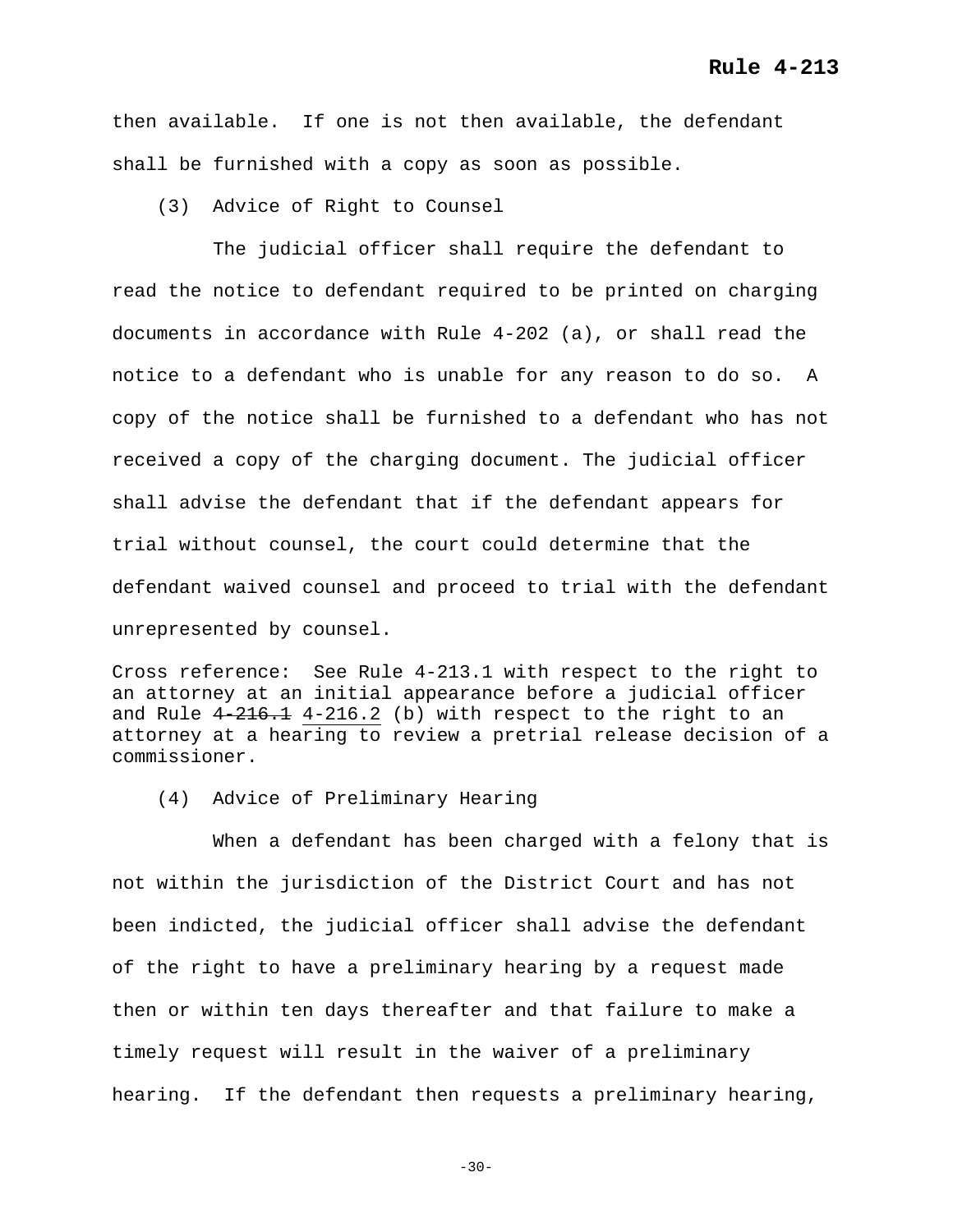the judicial officer may either set its date and time or notify the defendant that the clerk will do so.

(5) Pretrial Release

 The judicial officer shall comply with the applicable provisions of Rules 4-216, 4-216.1, and 4-216.1 4-216.2 governing pretrial release.

(6) Certification by Judicial Officer

 The judicial officer shall certify compliance with this section in writing.

(7) Transfer of Papers by Clerk

 As soon as practicable after the initial appearance by the defendant, the judicial officer shall file all papers with the clerk of the District Court or shall direct that they be forwarded to the clerk of the circuit court if the charging document is filed there.

Cross reference: Code, Courts Article, §10-912. See Rule 4-231 (d) concerning the appearance of a defendant by video conferencing.

(b) In District Court

(1) Following Summons or Citation

 When a defendant appears before the District Court pursuant to a summons or citation, the court shall proceed in accordance with Rule 4-301.

(2) Preliminary Inquiry

 When a defendant has (A) been charged by a citation or served with a summons and charging document for an offense that

-31-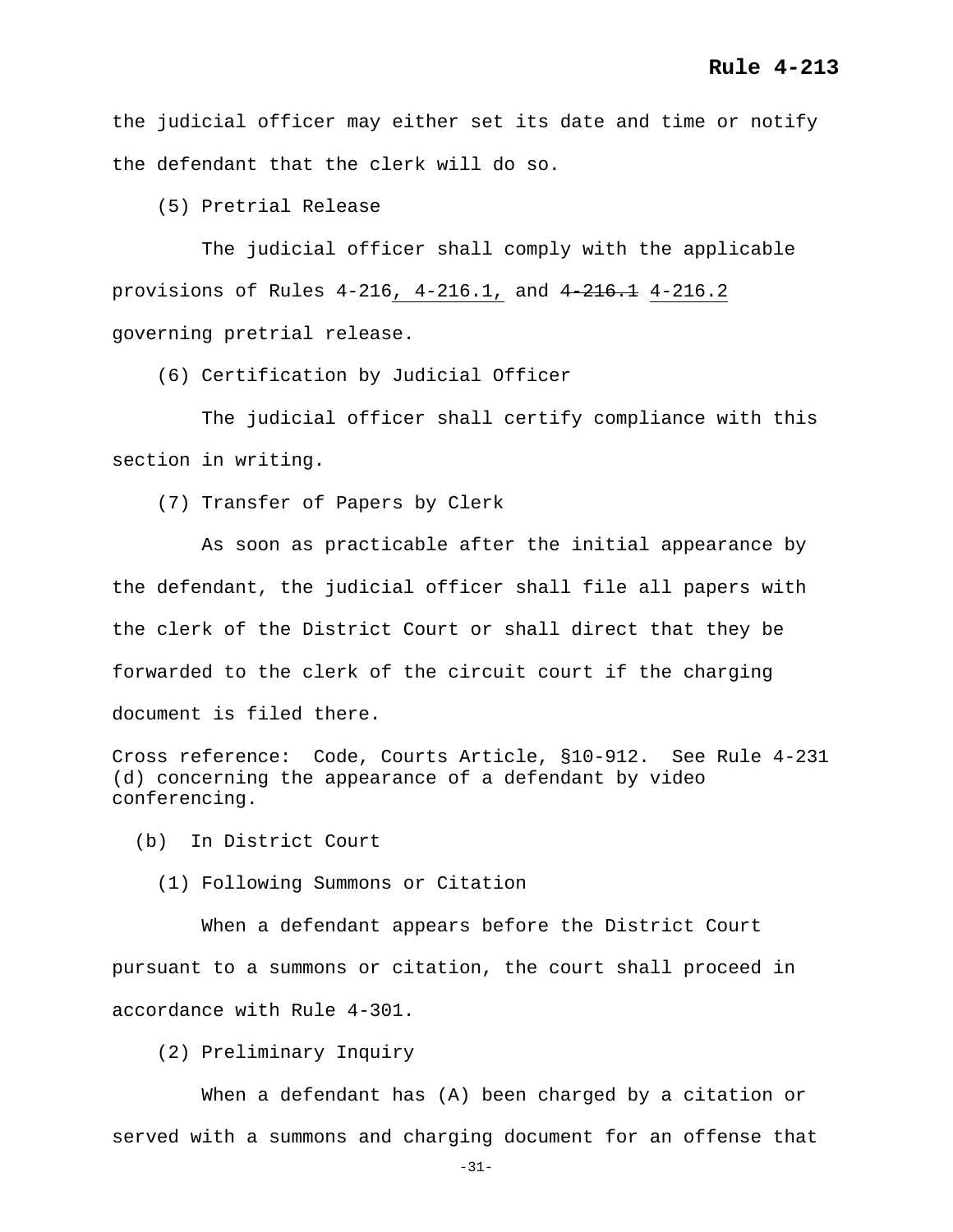carries a penalty of incarceration and (B) has not previously been advised by a judicial officer of the defendant's rights, the defendant may be brought before a judicial officer for a preliminary inquiry advisement if no attorney has entered an appearance on behalf of the defendant. The judicial officer shall inform the defendant of each offense with which the defendant is charged and advise the defendant of the right to counsel and the matters set forth in subsection  $(a)(2)$ ,  $(3)$ , and (4) of this Rule. The judicial officer shall certify in writing the judicial officer's compliance with this subsection.

(c) In Circuit Court Following Arrest or Summons

 The initial appearance of the defendant in circuit court occurs when the defendant (1) is brought before the court by reason of execution of a warrant pursuant to Rule 4-212 (e) or (f) (2), or (2) appears in person or by written notice of counsel in response to a summons. In either case, if the defendant appears without counsel the court shall proceed in accordance with Rule *4-215 4-215.1*. If the appearance is by reason of execution of a warrant, the court shall (1) inform the defendant of each offense with which the defendant is charged, (2) ensure that the defendant has a copy of the charging document, and (3) determine eligibility for pretrial release pursuant to Rules 4-216 and 4-216.1.

Source. This Rule is derived as follows: Section (a) is derived from former M.D.R. 723.

-32-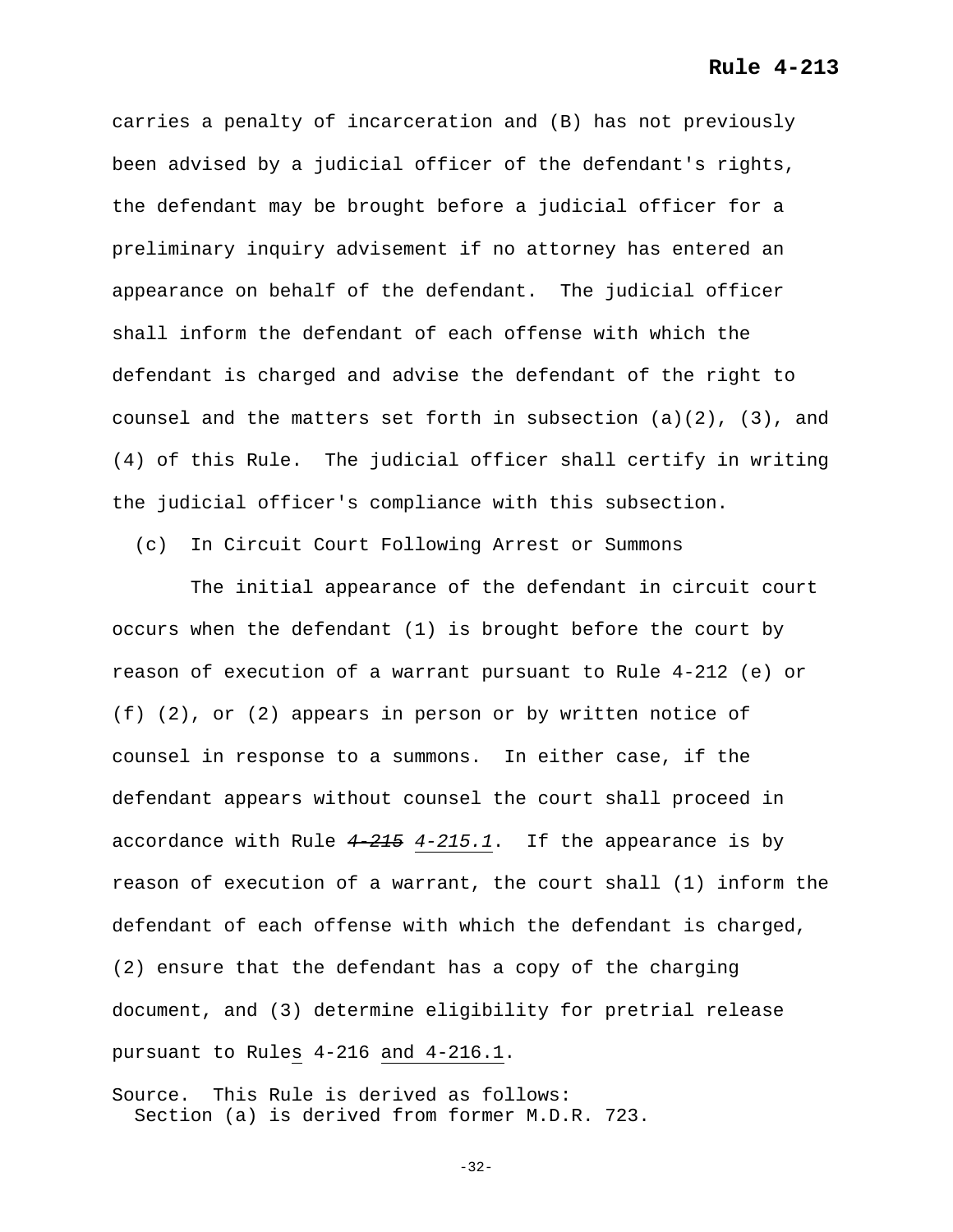Section (b) is new. Section (c) is derived from former Rule 723 a.

# REPORTER'S NOTE

See the Reporter's note to Rule 4-212.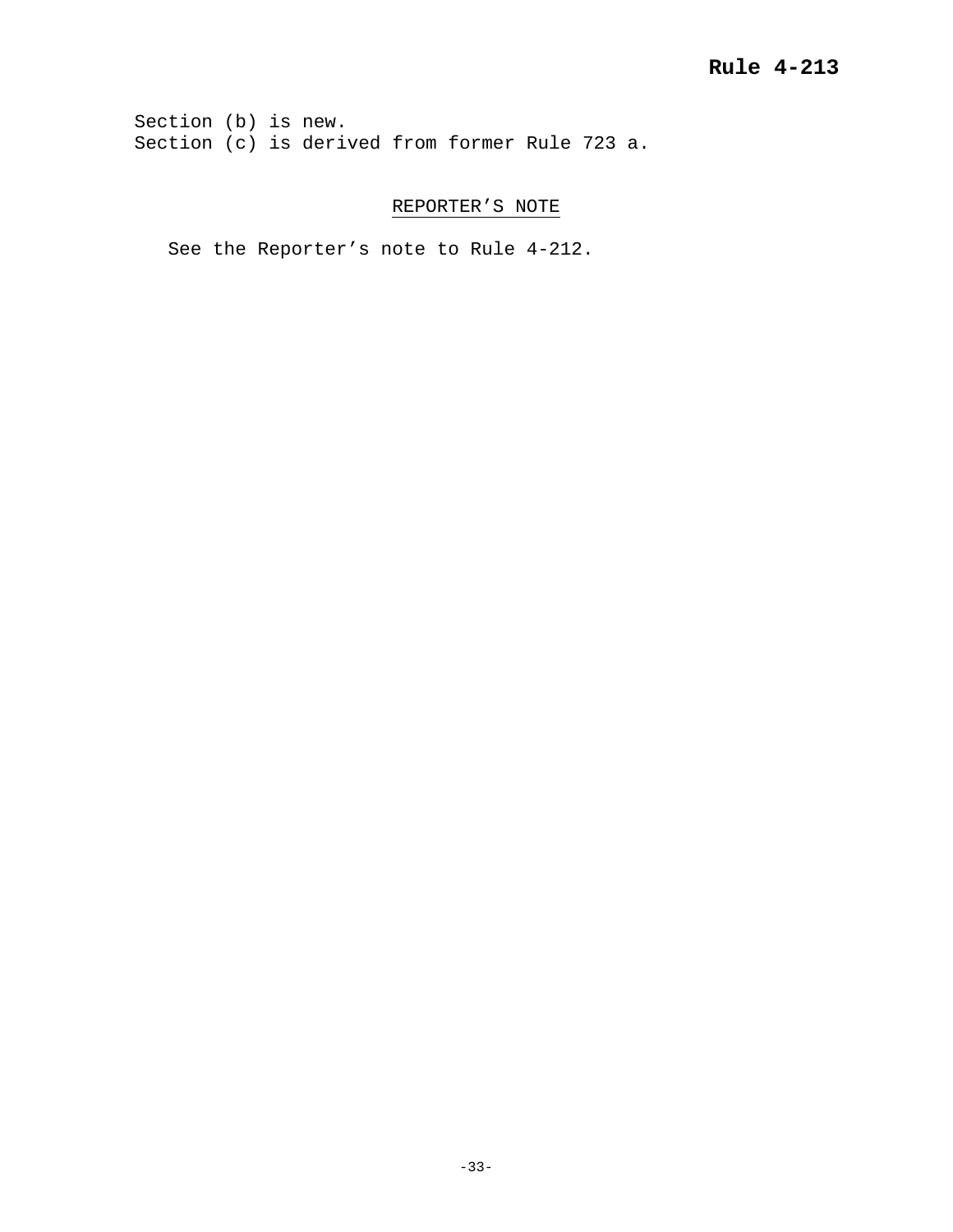MARYLAND RULES OF PROCEDURE TITLE 4 – CRIMINAL CAUSES CHAPTER 200 – PRETRIAL PROCEDURES

AMEND Rule 4-213.1 to revise internal references, as follows:

Rule 4-213.1. APPOINTMENT, APPEARANCE, OR WAIVER OF ATTORNEY AT INITIAL APPEARANCE

(a) Right to Representation by Attorney

(1) Generally

 A defendant has the right to be represented by an attorney at an initial appearance before a judicial officer.

(2) Attorney

 Unless the defendant waives that right in accordance with section (e) of this Rule or another attorney has entered an appearance, if the defendant is indigent within the meaning of Code, Criminal Procedure Article, §16-210 (b) and (c):

 (A) the defendant shall be represented by the Public Defender if the initial appearance is before a judge; and

 (B) the defendant shall be represented by an attorney appointed by the court in accordance with section (b) of this Rule if the initial appearance is before a District Court commissioner, unless the Public Defender enters an appearance

-34-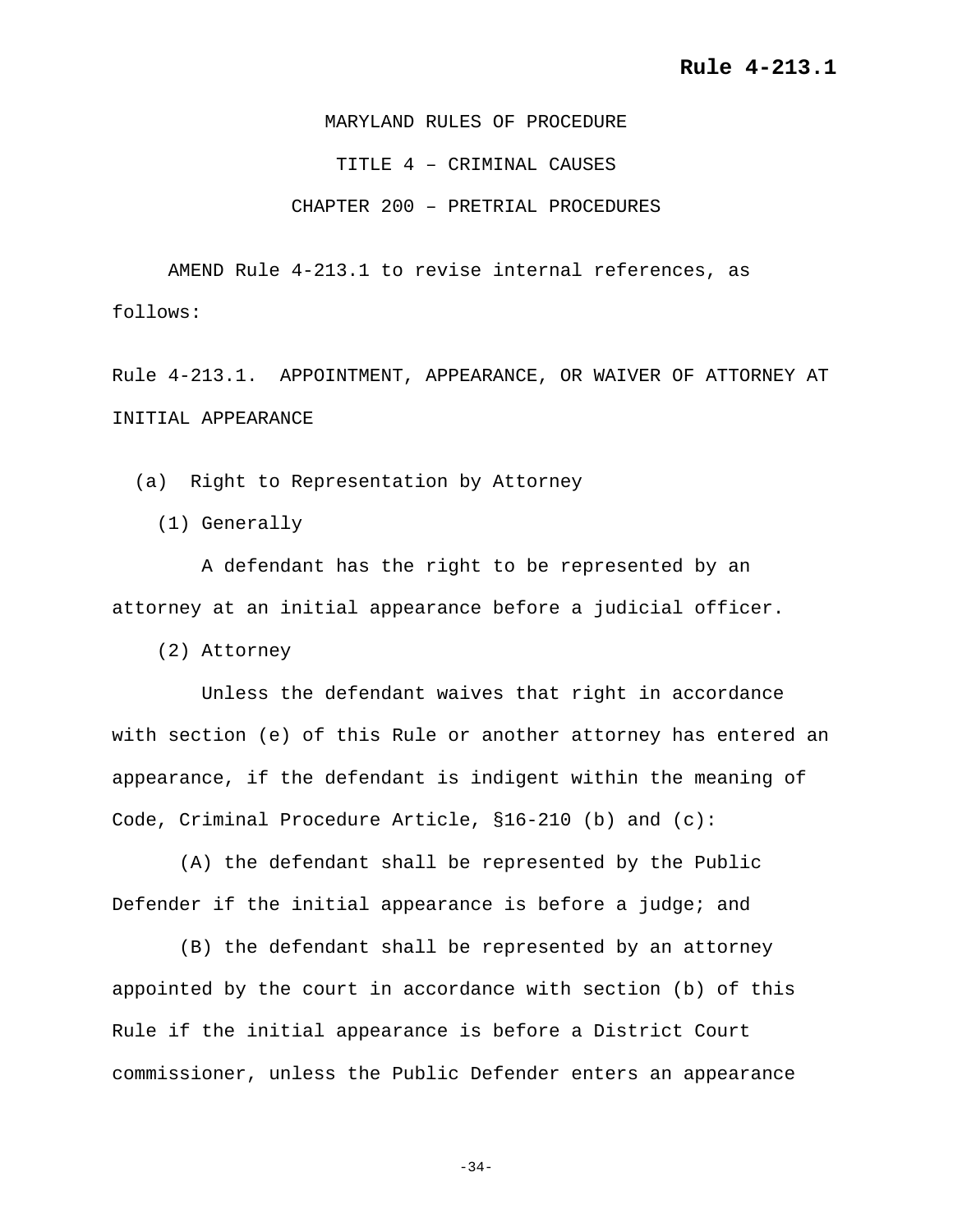for the defendant.

 (b) Appointment of Attorneys for Initial Appearance Before Commissioner

(1) Appointment

 After consultation with the State and local bar associations and the Public Defender, the District Administrative Judges shall develop lists of attorneys willing to accept appointment to represent indigent defendants at initial appearances before District Court commissioners in the district on a pro bono basis or at fees equivalent to those paid by the Public Defender to panel attorneys. Attorneys shall be appointed from the lists as needed for specific proceedings or to be available for blocks of time.

(2) Processing of Invoices

 Invoices for fees due to court-appointed attorneys shall be processed in accordance with procedures adopted by the State Court Administrator.

(c) General Advice by Judicial Officer

 If the defendant appears at an initial appearance without an attorney, the judicial officer shall advise the defendant that the defendant has a right to an attorney at the initial appearance*, of the importance of having an attorney,* and that, if the defendant is indigent, (1) the Public Defender will provide representation if the proceeding is before a judge, or

-35-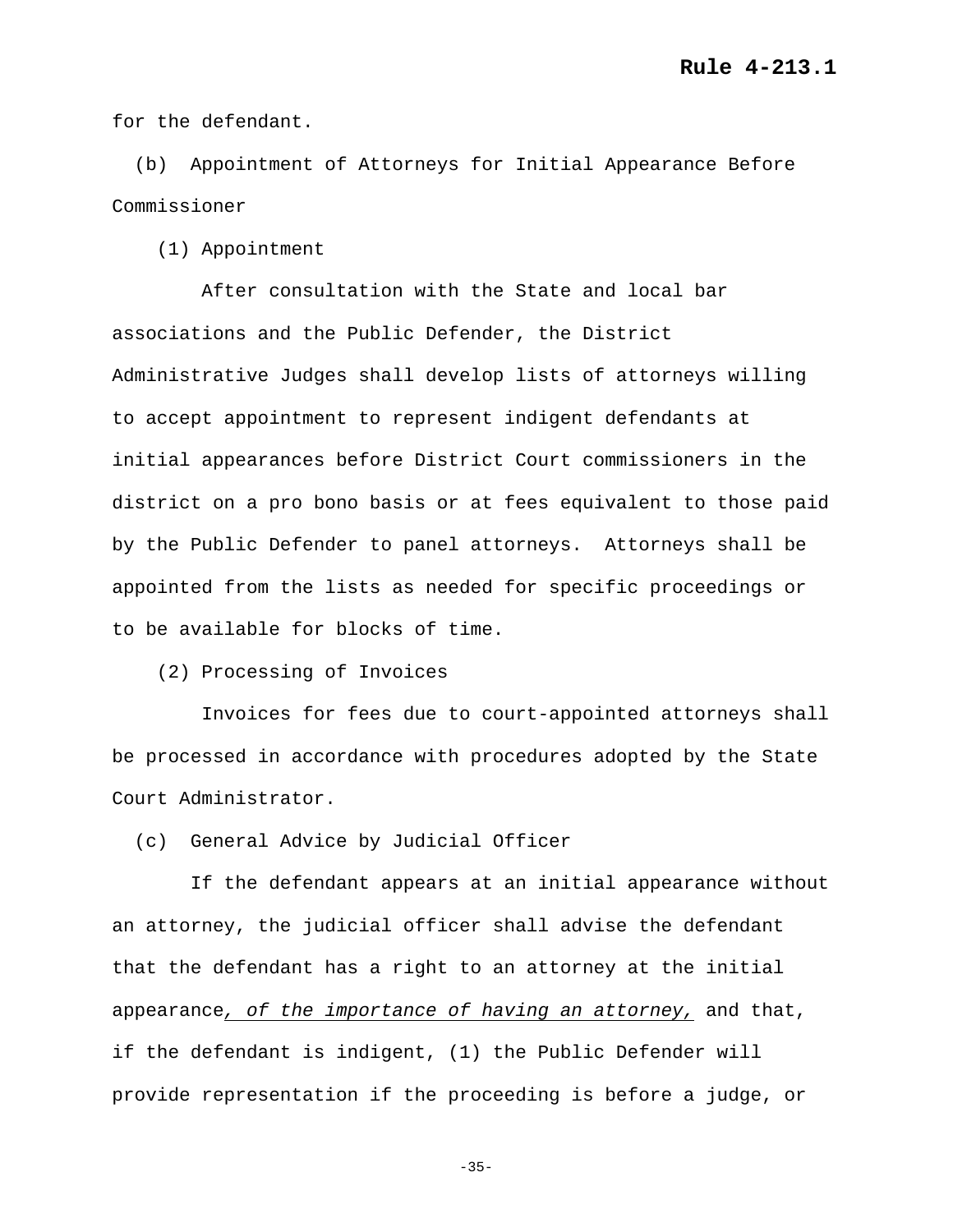(2) a court-appointed attorney will provide representation if the proceeding is before a commissioner.

(d) Proceeding Before Commissioner

(1) Determination of Indigence

 (A) If the defendant claims indigence and desires a courtappointed attorney for the proceeding, the defendant shall complete a request and affidavit substantially in the form used by the Public Defender and, from those documents and in accordance with the criteria set forth in Code, Criminal Procedure Article, §16-210 (b) and (c), the commissioner shall determine whether the defendant qualifies for an appointed attorney.

 (B) If the commissioner determines that the defendant is indigent, the commissioner shall provide a reasonable opportunity for the defendant and a court-appointed attorney to consult in confidence.

 (C) If the commissioner determines that the defendant is not indigent, the commissioner shall advise the defendant of the right to a privately retained attorney and provide a reasonable opportunity for the defendant to obtain the services of, and consult in confidence with, a private attorney.

(2) Inability of Attorney to Appear Promptly

 The commissioner shall further advise the defendant that, unless the attorney, whether court appointed or privately retained, is able to participate, either in person or by

-36-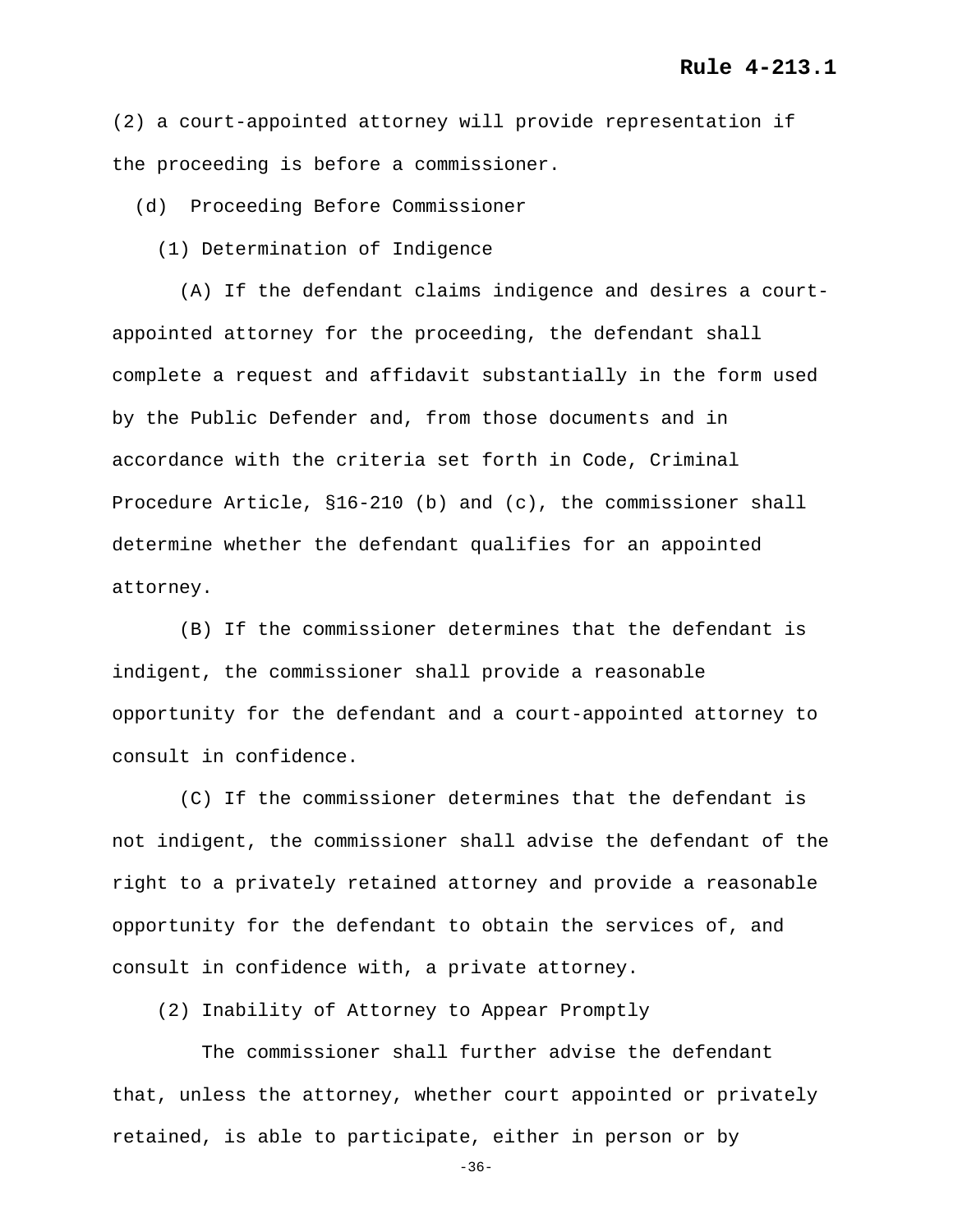## **Rule 4-213.1**

electronic means or telecommunication, within a reasonable period of time, the initial appearance may need to be continued, in which event, subject to subsection (d)(3) of this Rule, the defendant will be temporarily committed until the earliest opportunity that the defendant can be presented to the next available judicial officer with an attorney present.

(3) If Initial Appearance Continued

 If pursuant to subsection (d)(2) of this Rule, the initial appearance needs to be continued, the commissioner, before recessing the proceeding, shall proceed in accordance with this subsection.

 (A) Arrest Without Warrant - Determination of Probable Cause

 If the defendant was arrested without a warrant, the commissioner shall determine whether there was probable cause for the charges and the arrest pursuant to Rule 4-216 (a). If the commissioner finds no probable cause for the charges or for the arrest, the commissioner shall release the defendant on personal recognizance, with no other conditions of release. If the defendant is released pursuant to subsection  $(d)(3)(A)$  of this Rule, the Commissioner shall not make the determination otherwise required by subsection  $(d)(3)(B)$  of this Rule, but shall provide the advice required by subsection (d)(3)(C) of this Rule.

-37-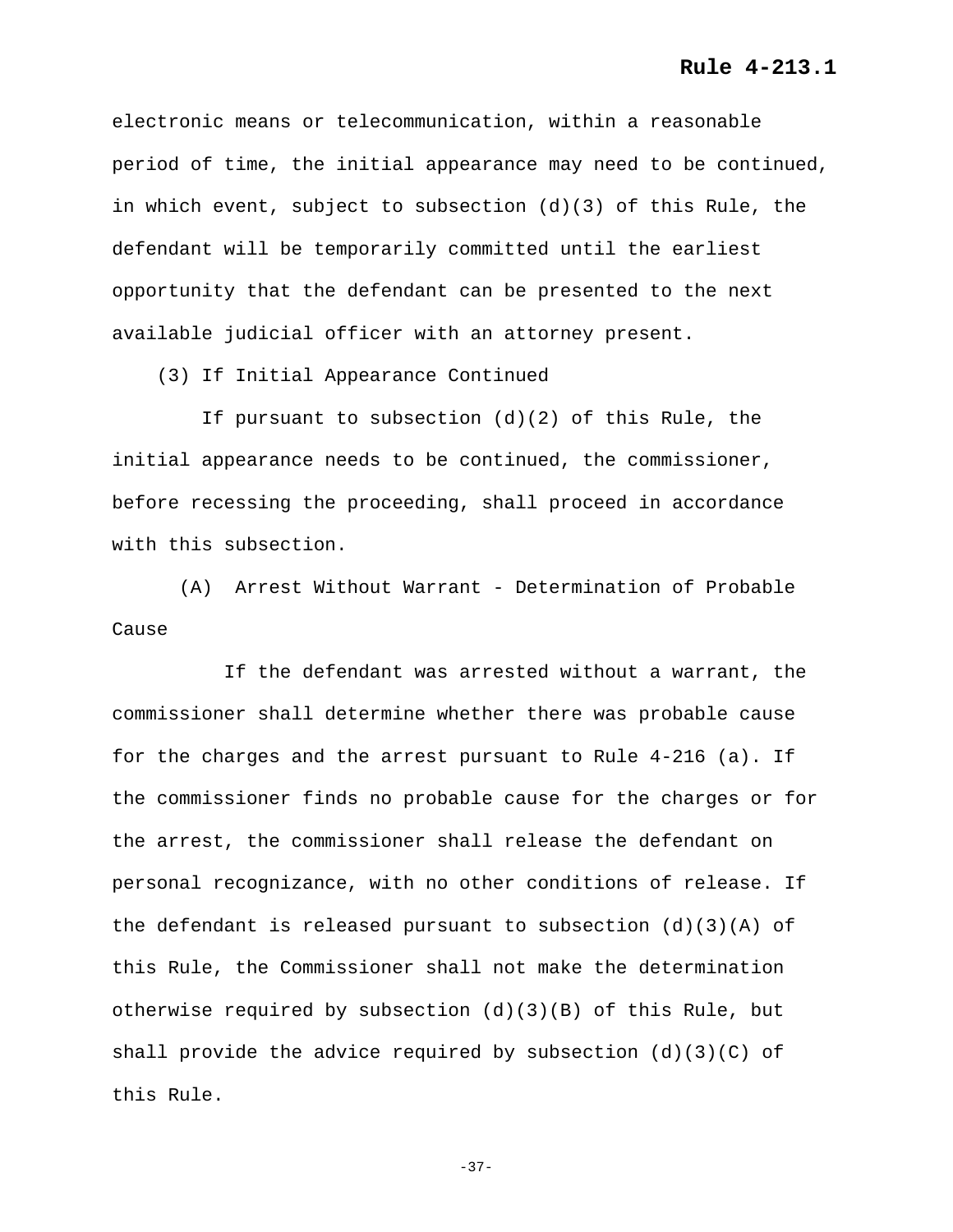(B) Preliminary Determination Regarding Release on Personal Recognizance

 Regardless of whether the defendant was arrested with or without a warrant, the commissioner shall make a preliminary determination regarding the commissioner's authority to release the defendant on personal recognizance and the appropriateness of such a release pursuant to Rules 4-216 and 4-216.1. If the commissioner's preliminary determination is that release on personal recognizance with no other conditions of release is authorized and appropriate, the commissioner shall release the defendant on that basis.

(C) Required Compliance Before Release of Defendant

 Before releasing the defendant pursuant to subsection (d)(3)(A) or (B) of this Rule, the commissioner shall comply with the applicable provisions of Rules  $4-213$  and  $4-216$   $(\mathrm{H})$  (q).

(D) Preliminary Determination Not to Release

 Upon a preliminary determination by the commissioner not to release the defendant on personal recognizance, the commissioner shall comply with the applicable provisions of Rule 4-216 (g) and (h) and recess the proceeding. The commissioner's preliminary determination is without prejudice to the right of the defendant to seek release on personal recognizance when the proceeding resumes with the attorney present. If the proceeding resumes before the commissioner who made the preliminary determination not to release the defendant on personal

-38-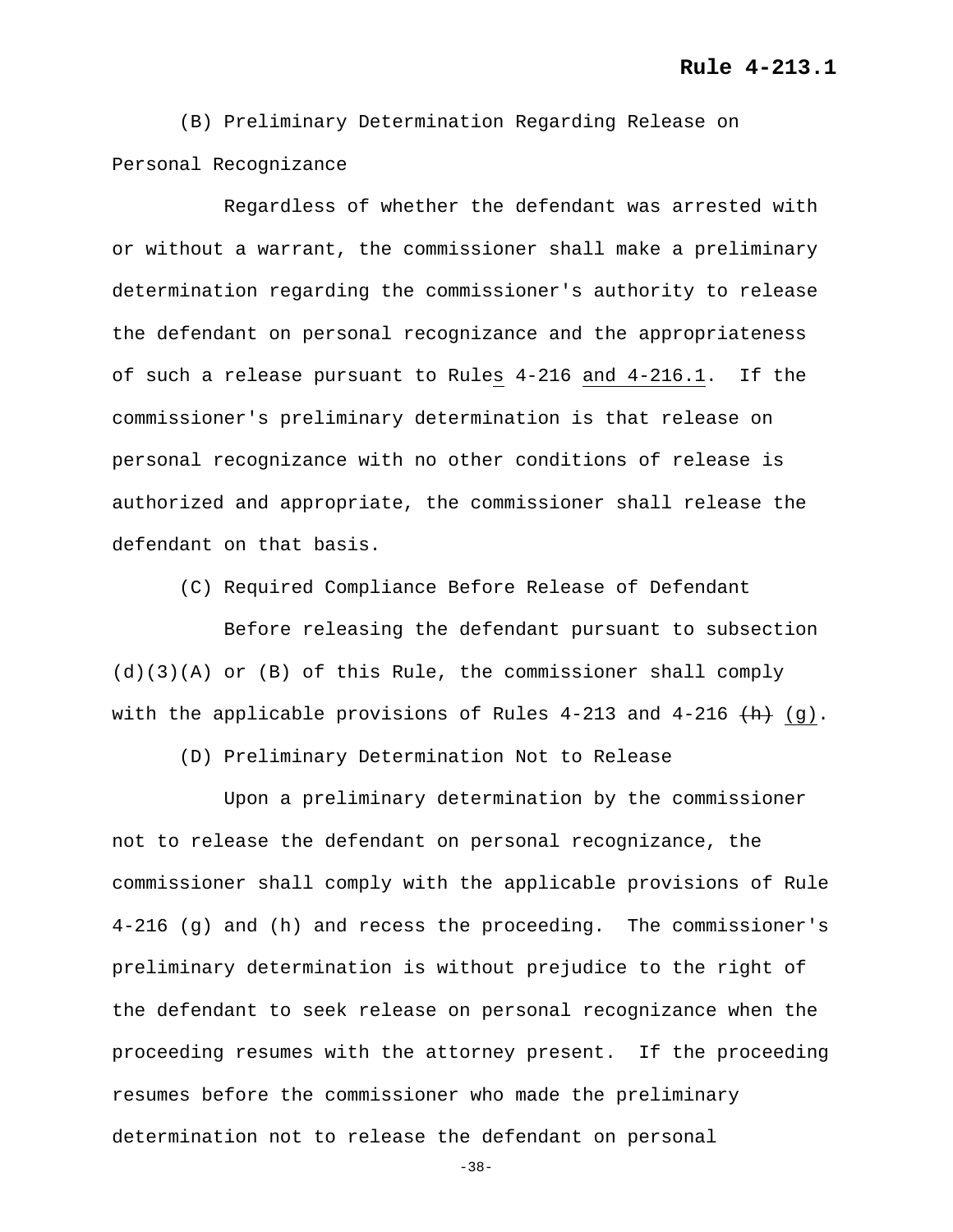recognizance, the commissioner, upon request of the defendant, shall recuse, and the proceeding shall be before another judicial officer.

(e) Waiver - Initial Appearance Before Judge or Commissioner

 (1) If the defendant indicates a desire to waive the right to an attorney, the judicial officer shall advise the defendant (A) that an attorney can be helpful in explaining the procedure and in advocating that the defendant should be released immediately on recognizance or on bail with minimal conditions, (B) that it may be possible for the attorney to participate electronically or by telecommunication, and (C) that any waiver would be effective only for the initial appearance and not for any subsequent proceedings.

 (2) If, upon this advice, the defendant still wishes to waive the right to an attorney and the judicial officer finds that the waiver is knowing and voluntary, the judicial officer shall announce and record that finding.

 (3) A waiver pursuant to section (e) of this Rule is effective only for the initial appearance and not for any subsequent proceeding.

 (4) Notwithstanding an initial decision not to waive the right to an attorney, a defendant may waive that right at any time during the proceeding, provided that no attorney has already entered an appearance.

-39-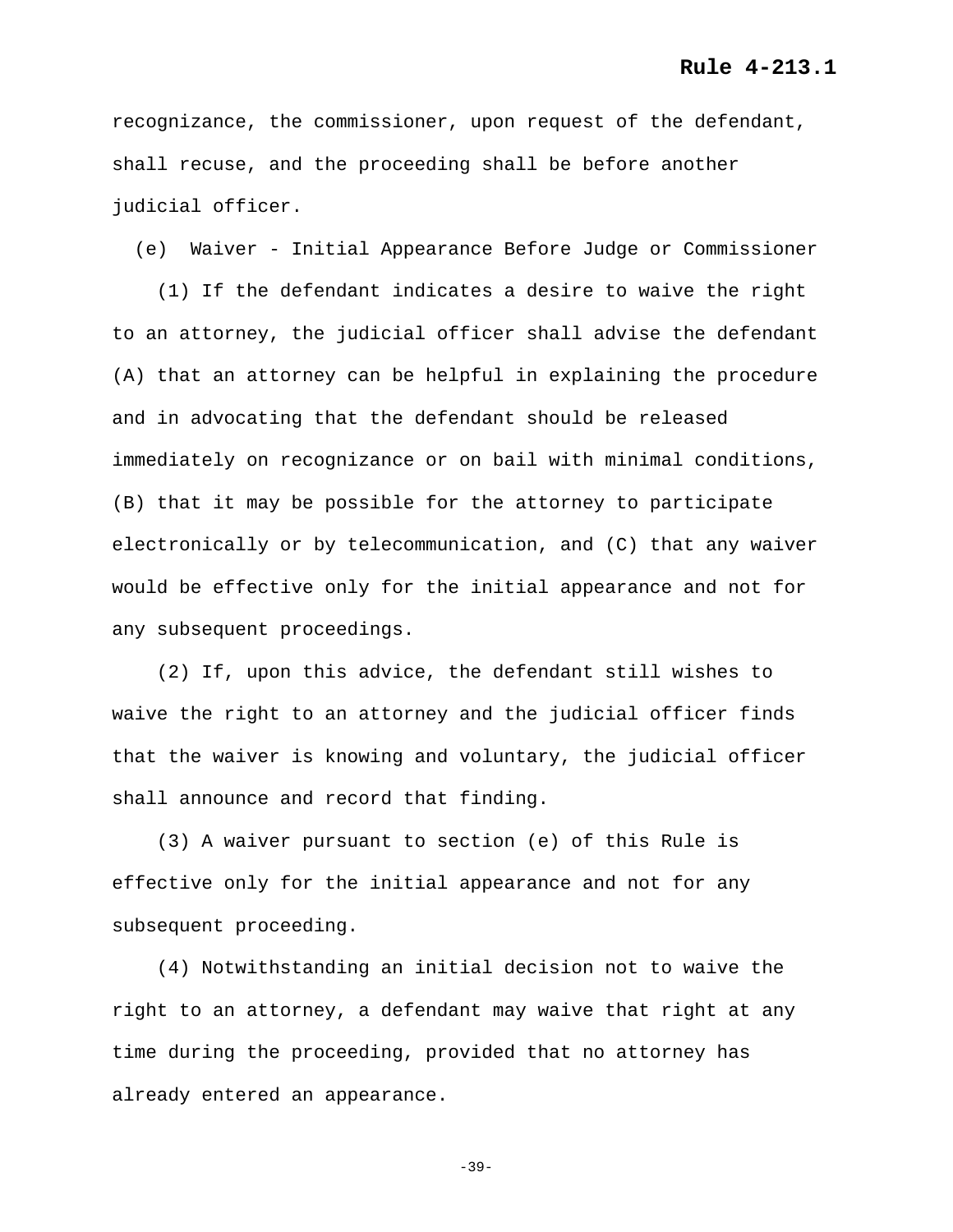(f) Participation by Attorney by Electronic or Telecommunication Means

(1) By State's Attorney

 The State's Attorney may participate in the proceeding, but is not required to do so. When the physical presence of the State's Attorney is impracticable, the State's Attorney may participate electronically or by telecommunication if the equipment at the judicial officer's location and the State's Attorney's location provides adequate opportunity for the State's Attorney to participate meaningfully in the proceeding.

(2) By Defense Attorney

 When the physical presence of a defense attorney is impracticable, the attorney may consult with the defendant and participate in the proceeding electronically or by telecommunication if the equipment is at the judicial officer's location and the defense attorney's location provides adequate opportunity for the attorney to consult privately with the defendant and participate meaningfully in the proceeding.

(g) Provisional and Limited Appearance

(1) Provisional Representation by Public Defender

 Unless the Public Defender has entered a general appearance pursuant to Rule 4-214, any appearance entered by the Public Defender at an initial appearance shall be provisional. For purposes of this section, eligibility for provisional

 $-40-$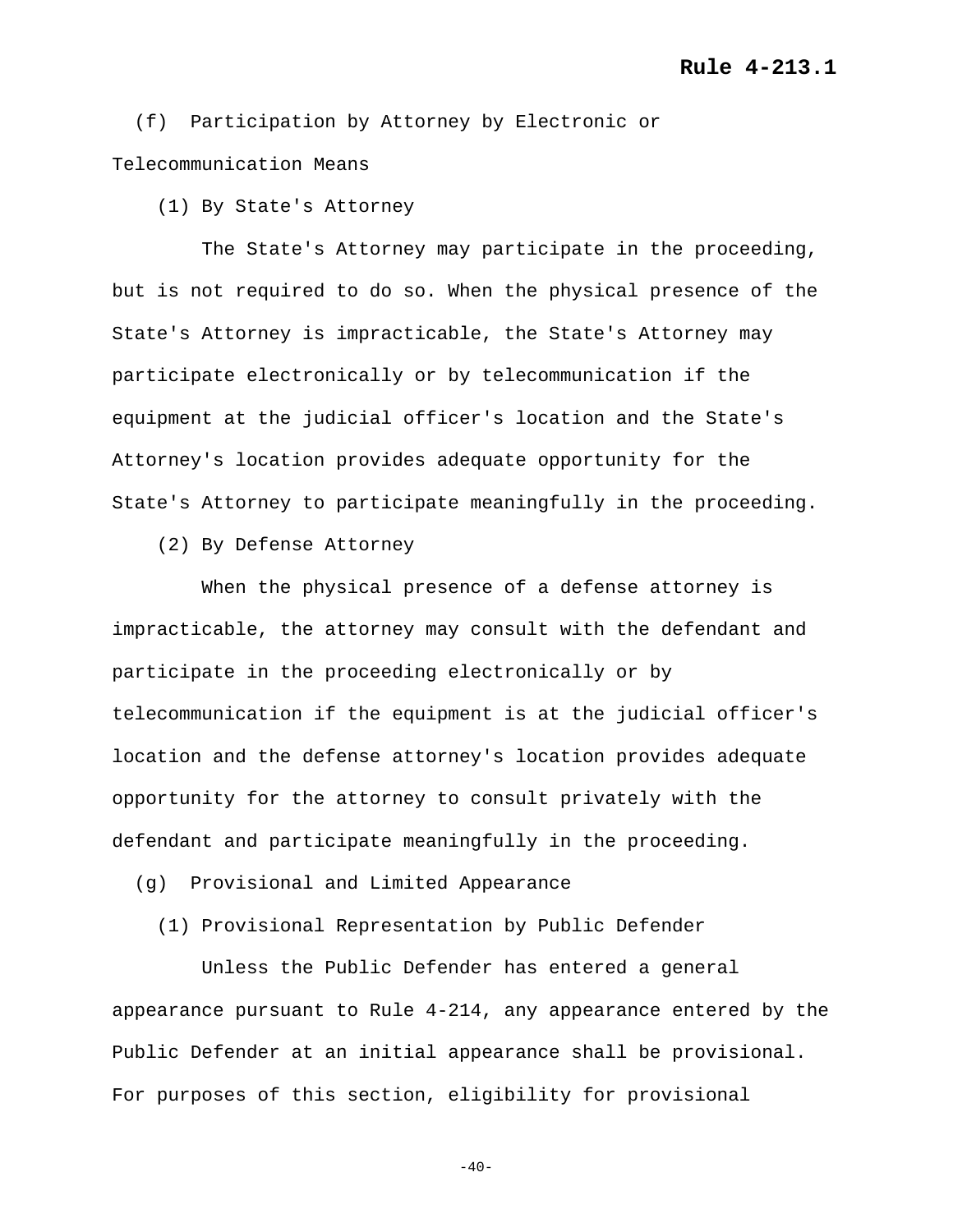representation shall be determined by the Public Defender at the time of the proceeding.

(2) Limited Appearance

 Unless a general appearance has been entered pursuant to Rule 4-214, an appearance by a court-appointed or privately retained attorney shall be limited to the initial appearance before the judicial officer and shall terminate automatically upon the conclusion of that stage of the criminal action.

(3) Inconsistency with Rule 4-214

 Section (g) of this Rule prevails over any inconsistent provision in Rule 4-214.

Source: This Rule is new but is derived, in part, from amendments proposed to Rule 4-216 in the 181 Report of the Standing Committee on Rules of Practice and Procedure.

## REPORTER'S NOTE

See the Reporter's note to Rule 4-212.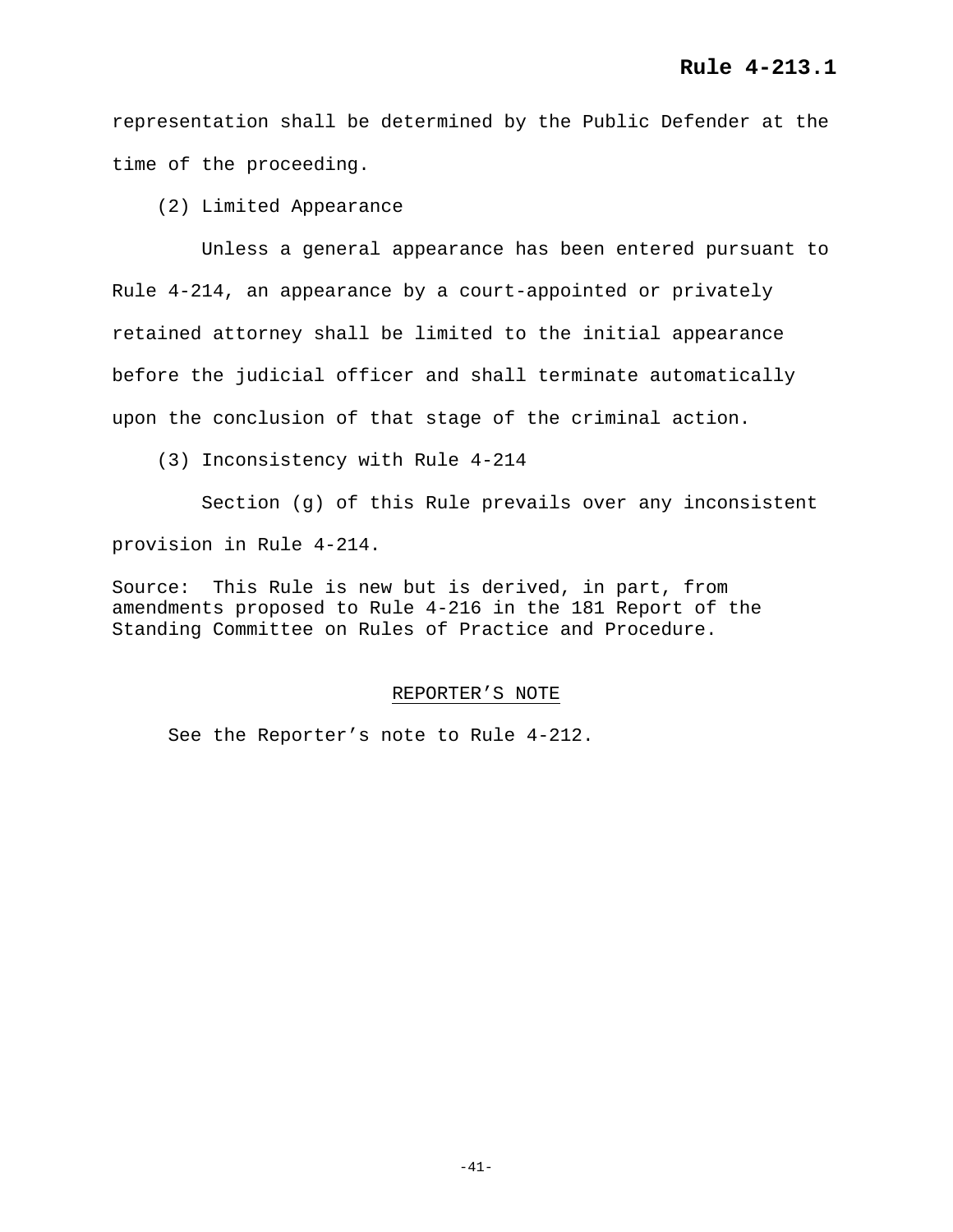MARYLAND RULES OF PROCEDURE TITLE 4 – CRIMINAL CAUSES CHAPTER 200 – PRETRIAL PROCEDURES

AMEND Rule 4-214 to revise internal references, as follows:

Rule 4-214. DEFENSE COUNSEL

(a) Appearance

 Counsel retained or appointed to represent a defendant shall enter an appearance in writing within five days after accepting employment, after appointment, or after the filing of the charging document in court, whichever occurs later. *An appearance may be entered by filing a pleading or motion or by filing a written notice of appearance.* An appearance entered in the District Court will automatically be entered in the circuit court when a case is transferred to the circuit court because of a demand for jury trial. In any other circumstance, counsel who intends to continue representation in the circuit court after appearing in the District Court must re-enter an appearance in the circuit court.

Cross reference: See Rules  $4-213.1$  and  $4-216.1$   $4-216.2$  (b) with respect to the automatic termination of the appearance of the Public Defender or court-appointed attorney upon the conclusion of an initial appearance before a judicial officer and upon the conclusion of a hearing to review a pretrial release decision of a commissioner if no general appearance under this Rule is entered.

 $-42-$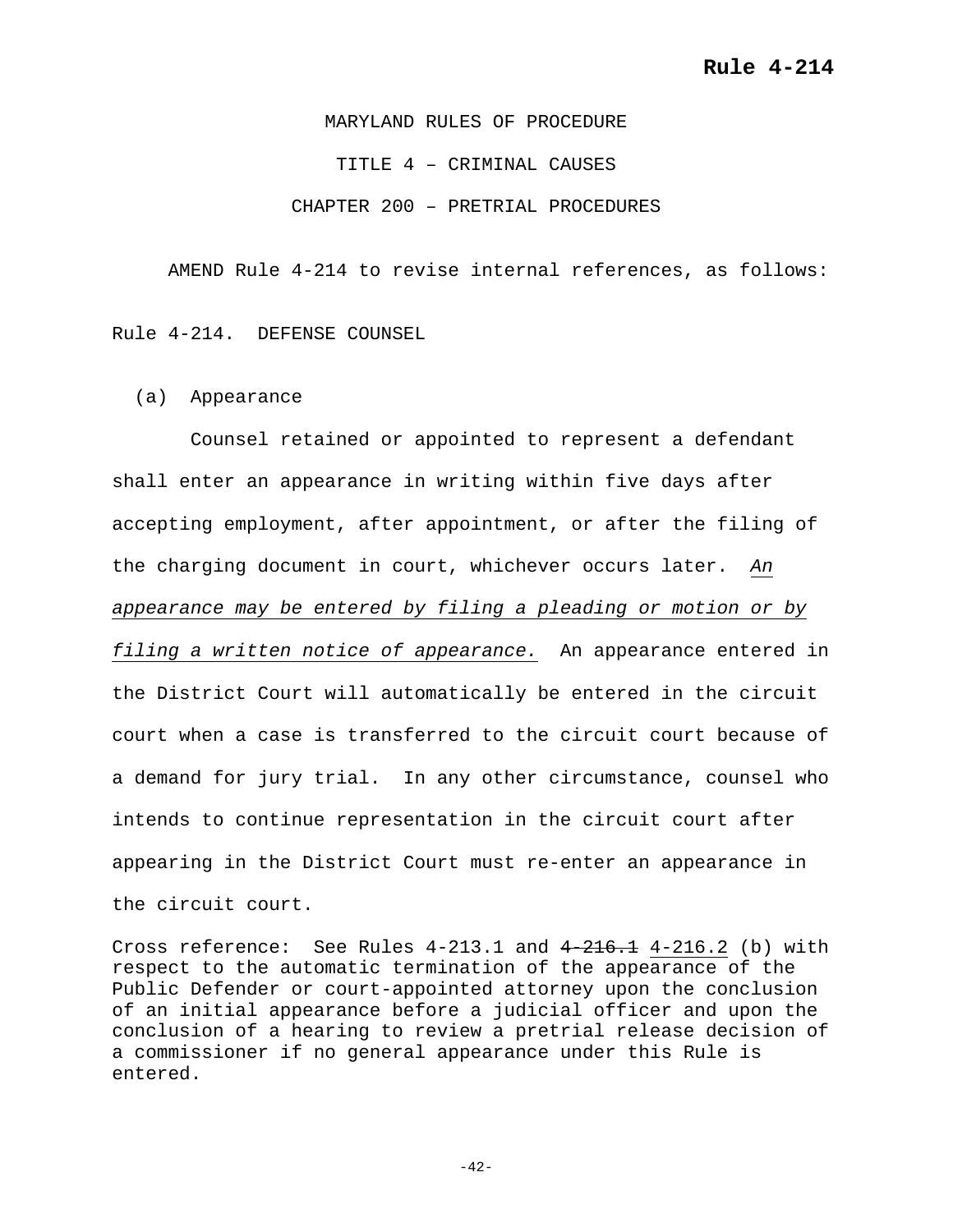**Rule 4-214**

(b) Extent of Duty of Appointed Counsel

 When counsel is appointed by the Public Defender or by the court, representation extends to all stages in the proceedings, including but not limited to custody, interrogations, preliminary hearing, pretrial motions and hearings, trial, motions for modification or review of sentence or new trial, and appeal. The Public Defender may relieve appointed counsel and substitute new counsel for the defendant without order of court by giving notice of the substitution to the clerk of the court. Representation by the Public Defender's office may not be withdrawn until the appearance of that office has been stricken pursuant to section (d) of this Rule. The representation of appointed counsel does not extend to the filing of subsequent discretionary proceedings including petition for writ of certiorari, petition to expunge records, and petition for post conviction relief.

(c) Inquiry into Joint Representation

(1) Joint Representation

Joint representation occurs when:

 (A) an offense is charged that carries a potential sentence of incarceration;

 (B) two or more defendants have been charged jointly or joined for trial under Rule 4-253 (a); and

 (C) the defendants are represented by the same counsel or by counsel who are associated in the practice of law.

 $-43-$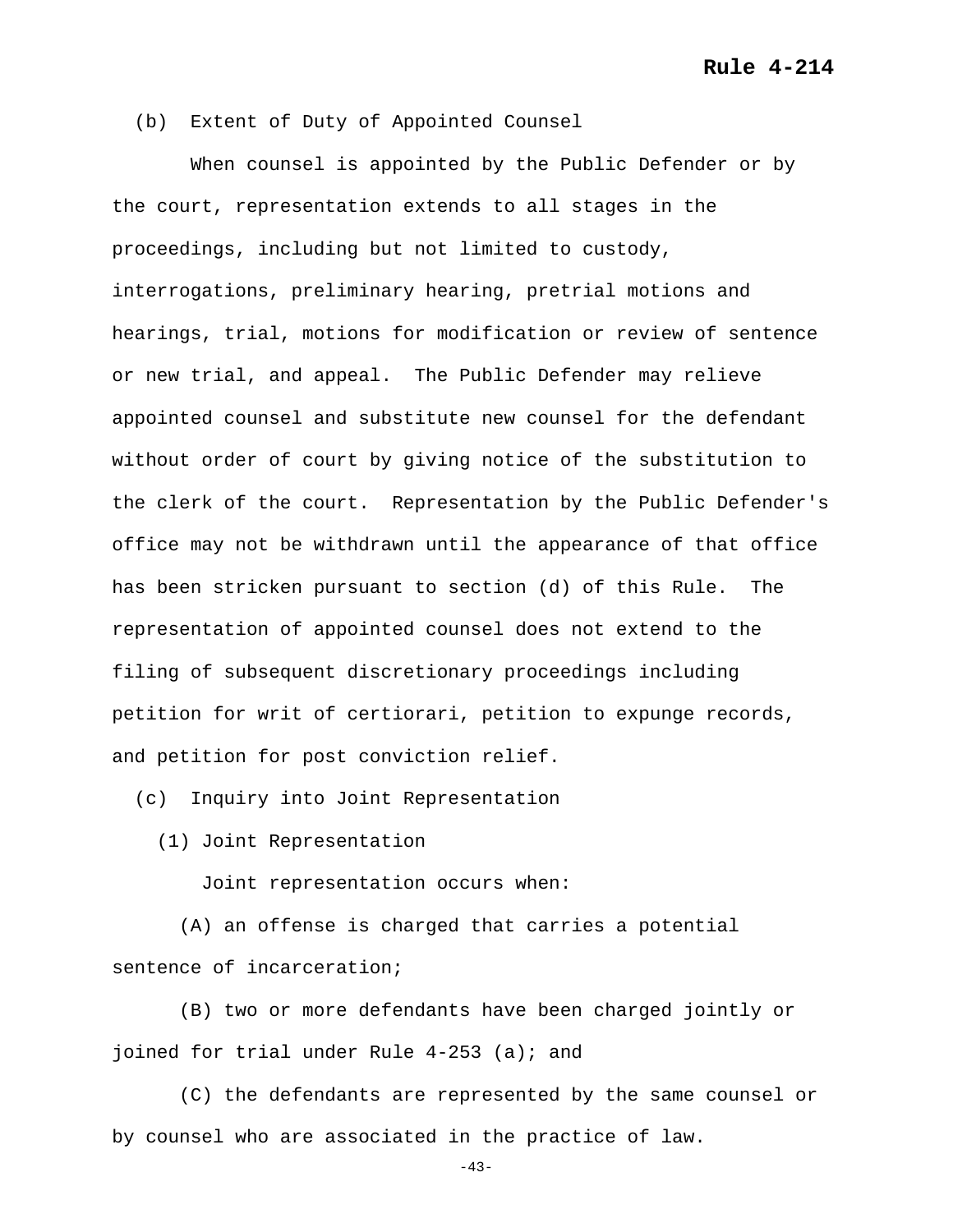(2) Court's Responsibilities in Cases of Joint Representation

 If a joint representation occurs, the court, on the record, promptly and personally shall (A) advise each defendant of the right to effective assistance of counsel, including separate representation and (B) advise counsel to consider carefully any potential areas of impermissible conflict of interest arising from the joint representation. Unless there is good cause to believe that no impermissible conflict of interest is likely to arise, the court shall take appropriate measures to protect each defendant's right to counsel.

Cross reference: See Rule 19-301.7 of the Maryland Attorneys' Rules of Professional Conduct.

(d) Striking Appearance

 A motion to withdraw the appearance of counsel shall be made in writing or in the presence of the defendant in open court. If the motion is in writing, moving counsel shall certify that a written notice of intention to withdraw appearance was sent to the defendant at least ten days before the filing of the motion. If the defendant is represented by other counsel or if other counsel enters an appearance on behalf of the defendant, and if no objection is made within ten days after the motion is filed, the clerk shall strike the appearance of moving counsel. If no other counsel has entered an appearance for the defendant, leave to withdraw may be granted

 $-44-$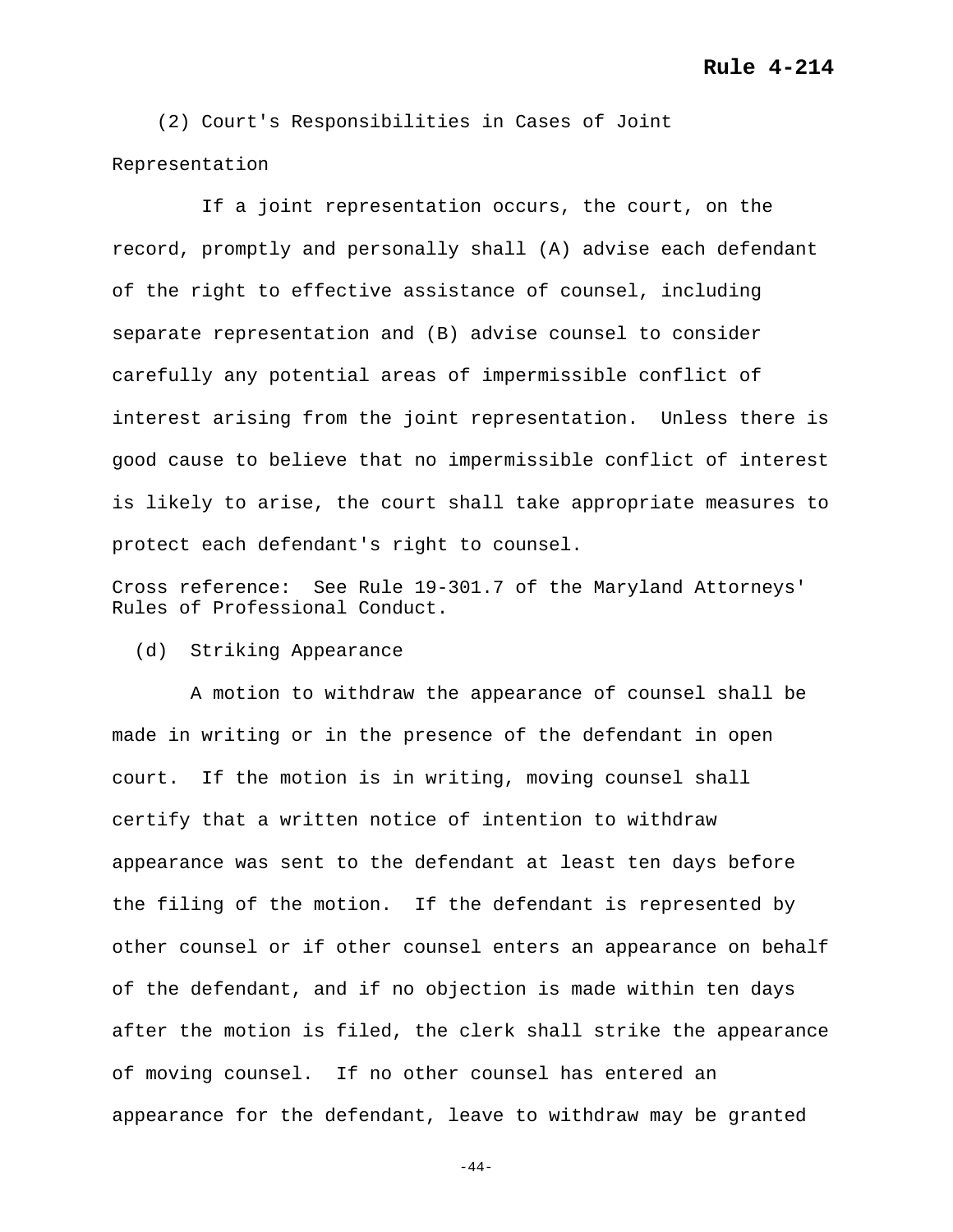only by order of court. The court may refuse leave to withdraw an appearance if it would unduly delay the trial of the action, would be prejudicial to any of the parties, or otherwise would not be in the interest of justice. If leave is granted and the defendant is not represented, a subpoena or other writ shall be issued and served on the defendant for an appearance before the court for proceedings pursuant to Rule 4-215.

Cross reference: Code, Courts Article, §6-407 (Automatic Termination of Appearance of Attorney). See Rules 4-213.1 and 4 216.1 4-216.2 (b) providing for a limited appearance by the Public Defender or court-appointed attorney in initial appearance proceedings before a judicial officer and hearings to review a pretrial release decision by a commissioner if no general appearance under this Rule is entered.

Source: This Rule is in part derived from former Rule 725 and M.D.R. 725 and in part from the 2009 version of Fed. R. Crim. P. 44.

## REPORTER'S NOTE

See the Reporter's note to Rule 4-212.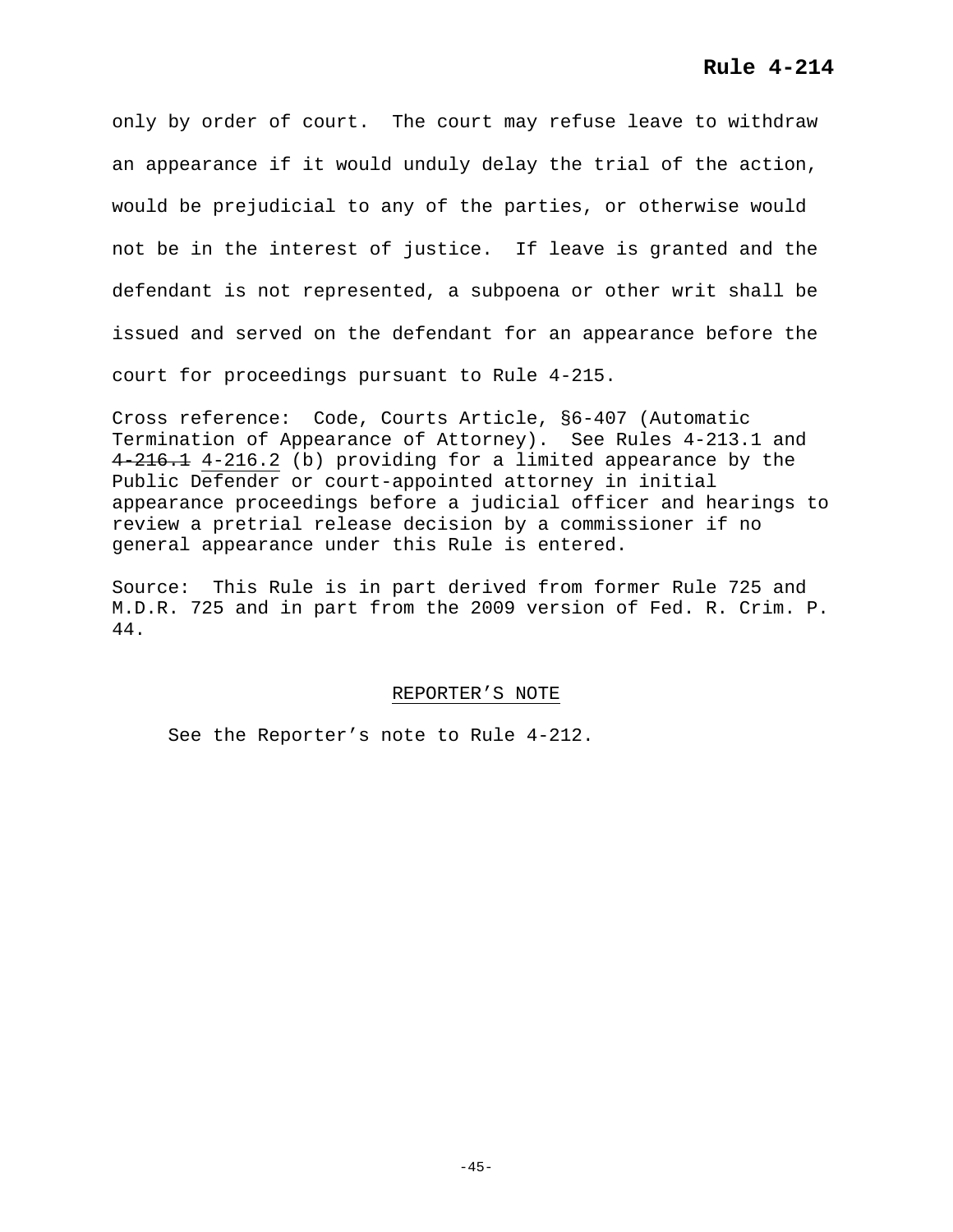MARYLAND RULES OF PROCEDURE TITLE 4 – CRIMINAL CAUSES CHAPTER 200 – PRETRIAL PROCEDURES

AMEND Rule 4-215 to revise a cross reference, as follows:

Rule 4-215. WAIVER OF COUNSEL

(a) First Appearance in Court Without Counsel

 At the defendant's first appearance in court without counsel, or when the defendant appears in the District Court without counsel, demands a jury trial, and the record does not disclose prior compliance with this section by a judge, the court shall:

 (1) Make certain that the defendant has received a copy of the charging document containing notice as to the right to counsel.

 (2) Inform the defendant of the right to counsel and of the importance of assistance of counsel.

 (3) Advise the defendant of the nature of the charges in the charging document, and the allowable penalties, including mandatory penalties, if any.

 (4) Conduct a waiver inquiry pursuant to section (b) of this Rule if the defendant indicates a desire to waive counsel.

 (5) If trial is to be conducted on a subsequent date, advise the defendant that if the defendant appears for trial without

 $-46-$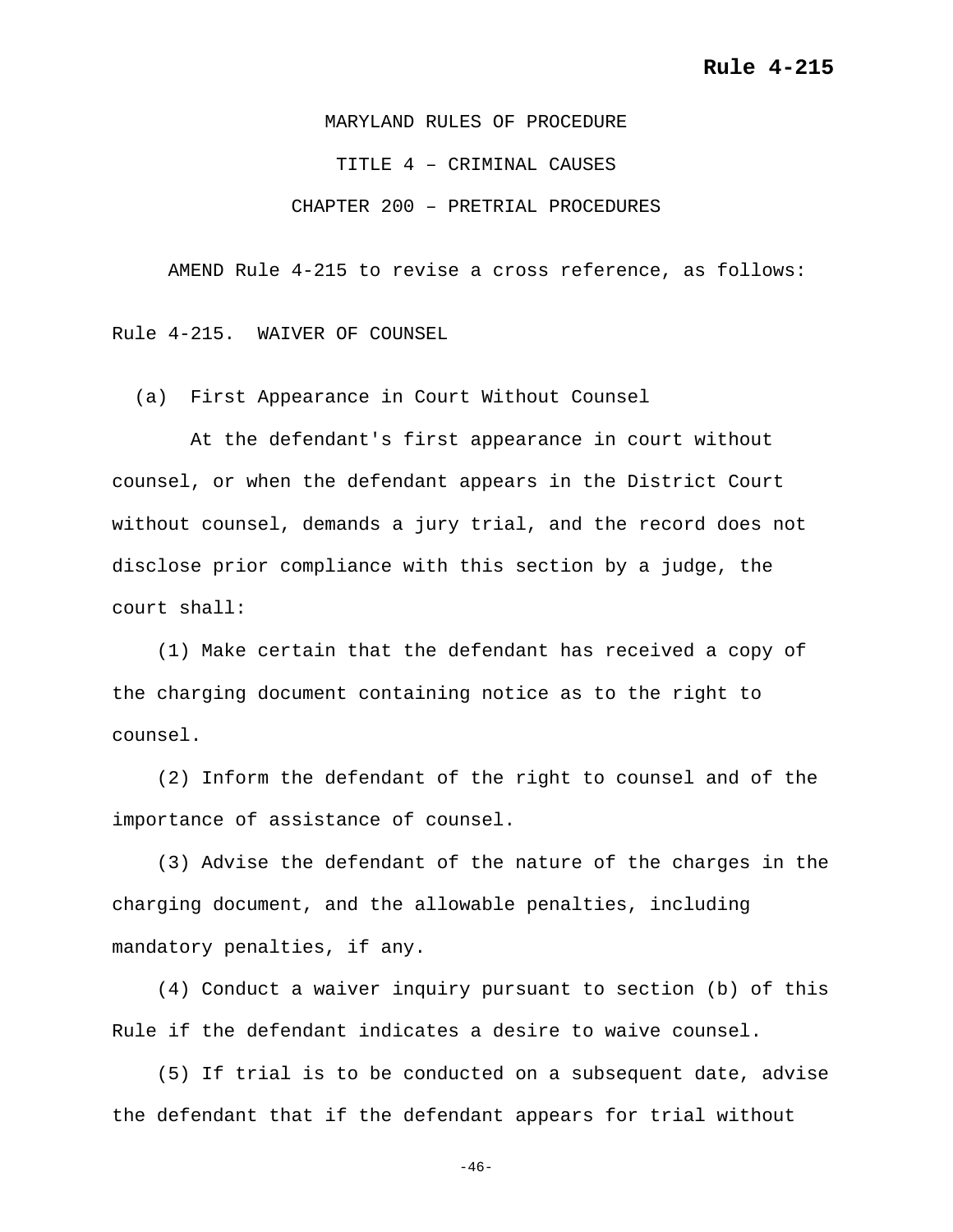counsel, the court could determine that the defendant waived counsel and proceed to trial with the defendant unrepresented by counsel.

 (6) If the defendant is charged with an offense that carries a penalty of incarceration, determine whether the defendant had appeared before a judicial officer for an initial appearance pursuant to Rule 4-213 or a hearing pursuant to Rule 4-216 and, if so, that the record of such proceeding shows that the defendant was advised of the right to counsel.

The clerk shall note compliance with this section in the file or on the docket.

(b) Express Waiver of Counsel

 If a defendant who is not represented by counsel indicates a desire to waive counsel, the court may not accept the waiver until after an examination of the defendant on the record conducted by the court, the State's Attorney, or both, the court determines and announces on the record that the defendant is knowingly and voluntarily waiving the right to counsel. If the file or docket does not reflect compliance with section (a) of this Rule, the court shall comply with that section as part of the waiver inquiry. The court shall ensure that compliance with this section is noted in the file or on the docket. At any subsequent appearance of the defendant before the court, the docket or file notation of compliance shall be prima facie proof of the defendant's express waiver of counsel.

 $-47-$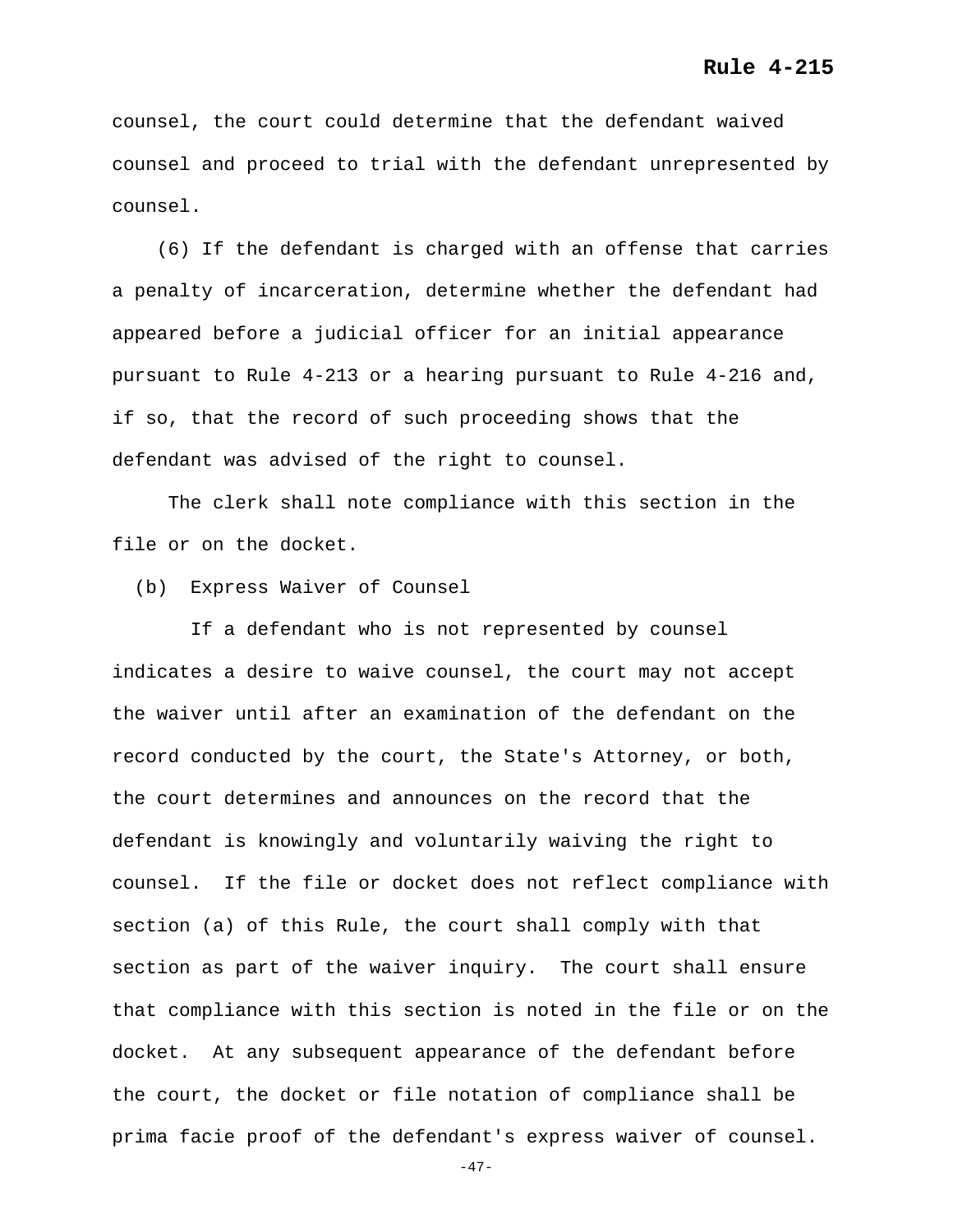After there has been an express waiver, no postponement of a scheduled trial or hearing date will be granted to obtain counsel unless the court finds it is in the interest of justice to do so.

(c) Waiver by Inaction - District Court

 In the District Court, if the defendant appears on the date set for trial without counsel and indicates a desire to have counsel, the court shall permit the defendant to explain the appearance without counsel. If the court finds that there is a meritorious reason for the defendant's appearance without counsel, the court shall continue the action to a later time, comply with section (a) of this Rule, if the record does not show prior compliance, and advise the defendant that if counsel does not enter an appearance by that time, the action will proceed to trial with the defendant unrepresented by counsel. If the court finds that there is no meritorious reason for the defendant's appearance without counsel, the court may determine that the defendant has waived counsel by failing or refusing to obtain counsel and may proceed with the trial only if (1) the defendant received a copy of the charging document containing the notice as to the right to counsel and (2) the defendant either (A) is charged with an offense that is not punishable by a fine exceeding five hundred dollars or by imprisonment, or (B) appeared before a judicial officer of the District Court

 $-48-$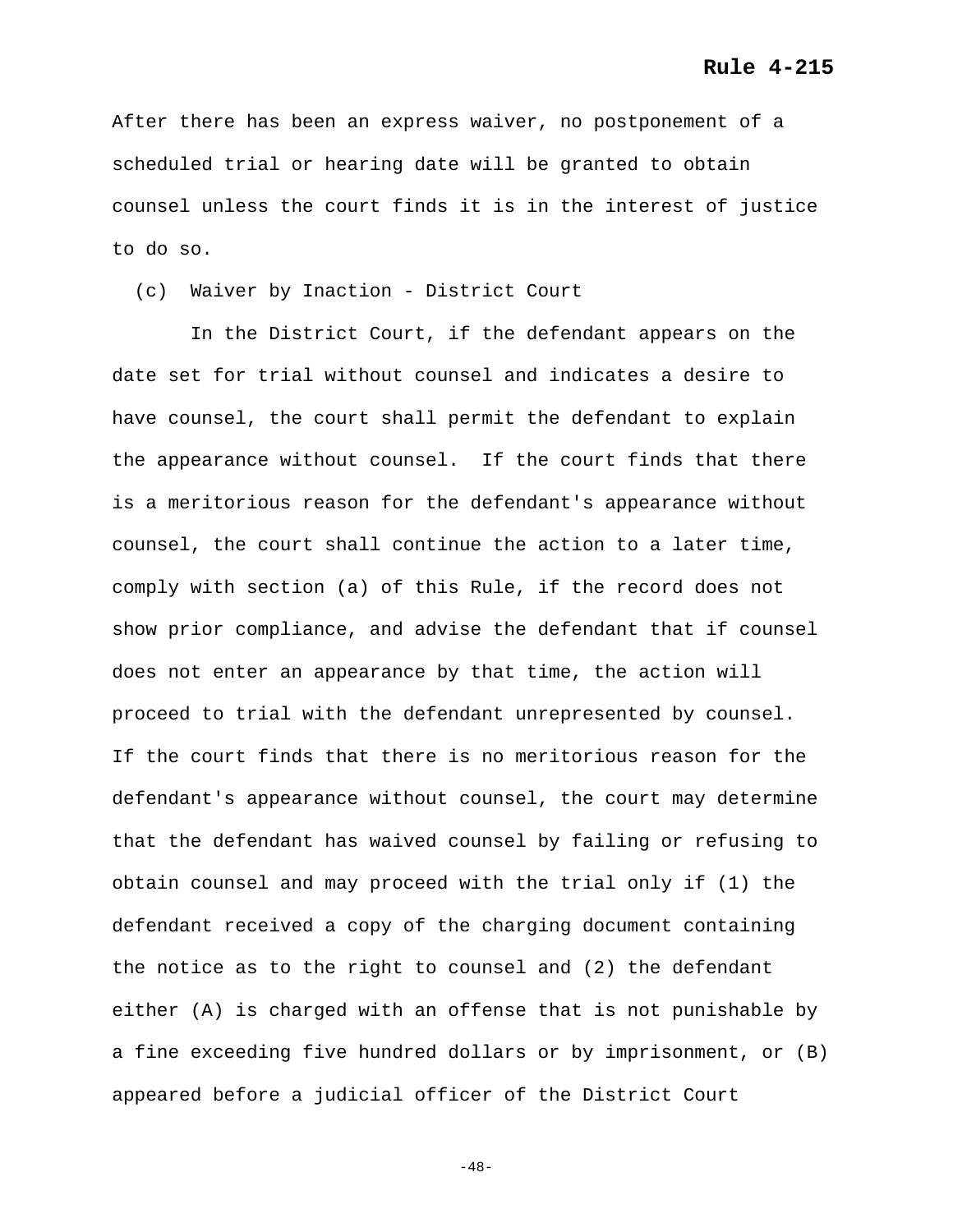pursuant to Rule 4-213 (a) or (b) or before the court pursuant to section (a) of this Rule and was given the required advice.

(d) Waiver by Inaction - Circuit Court

 If a defendant appears in circuit court without counsel on the date set for hearing or trial, indicates a desire to have counsel, and the record shows compliance with section (a) of this Rule, either in a previous appearance in the circuit court or in an appearance in the District Court in a case in which the defendant demanded a jury trial, the court shall permit the defendant to explain the appearance without counsel. If the court finds that there is a meritorious reason for the defendant's appearance without counsel, the court shall continue the action to a later time and advise the defendant that if counsel does not enter an appearance by that time, the action will proceed to trial with the defendant unrepresented by counsel. If the court finds that there is no meritorious reason for the defendant's appearance without counsel, the court may determine that the defendant has waived counsel by failing or refusing to obtain counsel and may proceed with the hearing or trial.

# (e) Discharge of Counsel – Waiver

 If a defendant requests permission to discharge an attorney whose appearance has been entered, the court shall permit the defendant to explain the reasons for the request. If the court finds that there is a meritorious reason for the

 $-49-$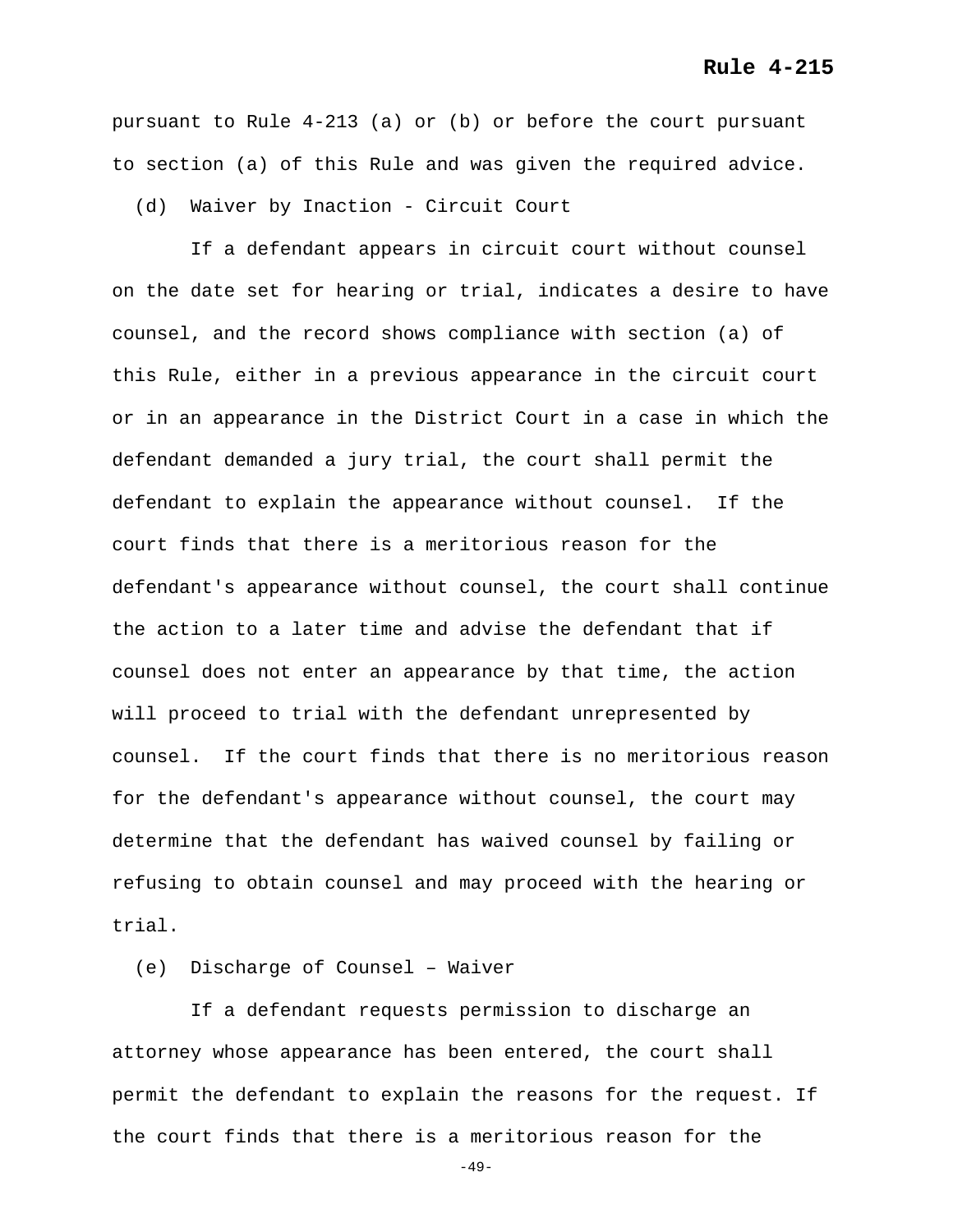defendant's request, the court shall permit the discharge of counsel; continue the action if necessary; and advise the defendant that if new counsel does not enter an appearance by the next scheduled trial date, the action will proceed to trial with the defendant unrepresented by counsel. If the court finds no meritorious reason for the defendant's request, the court may not permit the discharge of counsel without first informing the defendant that the trial will proceed as scheduled with the defendant unrepresented by counsel if the defendant discharges counsel and does not have new counsel. If the court permits the defendant to discharge counsel, it shall comply with subsections  $(a)(1)-(4)$  of this Rule if the docket or file does not reflect prior compliance.

Cross reference: See Rule 4-213.1 with respect to waiver of an attorney at an initial appearance before a judge and Rule 4-  $216.1$  4-216.2 (b) with respect to waiver of an attorney at a hearing to review a pretrial release decision of a commissioner.

Source: This Rule is derived as follows: Section (a) is derived from former Rule 723 b 1, 2, 3 and 7 and c 1. Section (b) is derived from former Rule 723. Section (c) is in part derived from former M.D.R. 726 and in part new. Section (d) is derived from the first sentence of former M.D.R. 726 d. Section (e) is new.

#### REPORTER'S NOTE

See the Reporter's note to Rule 4-212.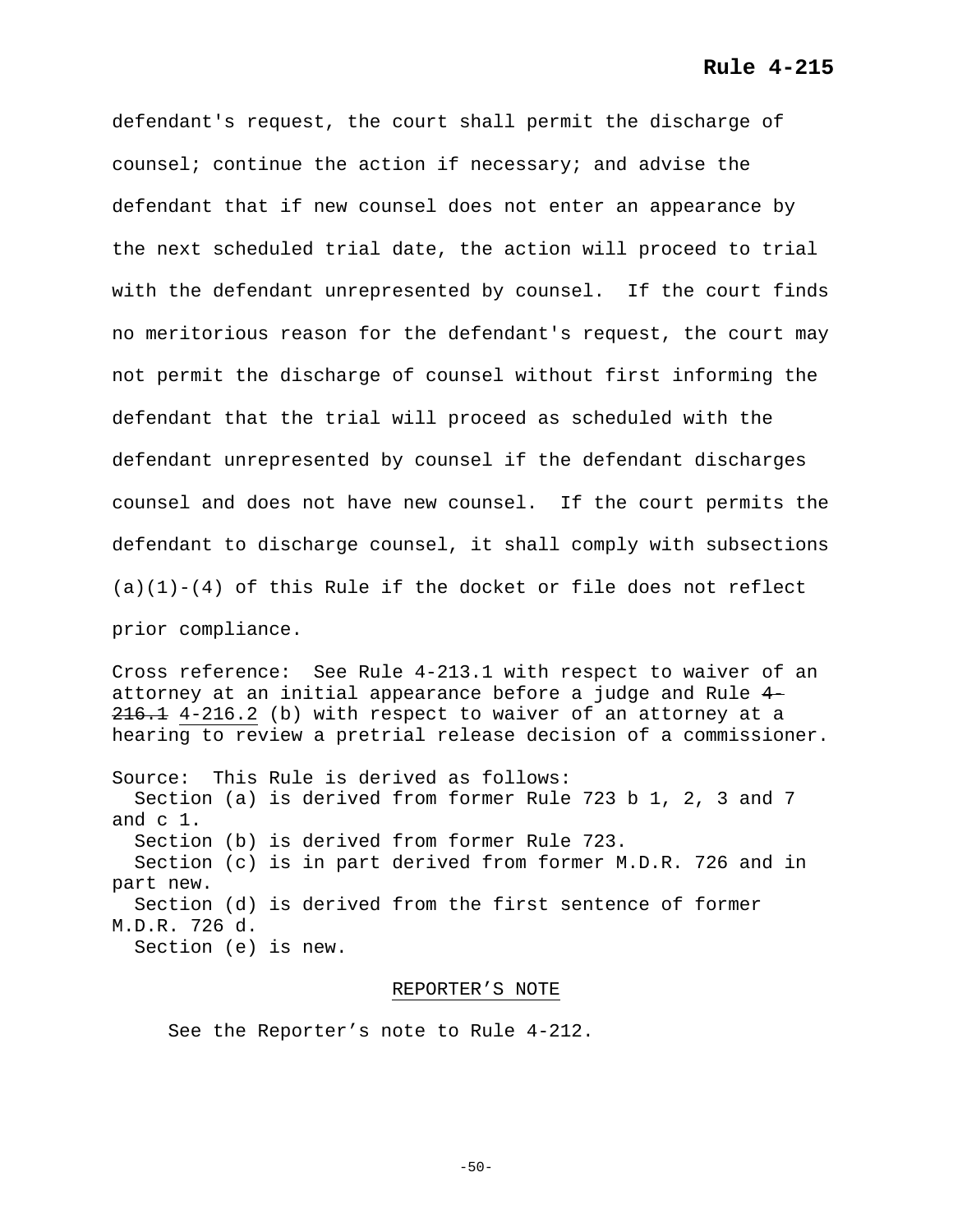MARYLAND RULES OF PROCEDURE TITLE 4 – CRIMINAL CAUSES CHAPTER 400 – PRETRIAL PROCEDURES

AMEND Rule 4-216 to delete sections (e) and (f) and portions of sections (c) and (d), to transfer those provisions to new Rule 4-216.1, and to make certain conforming amendments, as follows:

Rule 4-216. PRETRIAL RELEASE – AUTHORITY OF JUDICIAL OFFICER; PROCEDURE

(a) Arrest without Warrant

 If a defendant was arrested without a warrant, upon the completion of the requirements of Rules 4-213 (a) and 4-213.1, the judicial officer shall determine whether there was probable cause for each charge and for the arrest and, as to each determination, make a written record. If there was probable cause for at least one charge and the arrest, the judicial officer shall implement the remaining sections of this Rule. If there was no probable cause for any of the charges or for the arrest, the judicial officer shall release the defendant on personal recognizance, with no other conditions of release, and the remaining sections of this Rule are inapplicable. Cross reference: See Rule 4-213 (a)(5).

(b) Communications with Judicial Officer

-51-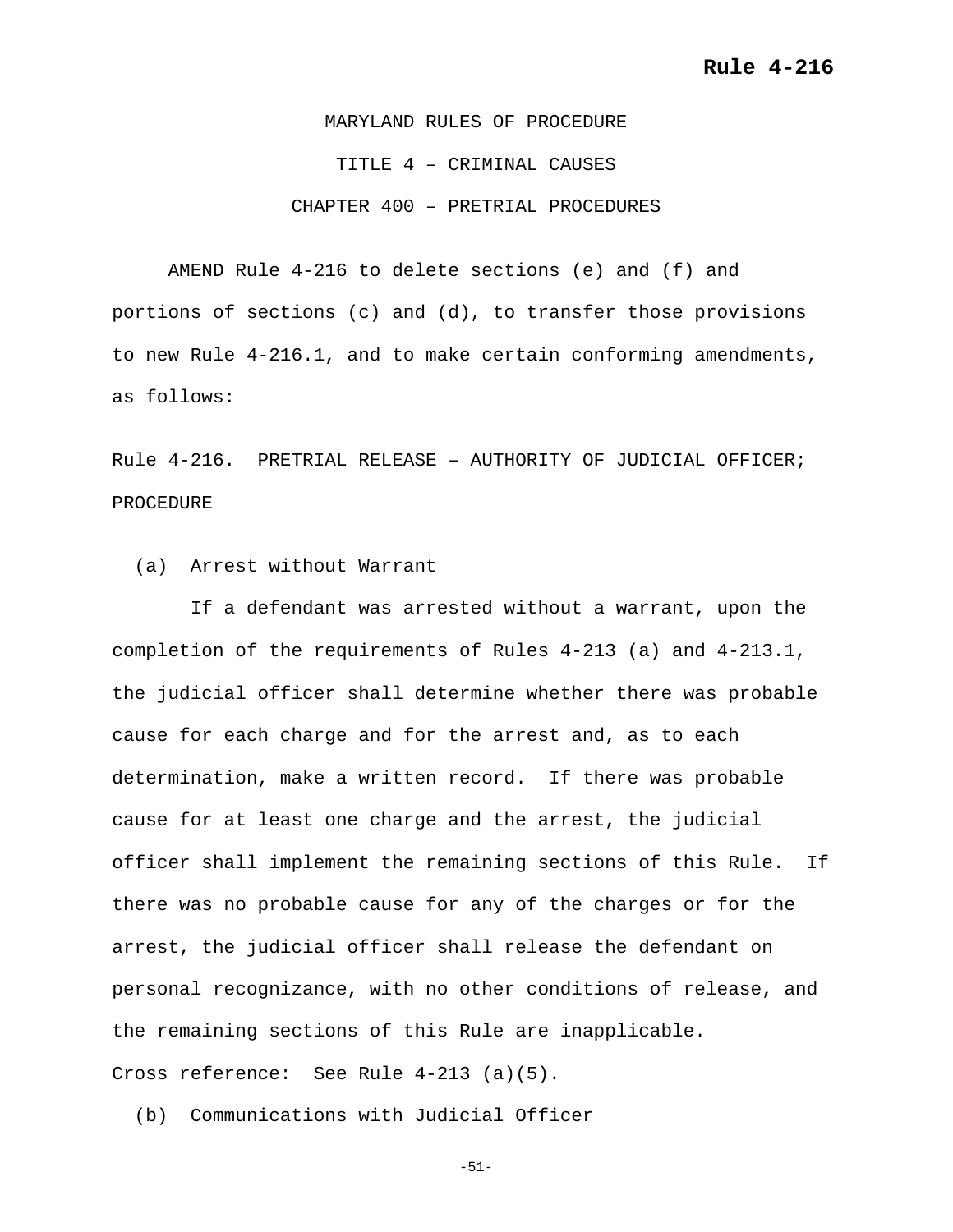# **Rule 4-216**

Except as permitted by Rule  $18-202.9$  (a)(1) and (2) of the Maryland Code of Conduct for Judicial Appointees or Rule 18- 102.9 (a)(1) and (2) of the Maryland Code of Judicial Conduct, all communications with a judicial officer regarding any matter required to be considered by the judicial officer under this Rule shall be (1) in writing, with a copy provided, if feasible, but at least shown or communicated by the judicial officer to each party who participates in the proceeding before the judicial officer, and made part of the record, or (2) made openly at the proceeding before the judicial officer. Each party who participates in the proceeding shall be given an opportunity to respond to the communication.

Cross reference: See also Rule 19-303.5 (a) of the Maryland Attorneys' Rules of Professional Conduct.

(c) Defendants Eligible for Release by Commissioner or Judge

 In accordance with this Rule, Rule 4-216.1, and Code, Criminal Procedure Article, §§5-101 and 5-201 and except as otherwise provided in section (d) of this Rule or by Code, Criminal Procedure Article, §§5-201 and 5-202, a defendant is entitled to be released considered for release before verdict on personal recognizance or on bail, in either case with or without conditions imposed, unless the judicial officer determines that no condition of release will reasonably ensure (1) the appearance of the defendant as required and (2) the safety of

-52-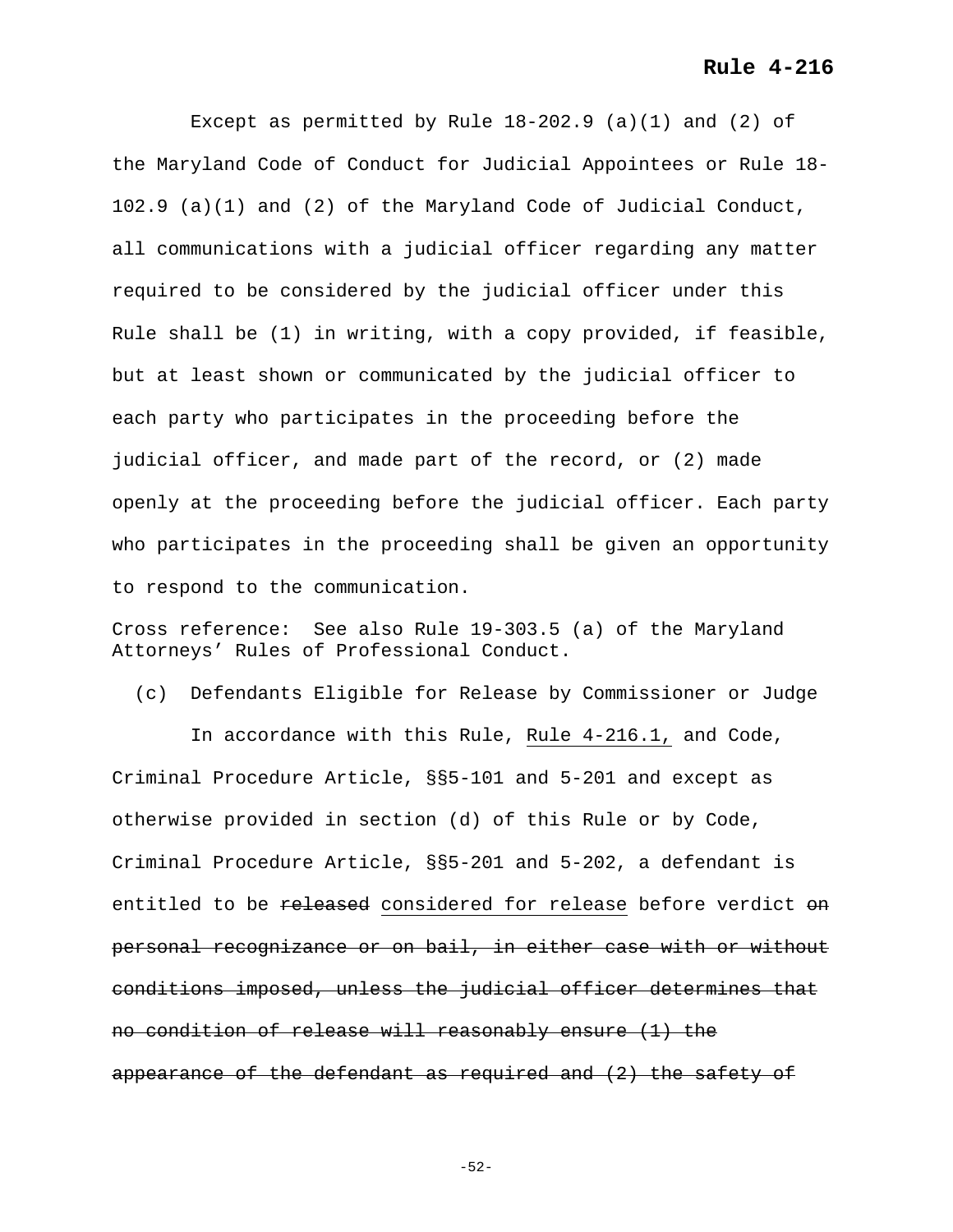the alleged victim, another person, and the community by a judicial officer.

(d) Defendants Eligible for Release Only by a Judge

 (1) A defendant charged with an offense for which the maximum penalty is life imprisonment or with an offense listed under Code, Criminal Procedure Article, §5-202 (a), (b), (c), (d), (e), (f) or (g) may not be released by a District Court Commissioner, but may be released before verdict or pending a new trial, if a new trial has been ordered, if only by a judge determines that all requirements imposed by law have been satisfied and that one or more conditions of release will reasonably ensure (1) the appearance of the defendant as required and (2) the safety of the alleged victim, another person, and the community.

 (2) An individual arrested in this State who is subject to extradition under the Uniform Criminal Extradition Act (Code, Criminal Procedure Article, Title 9) may not be released by a Commissioner, but may be released only by a judge in accordance with that Act.

(e) Duties of Judicial Officer

 In deciding upon release and any conditions of release, the judicial officer shall apply the standards and comply with the requirements set forth in Rule 4-216.1

(1) Consideration of Factors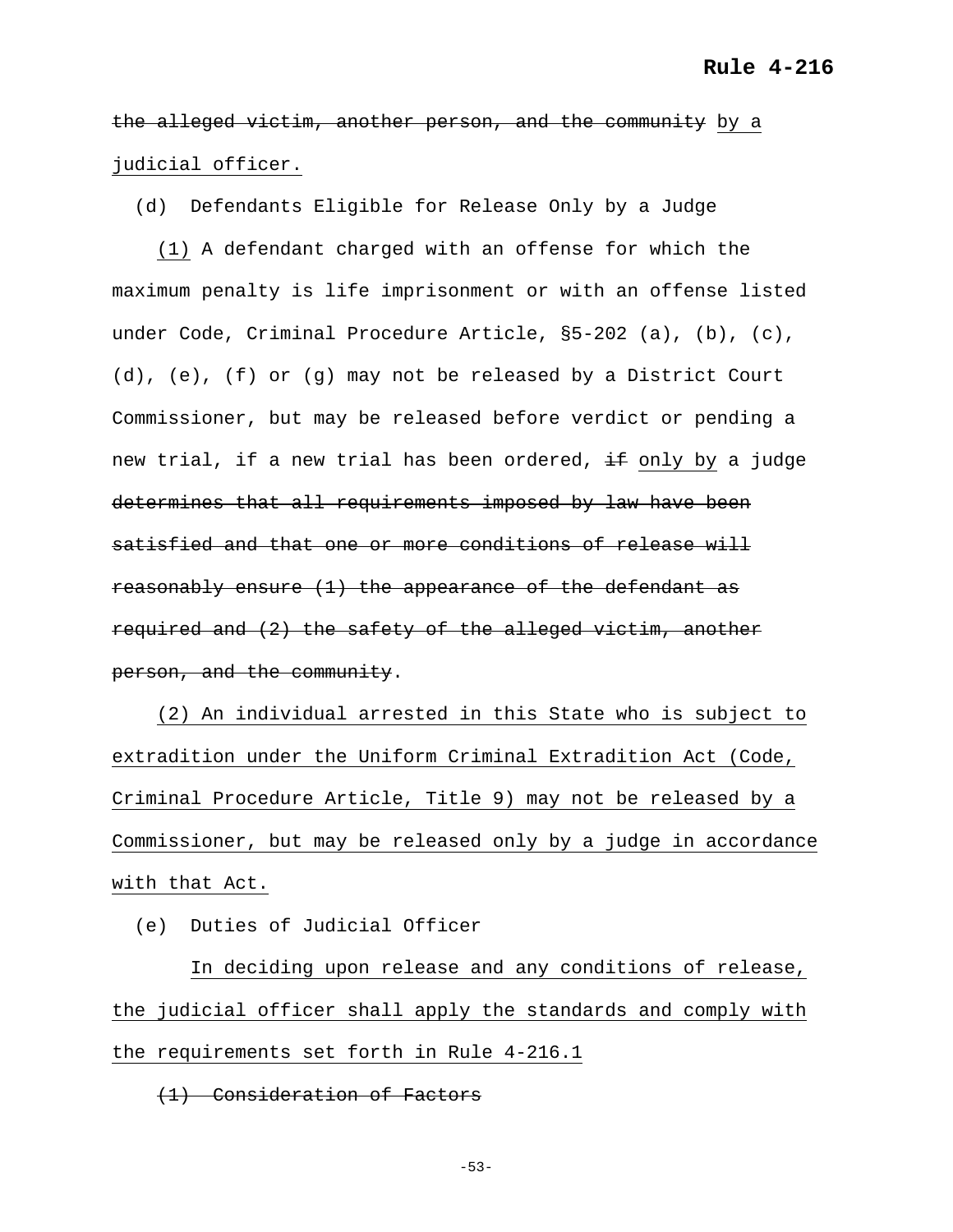In determining whether a defendant should be released and the conditions of release, the judicial officer shall take into account the following information, to the extent available:

 (A) the nature and circumstances of the offense charged, the nature of the evidence against the defendant, and the potential sentence upon conviction;

 (B) the defendant's prior record of appearance at court proceedings or flight to avoid prosecution or failure to appear at court proceedings;

 (C) the defendant's family ties, employment status and history, financial resources, reputation, character and mental condition, length of residence in the community, and length of residence in this State;

 (D) any recommendation of an agency that conducts pretrial release investigations;

(E) any recommendation of the State's Attorney;

 (F) any information presented by the defendant or defendant's attorney;

 (G) the danger of the defendant to the alleged victim, another person, or the community;

 (I) any other factor bearing on the risk of a wilful failure to appear and the safety of the alleged victim, another person, or the community, including all prior convictions and

(H) the danger of the defendant to himself or herself; and

-54-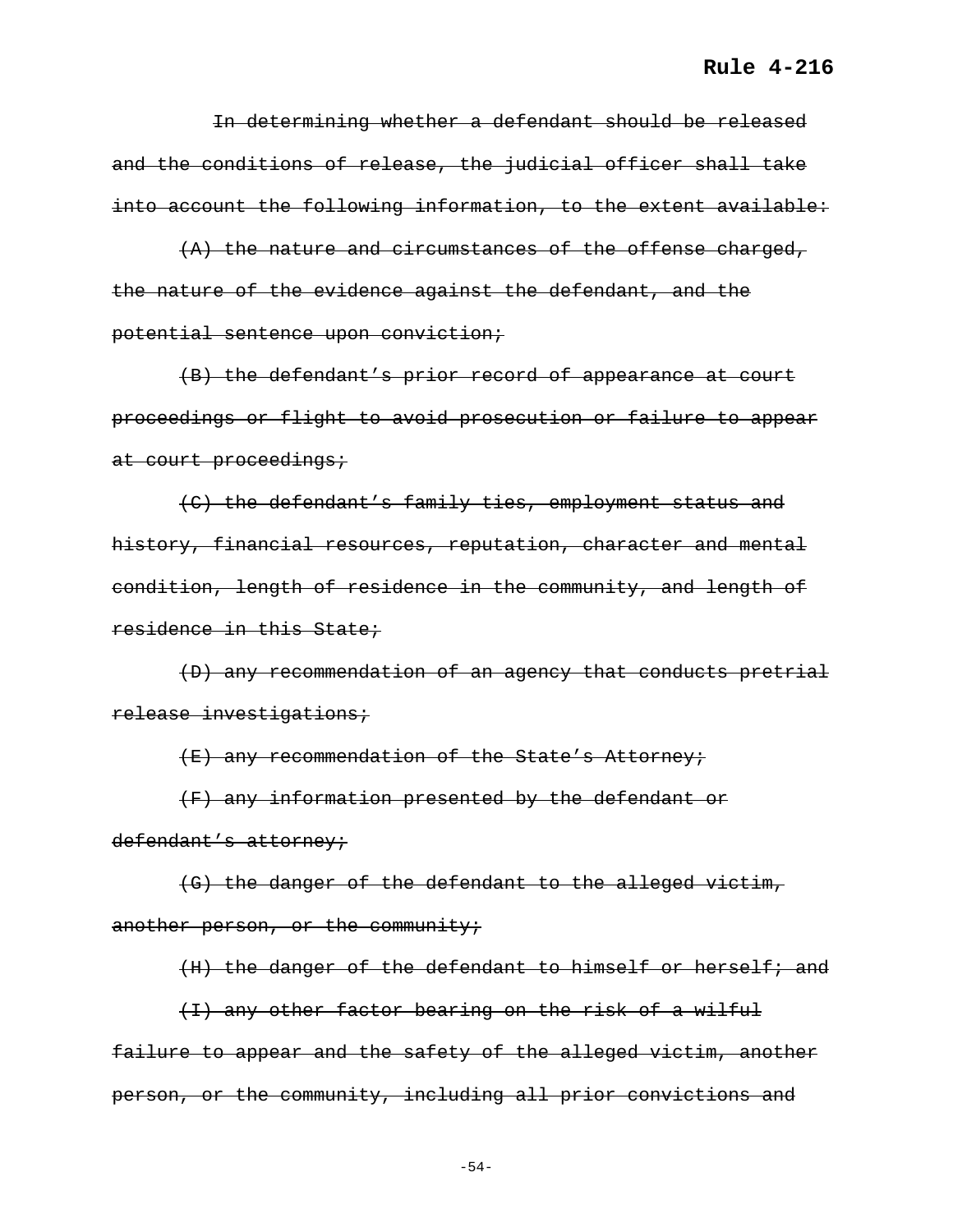any prior adjudications of delinquency that occurred within three years of the date the defendant is charged as an adult.

(2) Statement of Reasons – When Required

 Upon determining to release a defendant to whom section € of this Rule applies or to refuse to release a defendant to whom section (b) of this Rule applies, the judicial officer shall state the reasons in writing or on the record.

(3) Imposition of Conditions of Release

 If the judicial officer determines that the defendant should be released other than on personal recognizance without any additional conditions imposed, the judicial officer shall impose on the defendant the least onerous condition or combination of conditions of release set out in section (g) of this Rule that will reasonably:

(A) ensure the appearance of the defendant as required,

 (B) protect the safety of the alleged victim by ordering the defendant to have no contact with the alleged victim or the alleged victim's premises or place of employment or by other appropriate order, and

 (C) ensure that the defendant will not pose a danger to another person or to the community.

 (4) Advice of Conditions; Consequences of Violation; Amount and Terms of Bail

 The judicial officer shall advise the defendant in writing or on the record of the conditions of release imposed

-55-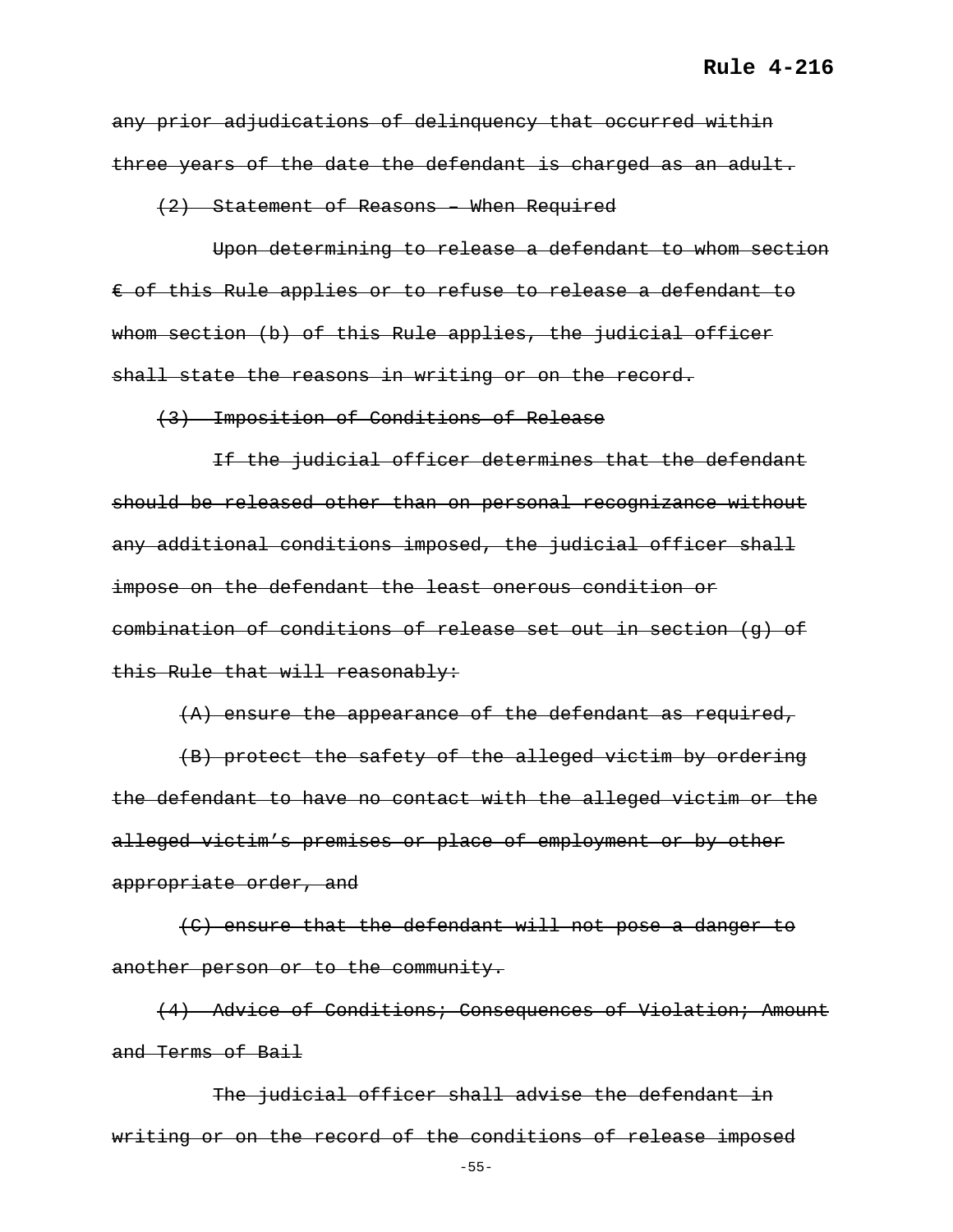and of the consequences of a violation of any condition. When bail is required, the judicial officer shall state in writing or on the record the amount and any terms of the bail.

(f) Conditions of Release

The conditions of release imposed by a judicial officer under this Rule may include:

 (1) committing the defendant to the custody of a designated person or organization that agrees to supervise the defendant and assist in ensuring the defendant's appearance in court;

 (2) placing the defendant under the supervision of a probation officer or other appropriate public official;

 (3) subjecting the defendant to reasonable restrictions with respect to travel, association, or residence during the period of release;

 (4) requiring the defendant to post a bail bond complying with Rule 4-217 in an amount and on conditions specified by the judicial officer, including any of the following:

(A) without collateral security;

 (B) with collateral security of the kind specified in Rule  $4-217$  (e)(1)(A) equal in value to the greater of \$25.00 or 10% of the full penalty amount, and if the judicial officer sets bail at \$2500 or less, the judicial officer shall advise the defendant that the defendant may post a bail bond secured by either a corporate surety or a cash deposit of 10% of the full penalty amount;

-56-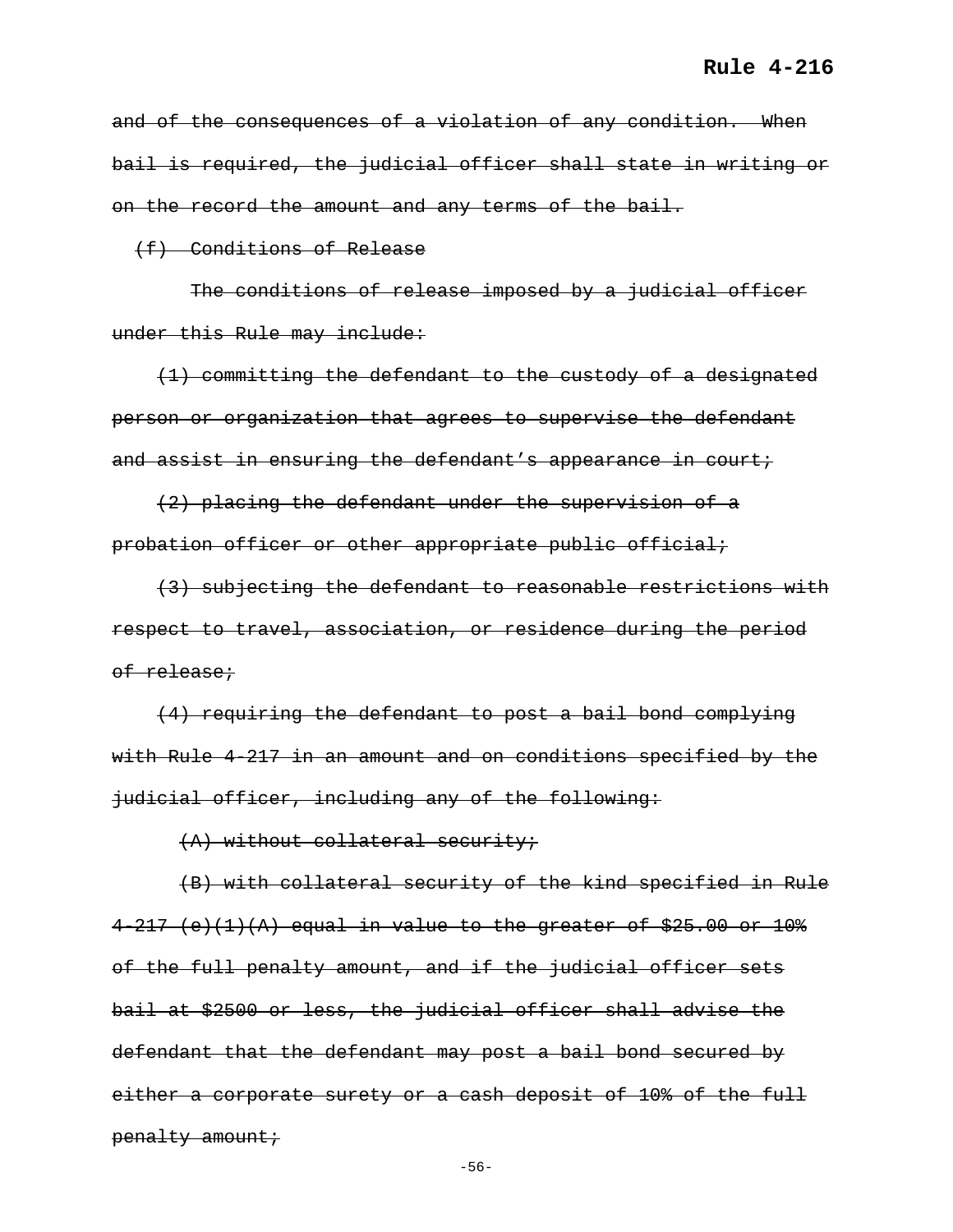(C) with collateral security of the kind specified in Rule  $4-217$  (e)(1)(A) equal in value to a percentage greater than  $10\%$ but less than the full penalty amount;

 (D) with collateral security of the kind specified in Rule 4-217 (e)(1) equal in value to the full penalty amount; or

 (E) with the obligation of a corporation that is an insurer or other surety in the full penalty amount;

 (5) subjecting the defendant to any other condition reasonably necessary to:

(A) ensure the appearance of the defendant as required,

(B) protect the safety of the alleged victim, and

 (C) ensure that the defendant will not pose a danger to another person or to the community; and

 (6) imposing upon the defendant, for good cause shown, one or more of the conditions authorized under Code, Criminal Law Article, §9-304 reasonably necessary to stop or prevent the intimidation of a victim or witness or a violation of Code, Criminal Law Article, §9-302, 9-303, or 9-305.

Cross reference: See Code, Criminal Procedure Article, §5-201 (a)(2) concerning protections for victims as a condition of release. See Code, Criminal Procedure Article, §5-201 (b), and Code, Business Occupations and Professions Article, Title 20, concerning private home detention monitoring as a condition of release.

 $(g)$  (f) Temporary Commitment Order

 If an initial appearance before a commissioner cannot proceed or be completed as scheduled, the commissioner may enter

-57-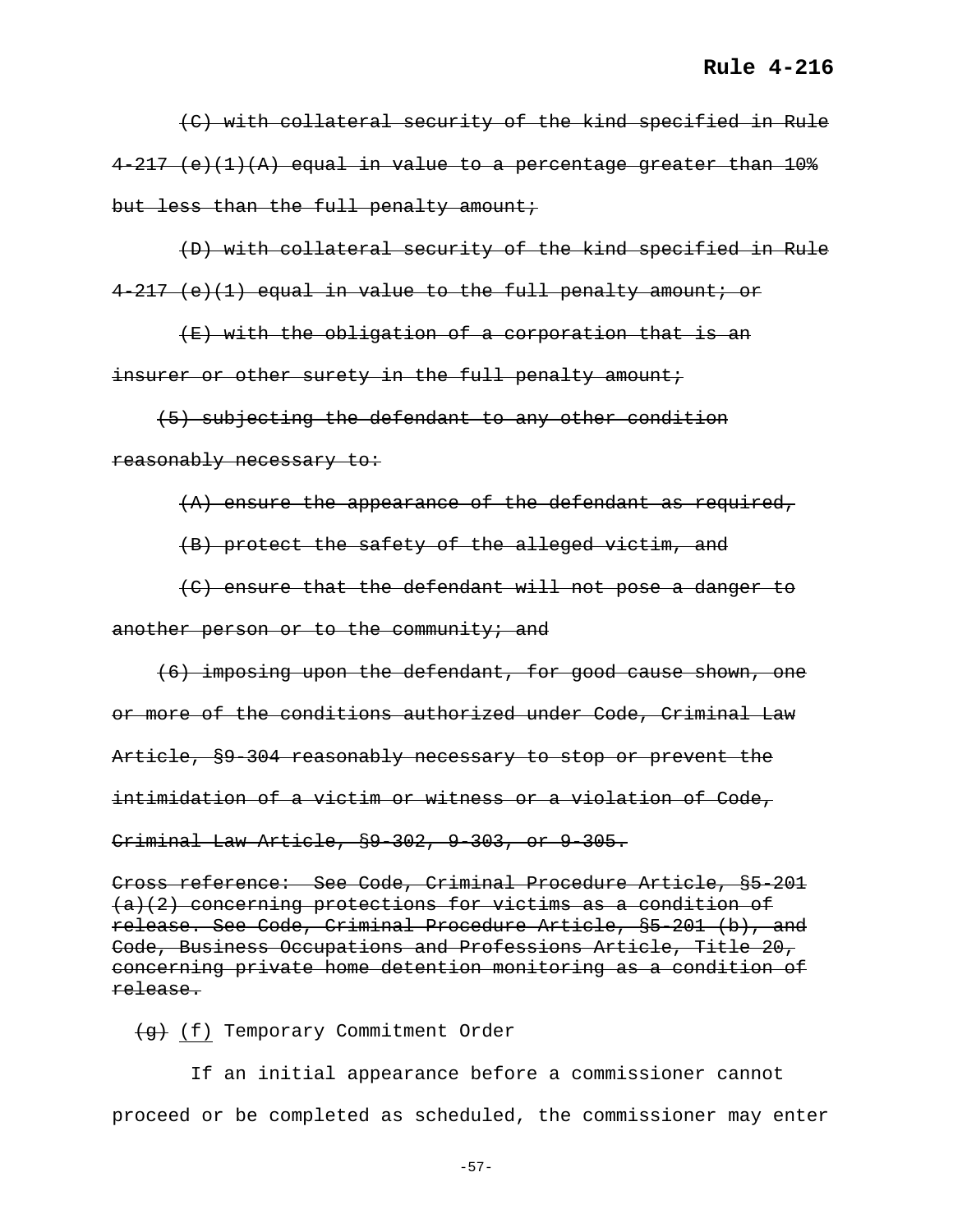a temporary commitment order, but in that event the defendant shall be presented at the earliest opportunity to the next available judicial officer for an initial appearance. If the judicial officer is a judge, there shall be no review of the judge's order pursuant to Rule 4-216.1 4-216.2.

Committee note: Section  $\left\{g\right\}$  (f) of this Rule is intended to apply to a narrow set of compelling circumstances in which it would be inappropriate or impracticable to proceed with or complete the initial appearance as scheduled, such as the illness, intoxication, or disability of the defendant or the inability of an attorney for the defendant to appear within a reasonable time.

 $(h)$  (g) Record

 The judicial officer shall make a brief written record of the proceeding, including:

 (1) whether notice of the time and place of the proceeding was given to the State's Attorney and the Public Defender or any other defense attorney and, if so, the time and method of notification;

 (2) if a State's Attorney has entered an appearance, the name of the State's Attorney and whether the State's Attorney was physically present at the proceeding or appeared remotely;

 (3) if an attorney has entered an appearance for the defendant, the name of the attorney and whether the attorney was physically present at the proceeding or appeared remotely;

 (4) if the defendant waived an attorney, a confirmation that the advice required by Rule 4-213.1 (e) was given and the defendant's waiver was knowing and voluntary;

-58-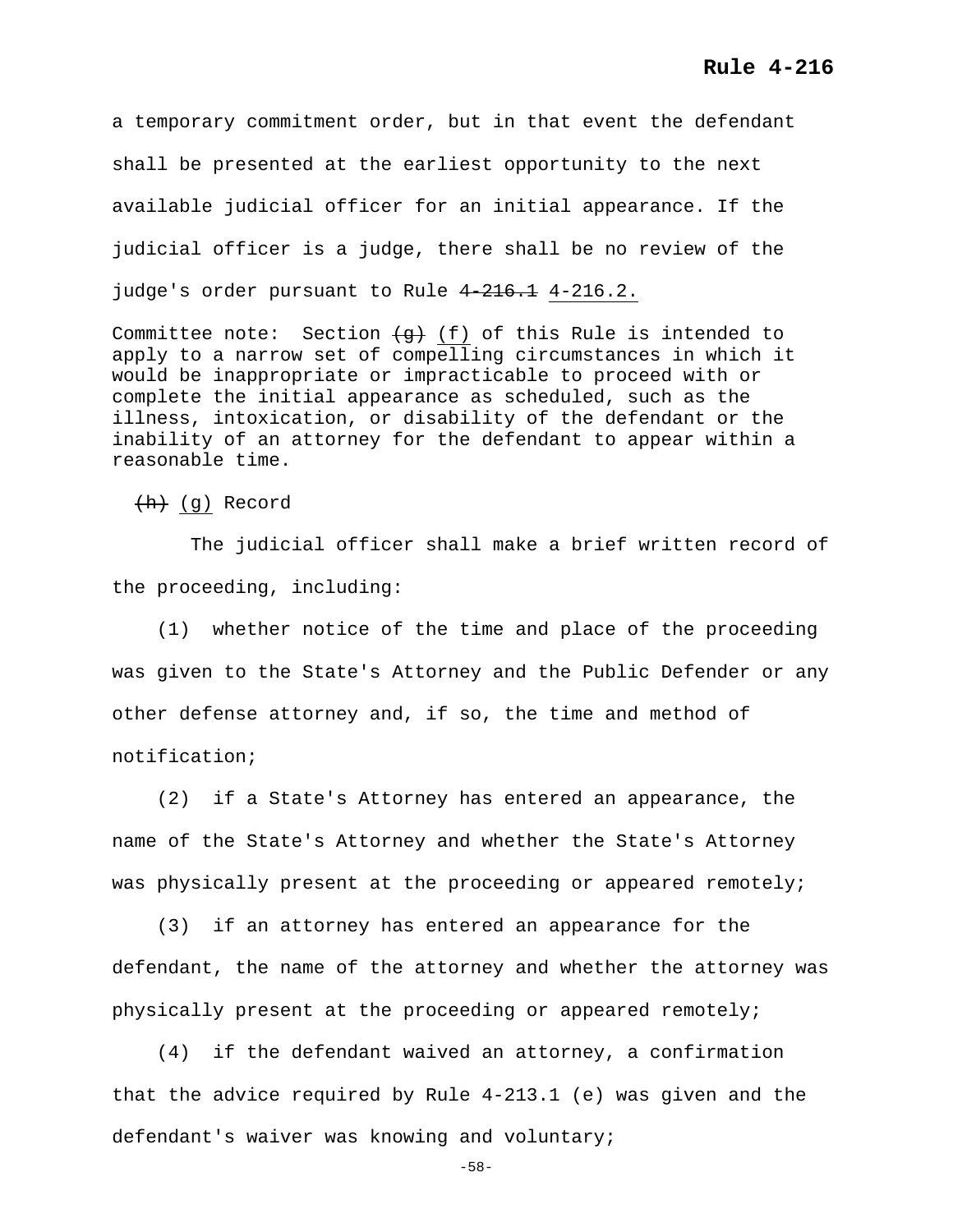(5) confirmation that the judicial officer complied with each applicable requirement specified in section (g) of this Rule and in Rule  $4-213$  (a);

(6) whether the defendant was ordered held without bail;

 (7) whether the defendant was released on personal recognizance; and

 (8) if the defendant was ordered released on conditions pursuant to section  $(f)$  of this Rule, Rule 4-216.1 the conditions of the release.

 $\overline{i}$  (h) Title 5 Not Applicable

 Title 5 of these rules does not apply to proceedings conducted under this Rule.

Source: This Rule is derived in part from former Rule 721, M.D.R. 723 b 4, and is in part new.

#### REPORTER'S NOTE

Proposed amendments to Rule 4-216 are intended to keep the Rule as purely a procedural one and to transfer provisions governing the standards to be applied with respect to release decisions to new Rule 4-216.1. Stylistic changes are made, and a reference to the Uniform Criminal Extradition Act (Code, Criminal Procedure Article, Title 9) is added to section (d).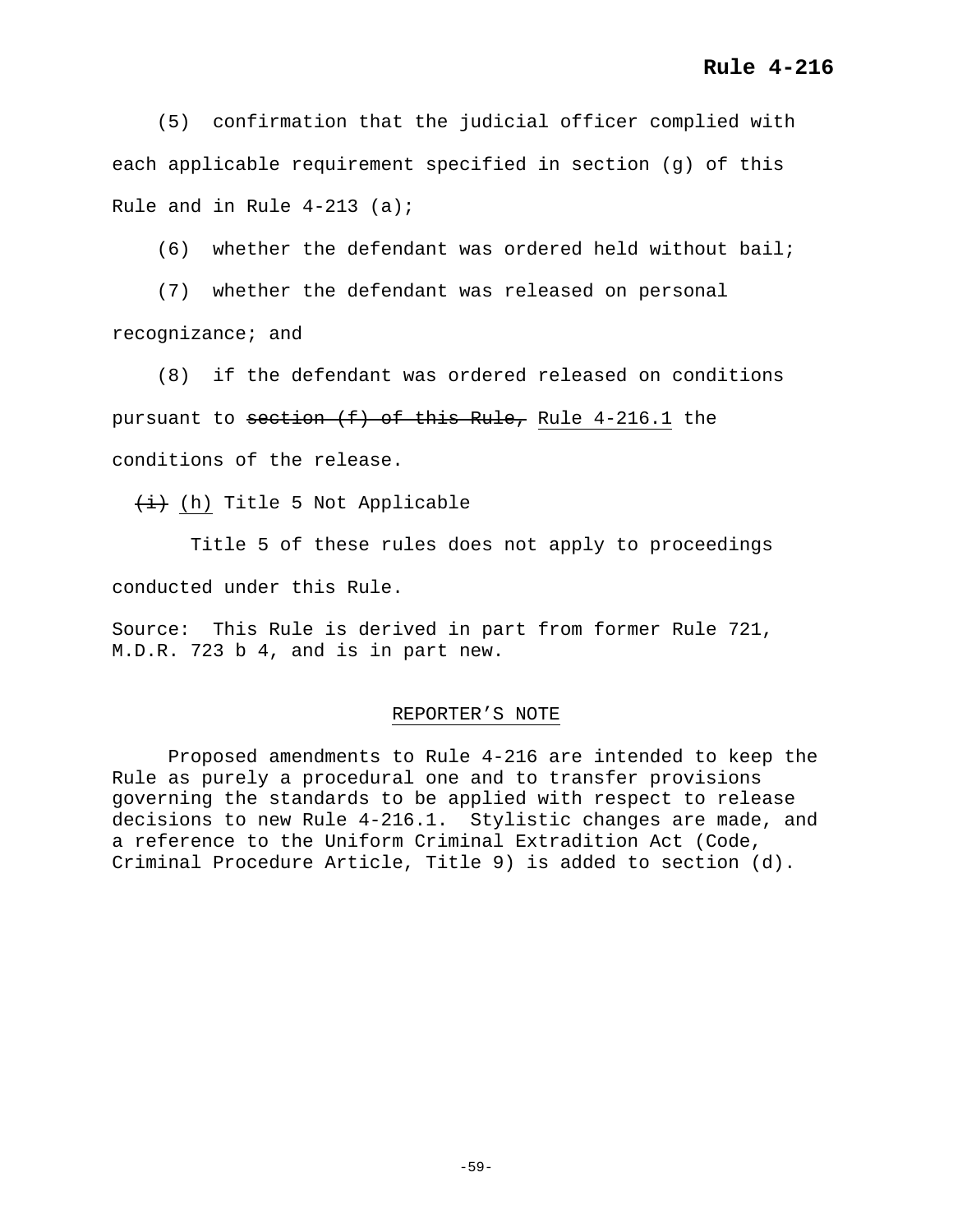MARYLAND RULES OF PROCEDURE TITLE 4 – CRIMINAL CAUSES CHAPTER 400 – PRETRIAL PROCEDURES

AMEND Rule 4-216.1 to renumber it and to add a reference to the standards and requirements set forth in proposed new Rule 4- 216.1, as follows:

Rule 4-216.1 4-216.2. REVIEW OF COMMISSIONER'S PRETRIAL RELEASE ORDER

(a)..Generally

 A defendant who is denied pretrial release by a commissioner or who for any reason remains in custody after a commissioner has determined conditions of release pursuant to Rule 4-216 shall be presented immediately to the District Court if the court is then in session, or if not, at the next session of the court.

Cross reference: See Rule 4-231 (d) concerning the presence of a defendant by video conferencing.

(b) Attorney for Defendant

(1) Duty of Public Defender

 Unless another attorney has entered an appearance or the defendant has waived the right to an attorney for purposes of the review hearing in accordance with this section, the

 $-60-$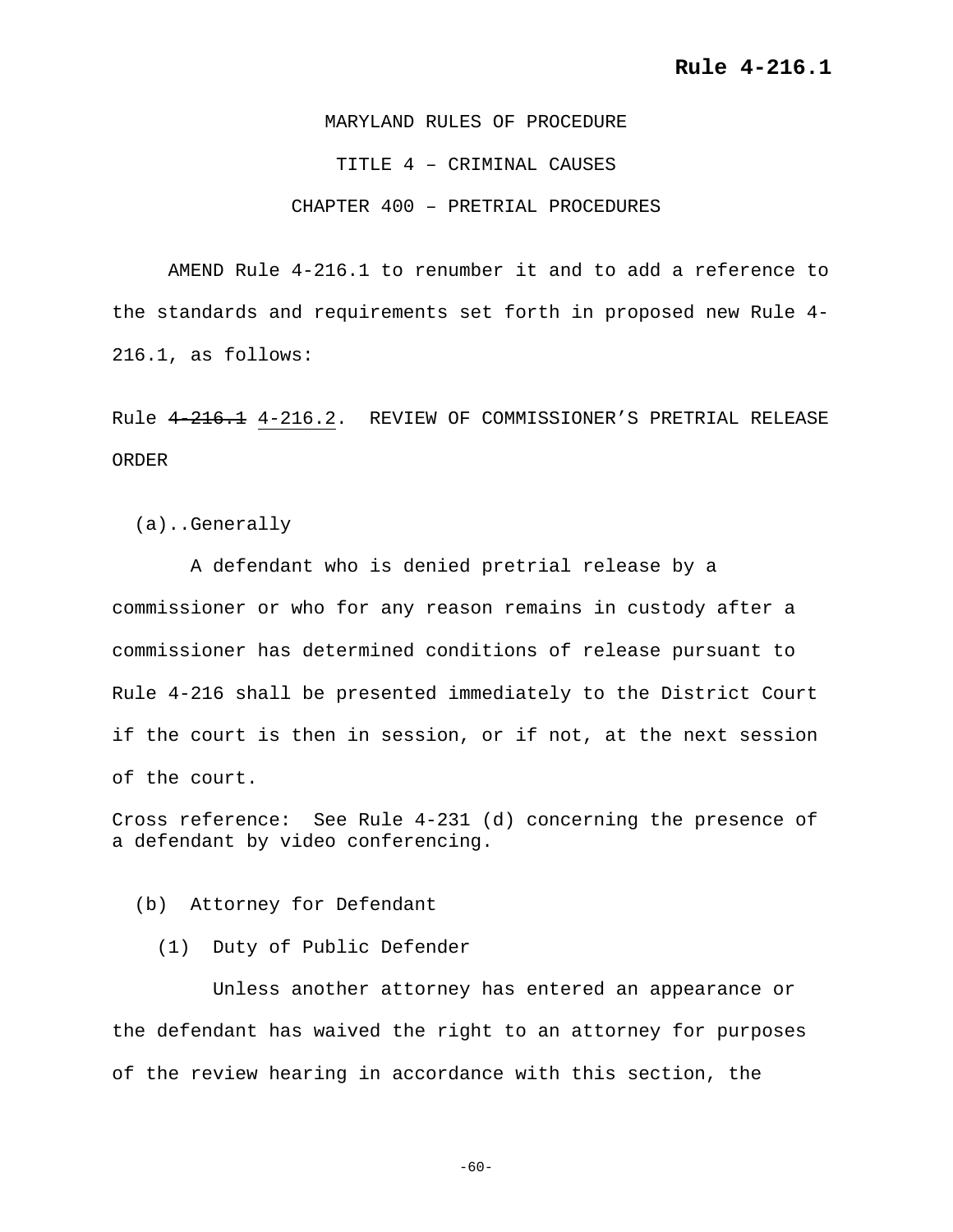Public Defender shall provide representation to an eligible defendant at the review hearing.

(2) Waiver

 (A) Unless an attorney has entered an appearance, the court shall advise the defendant that:

 (i) the defendant has a right to an attorney at the review hearing;

 (ii) an attorney can be helpful in advocating that the defendant should be released on recognizance or on bail with minimal conditions and restrictions; and

 (iii) if the defendant is eligible, the Public Defender will represent the defendant at this proceeding.

Cross reference: For the requirement that the court also advise the defendant of the right to counsel generally, see Rule 4-215 (a).

 (B) If, after the giving of this advice, the defendant indicates a desire to waive an attorney for purposes of the review hearing and the court finds that the waiver is knowing and voluntary, the court shall announce on the record that finding and proceed pursuant to this Rule.

 (C) Any waiver found under this Rule is applicable only to the proceeding under this Rule.

(3) Waiver of Attorney for Future Proceedings

 For proceedings after the review hearing, waiver of an attorney is governed by Rule 4-215 *or 4-215.1*.

(c) Determination by Court

-61-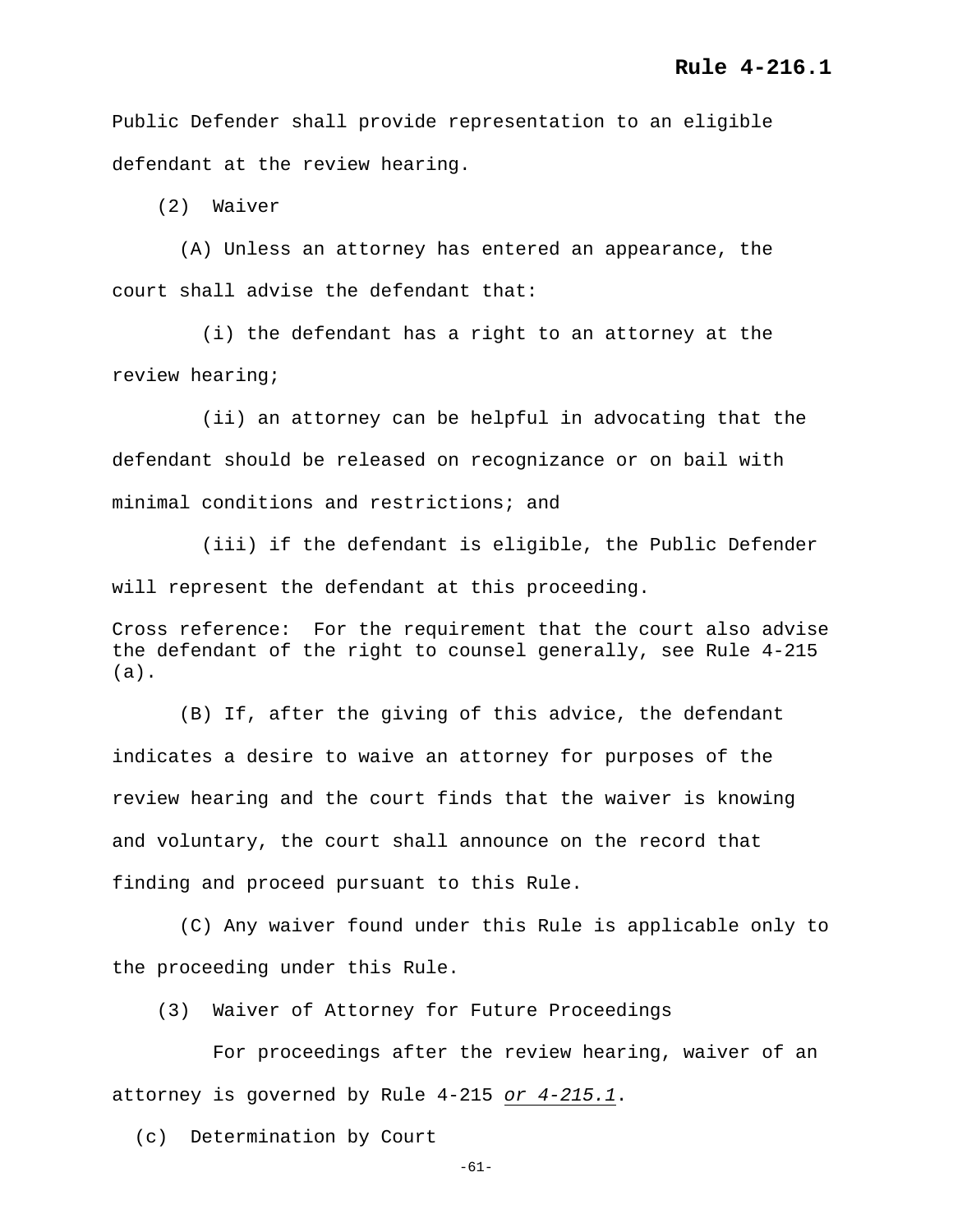The District Court shall review the commissioner's pretrial release determination and take appropriate action in accordance with the standards and requirements set forth in Rule  $4-216$  (e) and  $(f)$  4-216.1. If the court determines that the defendant will continue to be held in custody after the review, the court shall set forth in writing or on the record the reasons for the continued detention.

(d) Juvenile Defendant

 If the defendant is a child whose case is eligible for transfer to the juvenile court pursuant to Code, Criminal Procedure Article, §4-202 (b), the District Court, regardless of whether it has jurisdiction over the offense charged, may order that a study be made of the child, the child's family, or other appropriate matters.

Cross reference: See Rule 4-223 for the procedure for detaining a juvenile defendant pending a determination of transfer of the case to the juvenile court.

(e) Title 5 Not Applicable

 Title 5 of these rules does not apply to proceedings conducted under this Rule.

Source: This Rule is derived from former section (a) of Rule 4- 216.1 (2012).

## REPORTER'S NOTE

See the Reporter's note to Rule 4-212.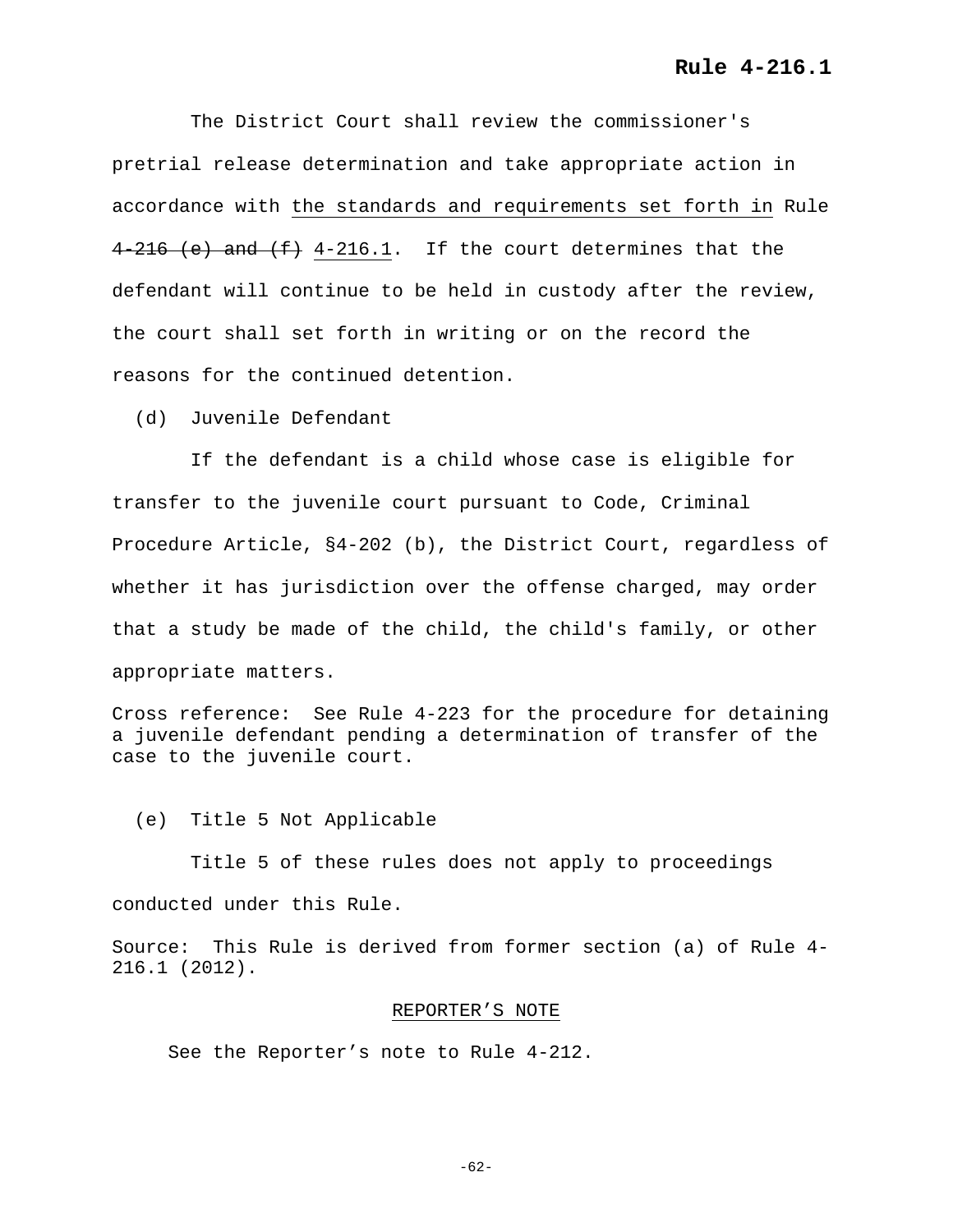MARYLAND RULES OF PROCEDURE TITLE 4 – CRIMINAL CAUSES CHAPTER 400 – PRETRIAL PROCEDURES

AMEND Rule 4-216.2 to renumber it and to add a reference to the standards and requirements set forth in proposed new Rule 4- 216.1, as follows:

Rule 4-216.2 4-216.3 FURTHER PROCEEDINGS REGARDING PRETRIAL RELEASE

(a) Continuance of Previous Conditions

 When conditions of pretrial release have been previously imposed in the District Court, the conditions continue in the circuit court unless amended or revoked pursuant to section (b) of this Rule.

(b) Amendment of Pretrial Release Order

 After a charging document has been filed, the court, on motion of any party or on its own initiative and after notice and opportunity for hearing, may revoke an order of pretrial release or amend it to impose additional or different conditions of release, subject to the standards and requirements set forth in Rule 4-216.1. If its decision results in the detention of the defendant, the court shall state the reasons for its action in writing or on the record. A judge may alter conditions set by a commissioner or another judge.

-63-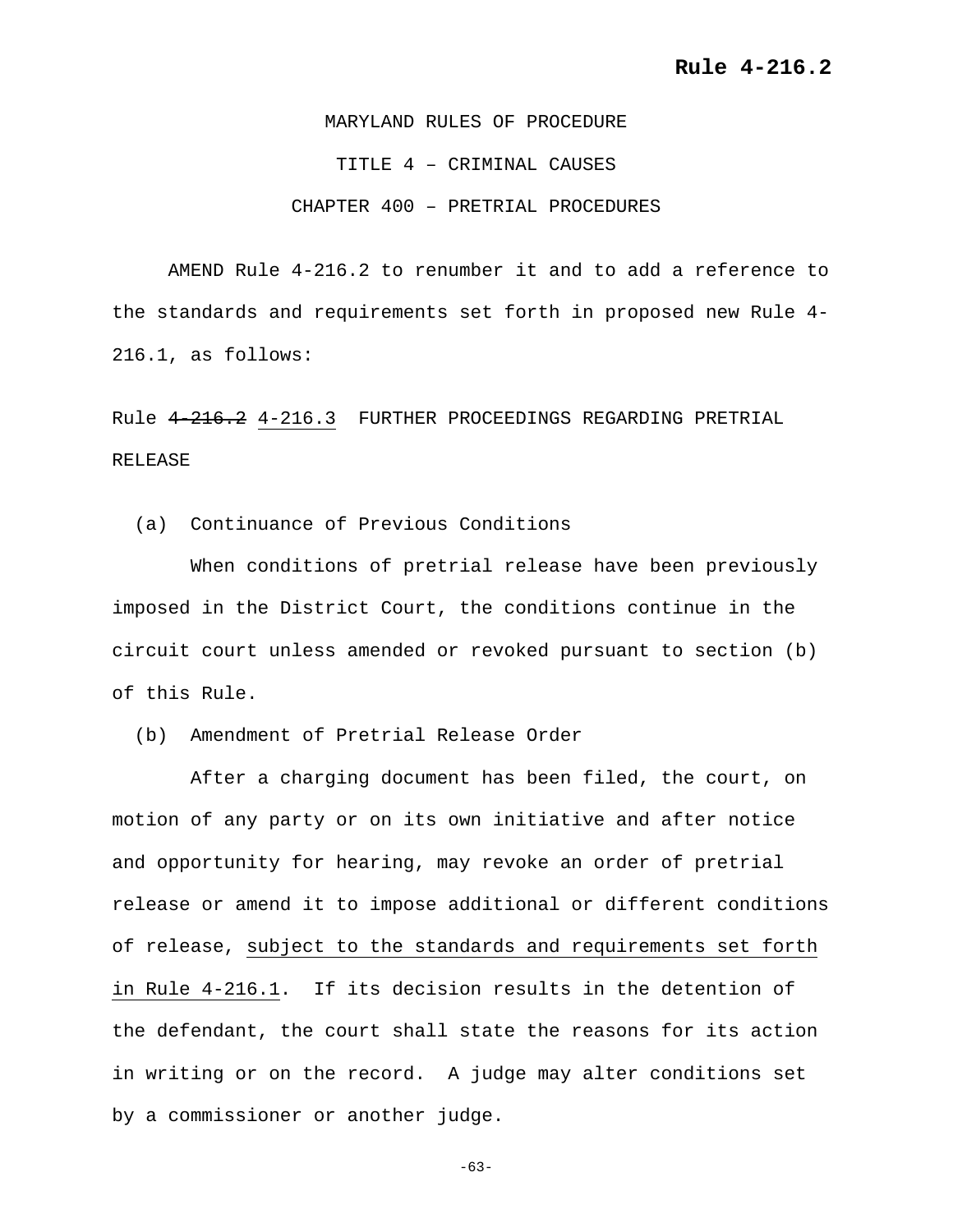## (c) Supervision of Detention Pending Trial

 In order to eliminate unnecessary detention, the court shall exercise supervision over the detention of defendants pending trial. It shall require from the sheriff, warden, or other custodial officer a weekly report listing each defendant within its jurisdiction who has been held in custody in excess of seven days pending preliminary hearing, trial, sentencing, or appeal. The report shall give the reason for the detention of each defendant.

(d) Violation of Condition of Release

 A court may issue a bench warrant for the arrest of a defendant charged with a criminal offense who is alleged to have violated a condition of pretrial release. After the defendant is presented before a court, the court may (1) revoke the defendant's pretrial release or (2) continue the defendant's pretrial release with or without conditions.

Cross reference: See Rule 1-361, Execution of Warrants and Body Attachments. See also, Rule 4-347, Proceedings for Revocation of Probation, which preserves the authority of a judge issuing a warrant to set the conditions of release on an alleged violation of probation.

(e) Title 5 Not Applicable

 Title 5 of these rules does not apply to proceedings conducted under this Rule.

Source: This Rule is new but is derived, in part, from former sections (b), (c), (d), (e), and (f) of Rule  $4-216.1$  (2012).

-64-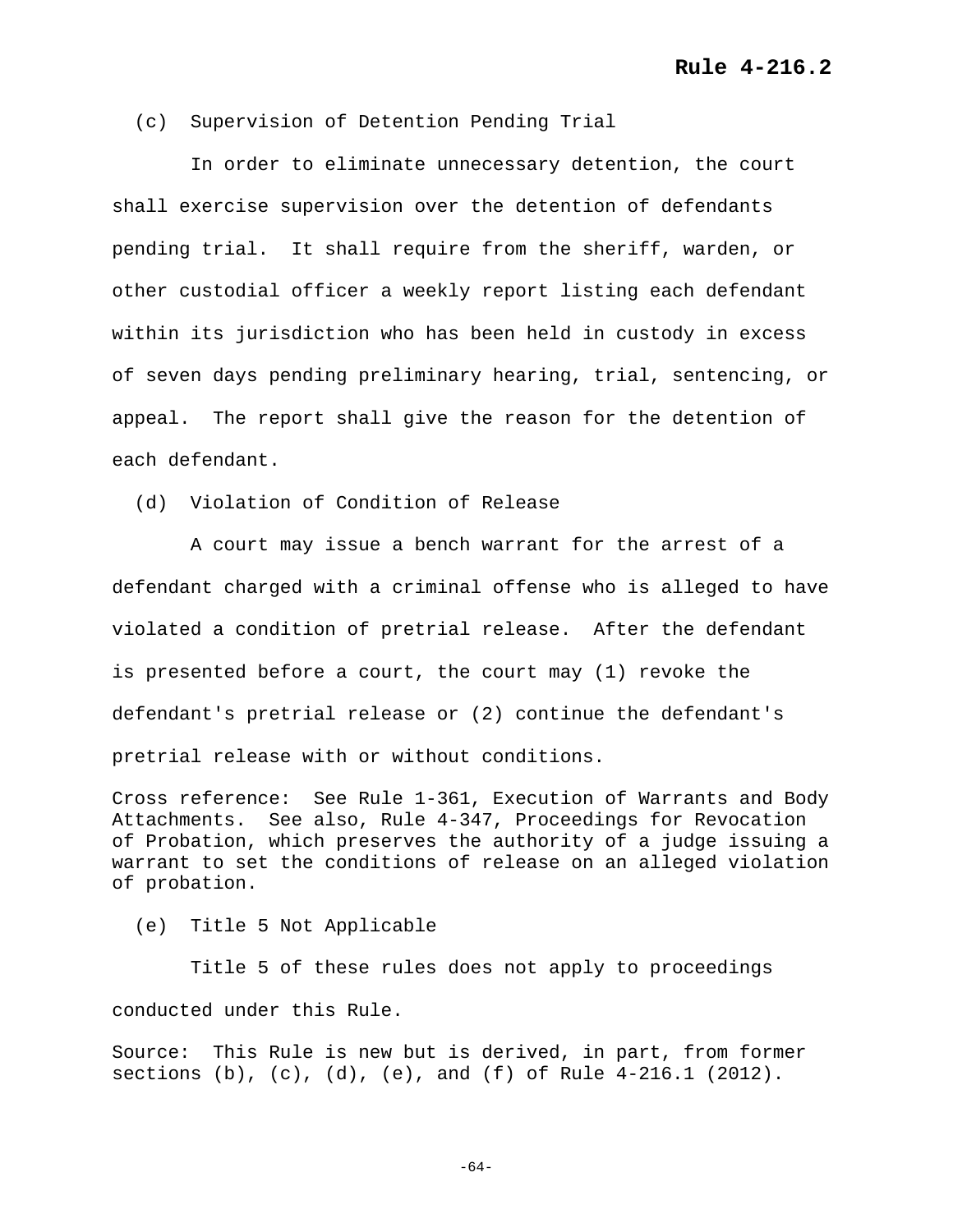# REPORTER'S NOTE

See the Reporter's note to Rule 4-212.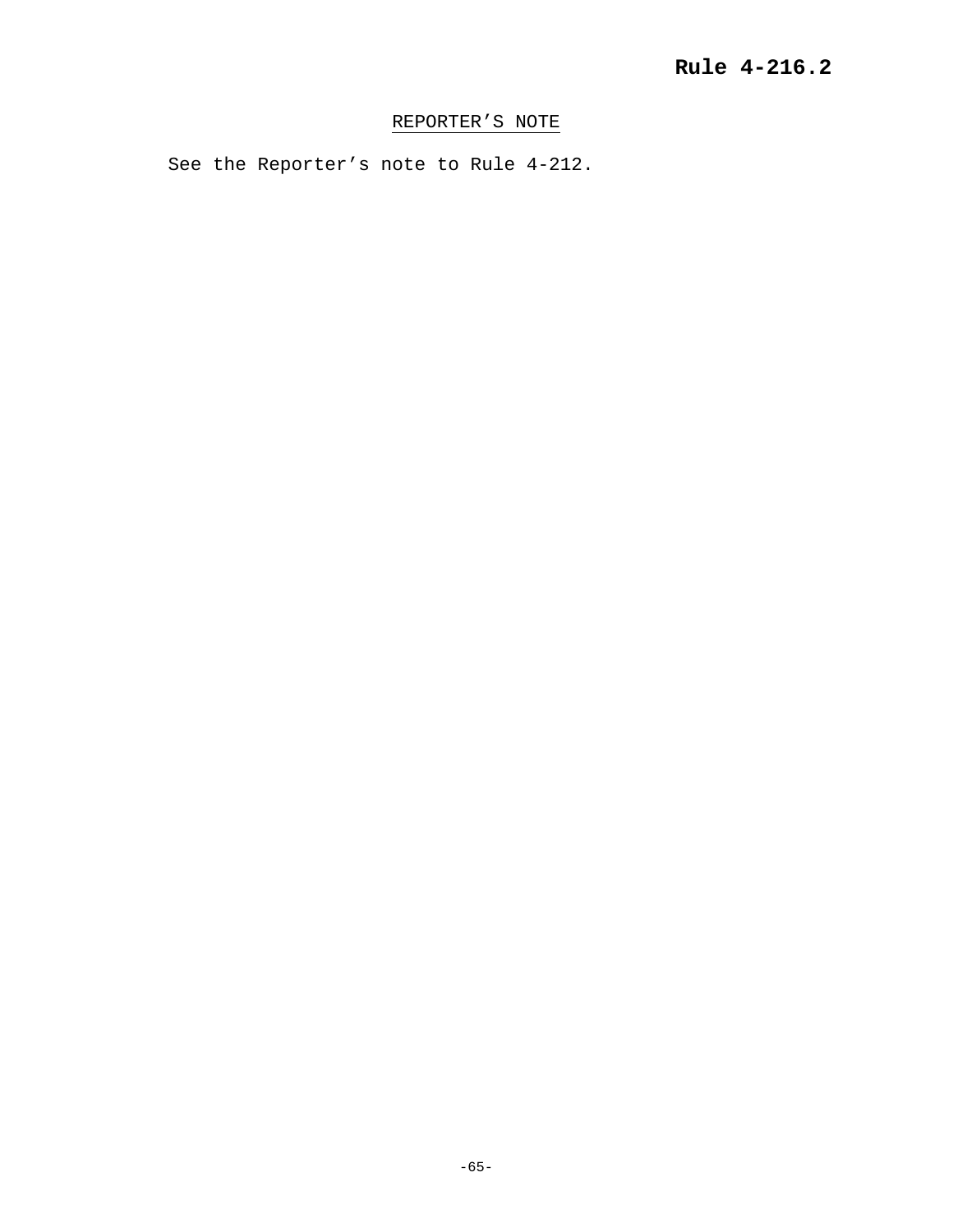MARYLAND RULES OF PROCEDURE TITLE 4 – CRIMINAL CAUSES CHAPTER 200 – PRETRIAL PROCEDURES

AMEND Rule 4-217 to revise internal references, as follows:

Rule 4-217. BAIL BONDS

(a) Applicability of Rule

 This Rule applies to all bail bonds taken pursuant to Rule 4-216, 4-216.1, or 4-216.2 4-216.2, or 4-216.3, and to bonds taken pursuant to Rules 4-267, 4-348, and 4-349 to the extent consistent with those rules.

(b) Definitions

 As used in this Rule, the following words have the following meanings:

(1) Bail bond

 "Bail bond" means a written obligation of a defendant, with or without a surety or collateral security, conditioned on the appearance of the defendant as required and providing for the payment of a penalty sum according to its terms.

(2) Bail bondsman

 "Bail bondsman" means an authorized agent of a surety insurer.

(3) Bail Bond Commissioner

-66-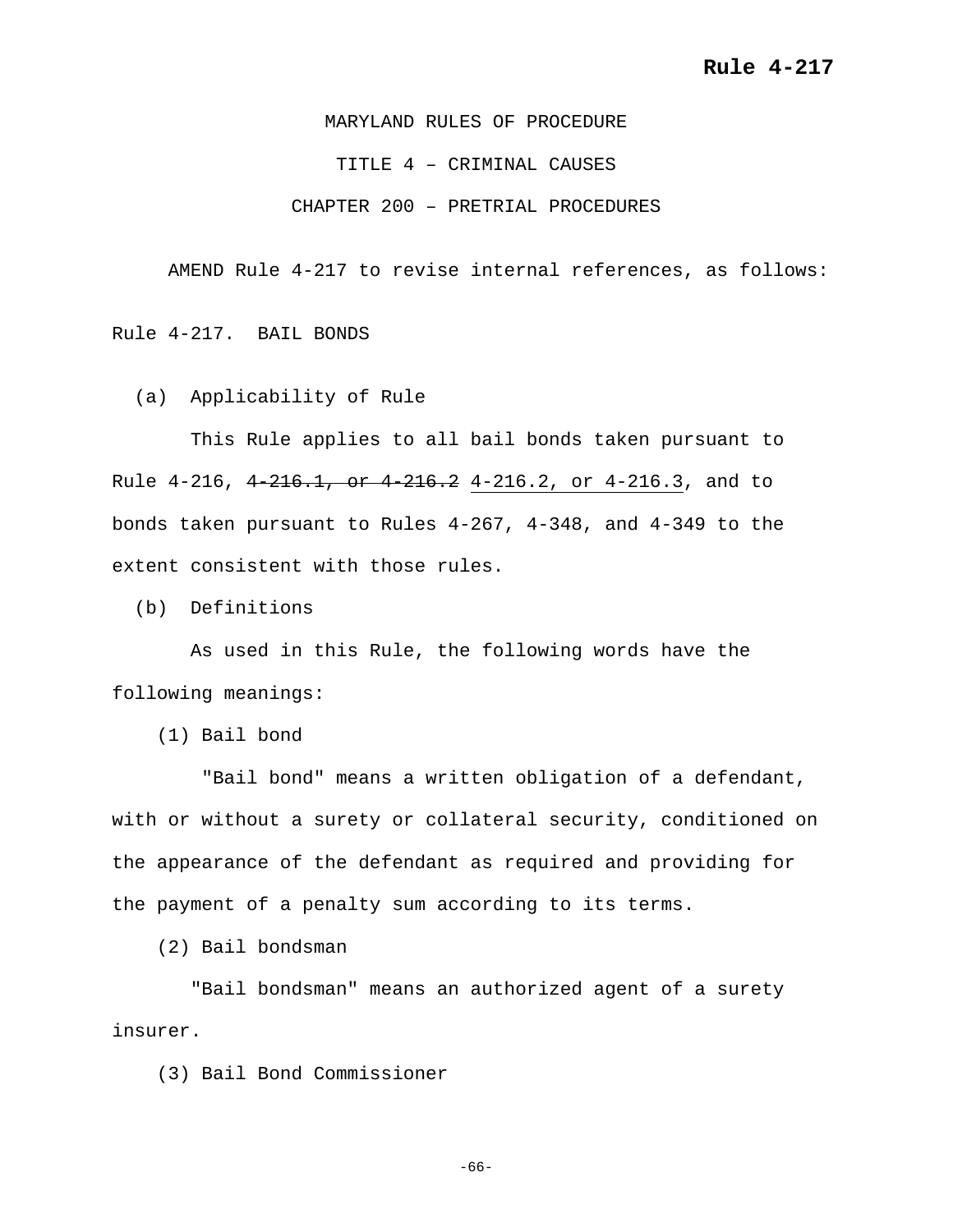"Bail bond commissioner" means any person appointed to administer rules adopted pursuant to Maryland Rule 16-805. Cross reference: Code, Criminal Procedure Article, §5-203.

(4) Clerk

 "Clerk" means the clerk of the court and any deputy or administrative clerk.

(5) Collateral Security

 "Collateral security" means any property deposited, pledged, or encumbered to secure the performance of a bail bond.

(6) Surety

 "Surety" means a person other than the defendant who, by executing a bail bond, guarantees the appearance of the defendant, and includes an uncompensated or accommodation surety.

(7) Surety Insurer

 "Surety insurer" means any person in the business of becoming, either directly or through an authorized agent, a surety on a bail bond for compensation.

(c) Authorization to Take Bail Bond

 Any clerk, District Court commissioner, or other person authorized by law may take a bail bond. The person who takes a bail bond shall deliver it to the court in which the charges are pending, together with all money or other collateral security deposited or pledged and all documents pertaining to the bail bond.

-67-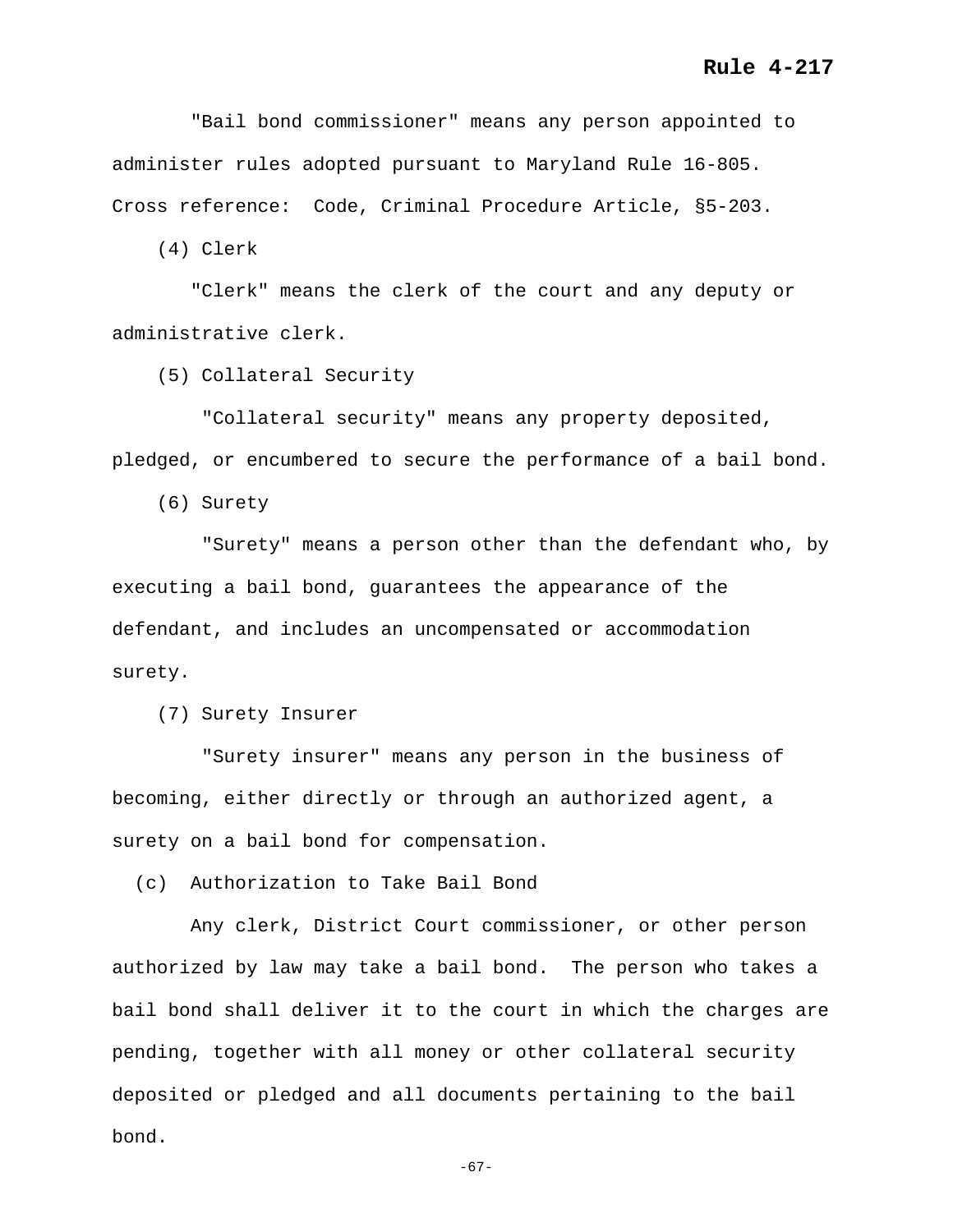Cross reference: Code, Criminal Procedure Article, §§5-204 and 5-205. See Code, Insurance Article, §10-309, which requires a signed affidavit of surety by the defendant or the insurer that shall be provided to the court if payment of premiums charged for bail bonds is in installments.

- (d) Qualification of Surety
	- (1) In General

 The Chief Clerk of the District Court shall maintain a list containing: (A) the names of all surety insurers who are in default, and have been for a period of 60 days or more, in the payment of any bail bond forfeited in any court in the State, (B) the names of all bail bondsmen authorized to write bail bonds in this State, and (C) the limit for any one bond specified in the bail bondsman's general power of attorney on file with the Chief Clerk of the District Court. The clerk of each circuit court and the Chief Clerk of the District Court shall notify the Insurance Commissioner of the name of each surety insurer who has failed to resolve or satisfy bond forfeitures for a period of 60 days or more. The clerk of each circuit court also shall send a copy of the list to the Chief Clerk of the District Court.

Cross reference: For penalties imposed on surety insurers in default, see Code, Insurance Article, §21-103 (a).

(2) Surety Insurer

 No bail bond shall be accepted if the surety on the bond is on the current list maintained by the Chief Clerk of the District Court of those in default. No bail bond executed by a

-68-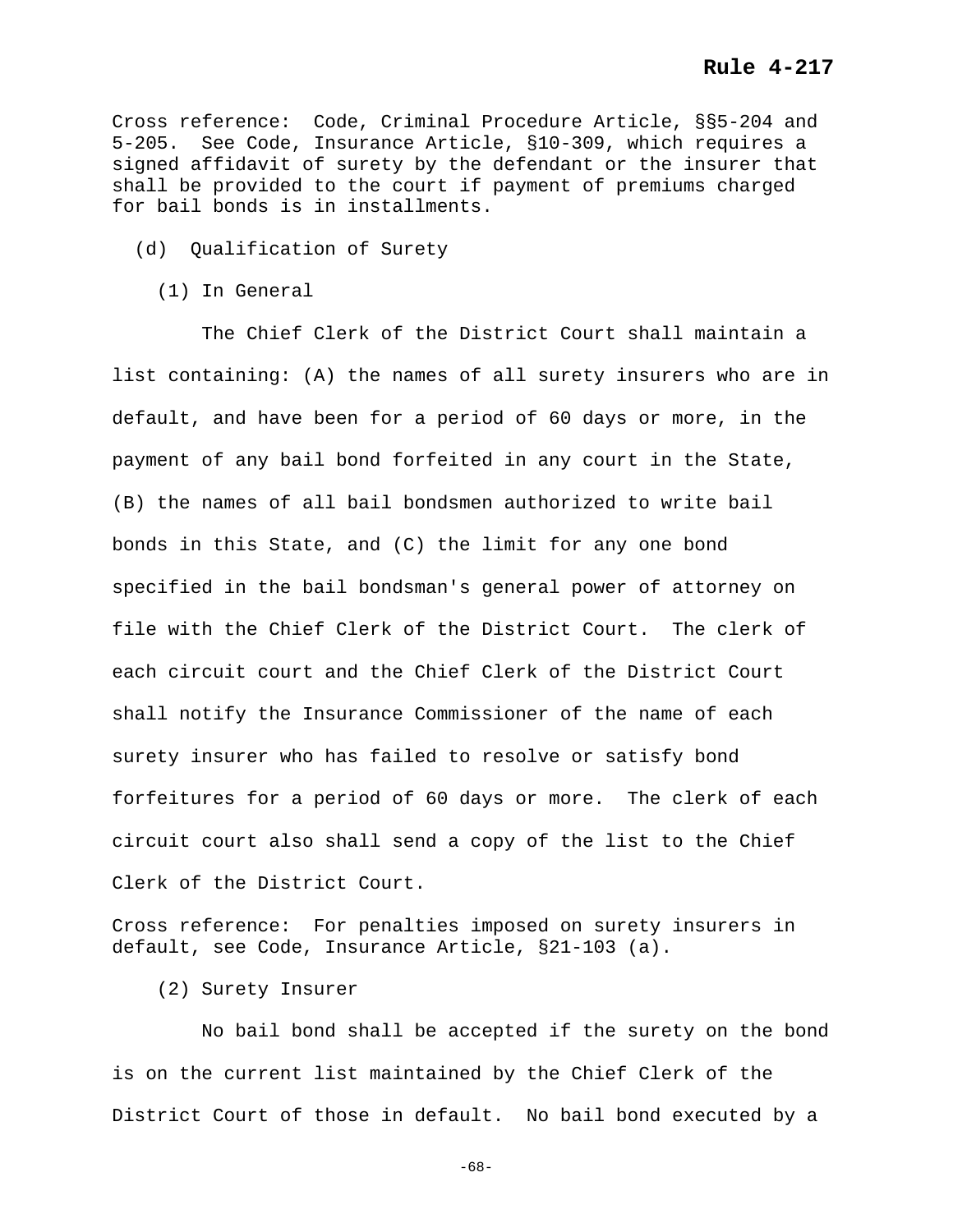# **Rule 4-217**

surety insurer directly may be accepted unless accompanied by an affidavit reciting that the surety insurer is authorized by the Insurance Commissioner of Maryland to write bail bonds in this State.

Cross reference: For the obligation of the District Court Clerk or a circuit court clerk to notify the Insurance Commissioner concerning a surety insurer who fails to resolve or satisfy bond forfeitures, see Code, Insurance Article, §21-103 (b).

(3) Bail Bondsman

 No bail bond executed by a bail bondsman may be accepted unless the bondsman's name appears on the most recent list maintained by the Chief Clerk of the District Court, the bail bond is within the limit specified in the bondsman's general power of attorney as shown on the list or in a special power of attorney filed with the bond, and the bail bond is accompanied by an affidavit reciting that the bail bondsman:

 (A) is duly licensed in the jurisdiction in which the charges are pending, if that jurisdiction licenses bail bondsmen;

 (B) is authorized to engage the surety insurer as surety on the bail bond pursuant to a valid general or special power of attorney; and

 (C) holds a valid license as an insurance broker or agent in this State, and that the surety insurer is authorized by the Insurance Commissioner of Maryland to write bail bonds in this State.

-69-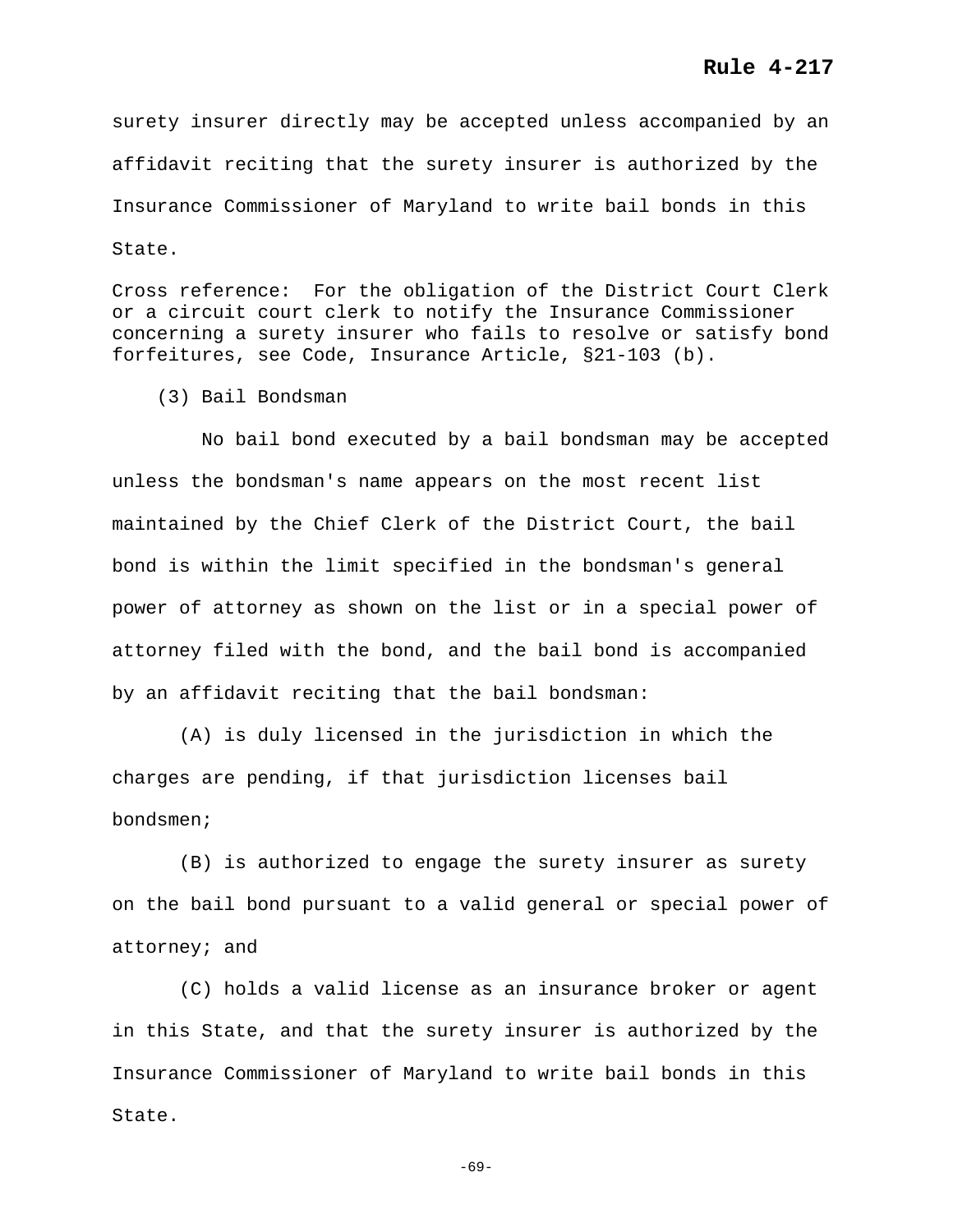Cross reference: Code, Criminal Procedure Article, §5-203 and Rule 16-805 (Appointment of Bail Bond Commissioner - Licensing and Regulation of Persons Authorized to Write Bonds).

(e) Collateral Security

(1) Authorized Collateral

 A defendant or surety required to give collateral security may satisfy the requirement by:

 (A) depositing with the person who takes the bond the required amount in cash or certified check, or pledging intangible property approved by the court; or

Cross reference: See Code, Criminal Procedure Article, §§5-203 and 5-205, permitting certain persons to post a cash bail or cash bond when an order specifies that the bail or bond may be posted only by the defendant.

 (B) encumbering one or more parcels of real estate situated in the State of Maryland, owned by the defendant or surety in fee simple absolute, or as chattel real subject to ground rent. No bail bond to be secured by real estate may be taken unless (i) a Declaration of Trust of a specified parcel of real estate, in the form set forth at the end of this Title as Form 4-217.1, is executed before the person who takes the bond and is filed with the bond, or (ii) the bond is secured by a Deed of Trust to the State or its agent and the defendant or surety furnishes a verified list of all encumbrances on each parcel of real estate subject to the Deed of Trust in the form required for listing encumbrances in a Declaration of Trust.

(2) Value

 $-70-$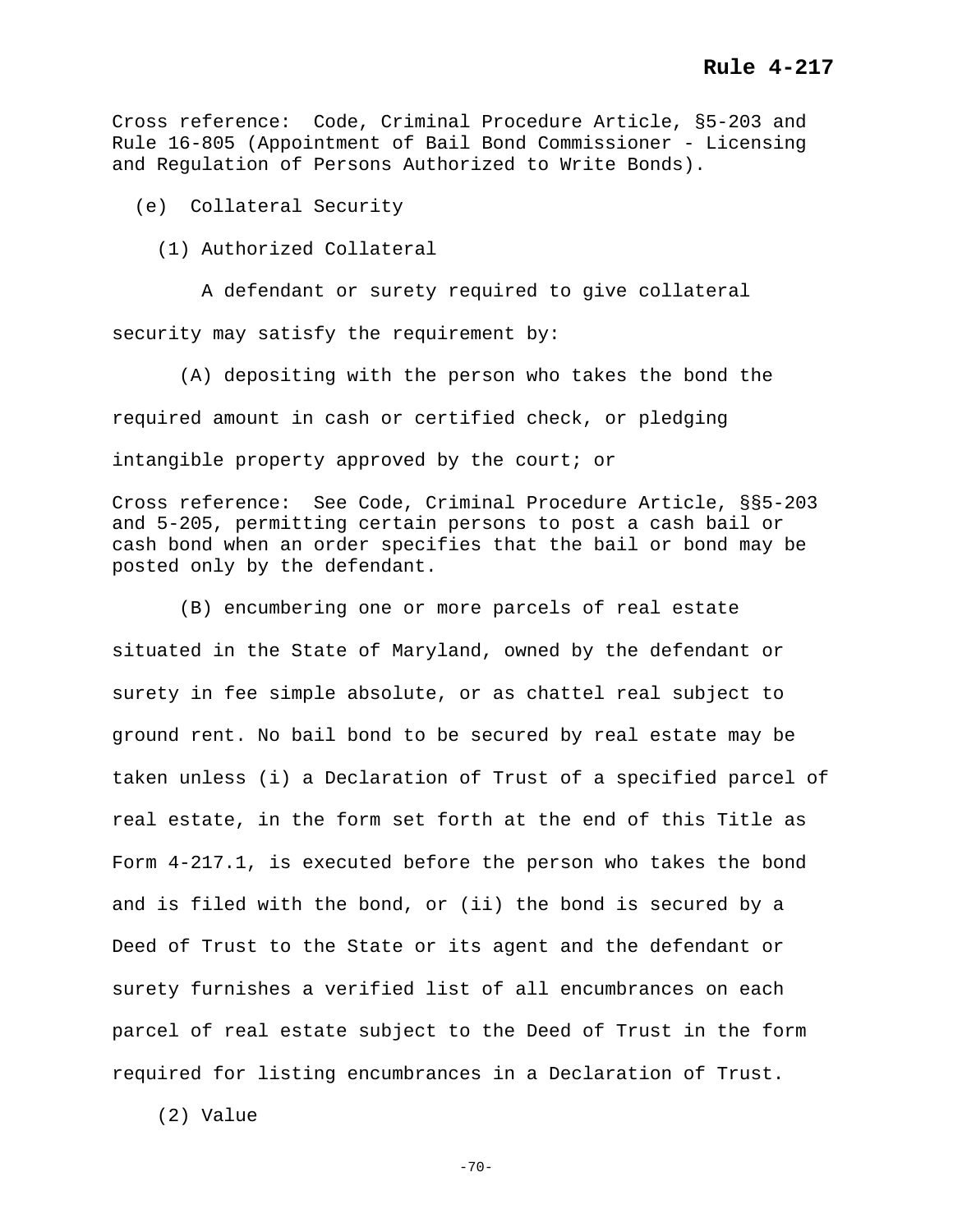Collateral security shall be accepted only if the person who takes the bail bond is satisfied that it is worth the required amount.

(3) Additional or Different Collateral Security

 Upon a finding that the collateral security originally deposited, pledged, or encumbered is insufficient to ensure collection of the penalty sum of the bond, the court, on motion by the State or on its own initiative and after notice and opportunity for hearing, may require additional or different collateral security.

(f) Condition of Bail Bond

 The condition of any bail bond taken pursuant to this Rule shall be that the defendant personally appear as required in any court in which the charges are pending, or in which a charging document may be filed based on the same acts or transactions, or to which the action may be transferred, removed, or if from the District Court, appealed, and that the bail bond shall continue in effect until discharged pursuant to section (j) of this Rule.

(g) Form and Contents of Bond – Execution

 Every pretrial bail bond taken shall be in the form of the bail bond set forth at the end of this Title as Form 4- 217.2, and, except as provided in Code, Criminal Procedure Article, §5-214, shall be executed and acknowledged by the defendant and any surety before the person who takes the bond.

-71-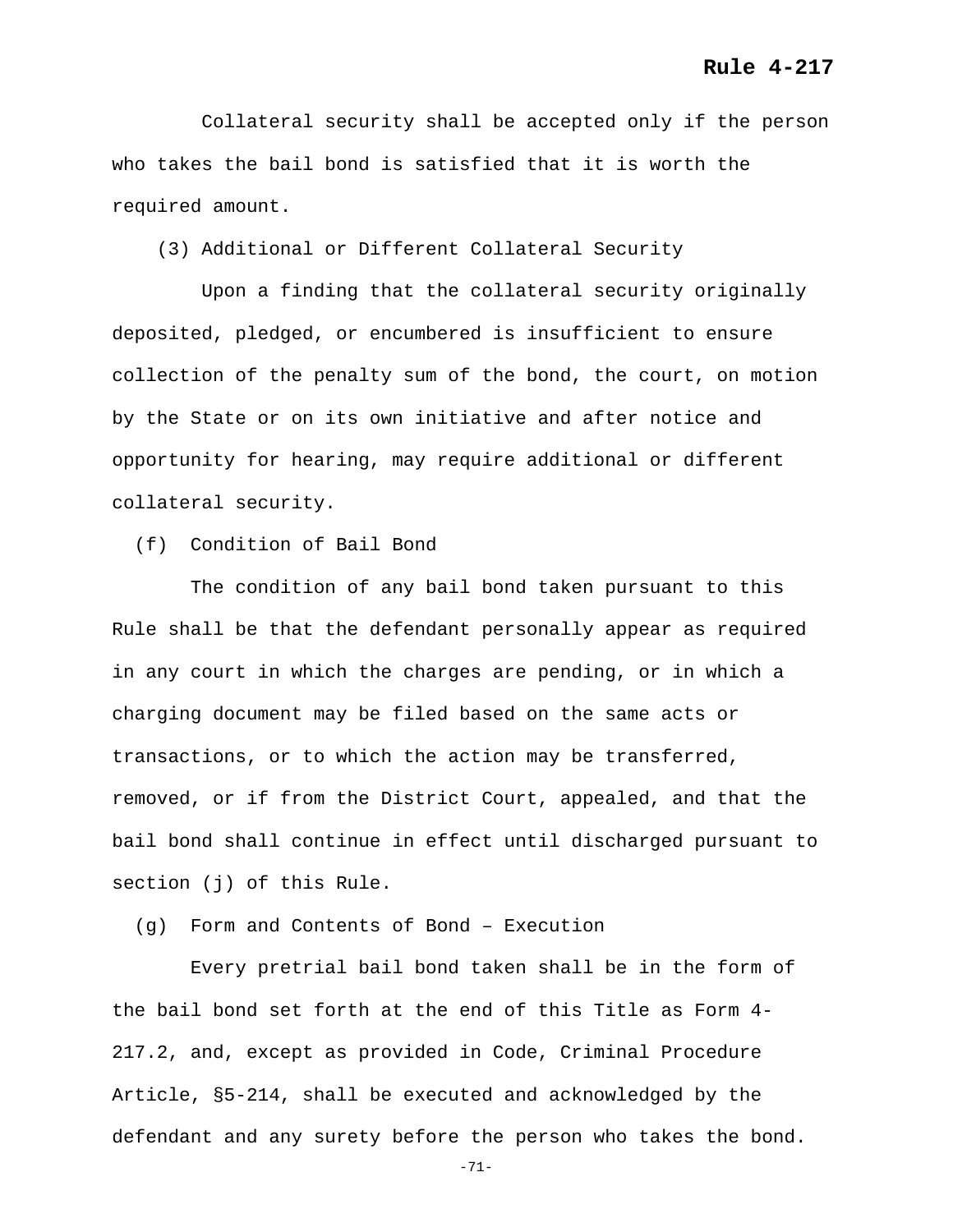(h) Voluntary Surrender of the Defendant by Surety

 A surety on a bail bond who has custody of a defendant may procure the discharge of the bail bond at any time before forfeiture by:

 (1) delivery of a copy of the bond and the amount of any premium or fee received for the bond to the court in which the charges are pending or to a commissioner in the county in which the charges are pending who shall thereupon issue an order committing the defendant to the custodian of the jail or detention center; and

 (2) delivery of the defendant and the commitment order to the custodian of the jail or detention center, who shall thereupon issue a receipt for the defendant to the surety.

Unless released on a new bond, the defendant shall be taken forthwith before a judge of the court in which the charges are pending.

 On motion of the surety or any person who paid the premium or fee, and after notice and opportunity to be heard, the court may by order award to the surety an allowance for expenses in locating and surrendering the defendant, and refund the balance to the person who paid it.

(i) Forfeiture of Bond

(1) On Defendant's Failure to Appear - Issuance of Warrant

 If a defendant fails to appear as required, the court shall order forfeiture of the bail bond and issuance of a

-72-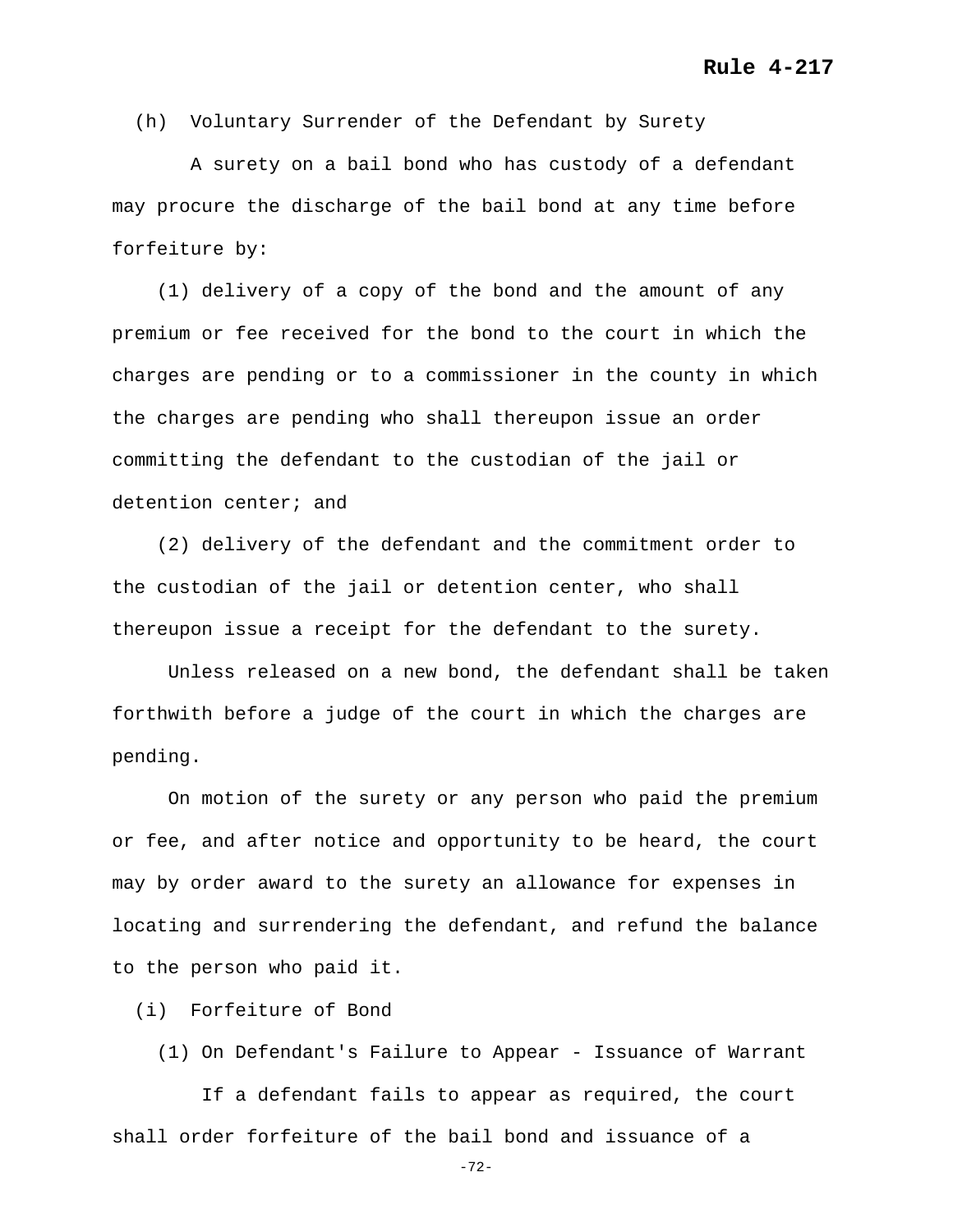### **Rule 4-217**

warrant for the defendant's arrest and may set a new bond in the action. The clerk shall promptly notify any surety on the defendant's original bond, and the State's Attorney, of the forfeiture of that bond and the issuance of the warrant. Cross reference: Code, Criminal Procedure Article, §5-211.

(2) On Defendant's Posting a Bond After Issuance of Warrant

If a new bond is set under subsection  $(i)(1)$  of this Rule and the defendant posts the bond:

 (A) a judicial officer shall mark the warrant satisfied; and

(B) the court shall reschedule the hearing or trial.

(3) Striking Out Forfeiture for Cause

 If the defendant or surety can show reasonable grounds for the defendant's failure to appear, notwithstanding Rule 2- 535, the court shall (A) strike out the forfeiture in whole or in part; and (B) set aside any judgment entered thereon pursuant to subsection  $(5)(A)$  of this section, and  $(C)$  order the remission in whole or in part of the penalty sum paid pursuant to subsection (4) of this section.

Cross reference: Code, Criminal Procedure Article, §5-208 (b)(1) and (2) and *Allegany Mut. Cas. Co. v. State*, 234 Md. 278, 199 A.2d 201 (1964).

(4) Satisfaction of Forfeiture

 Within 90 days from the date the defendant fails to appear, which time the court may extend to 180 days upon good cause shown, a surety shall satisfy any order of forfeiture,

-73-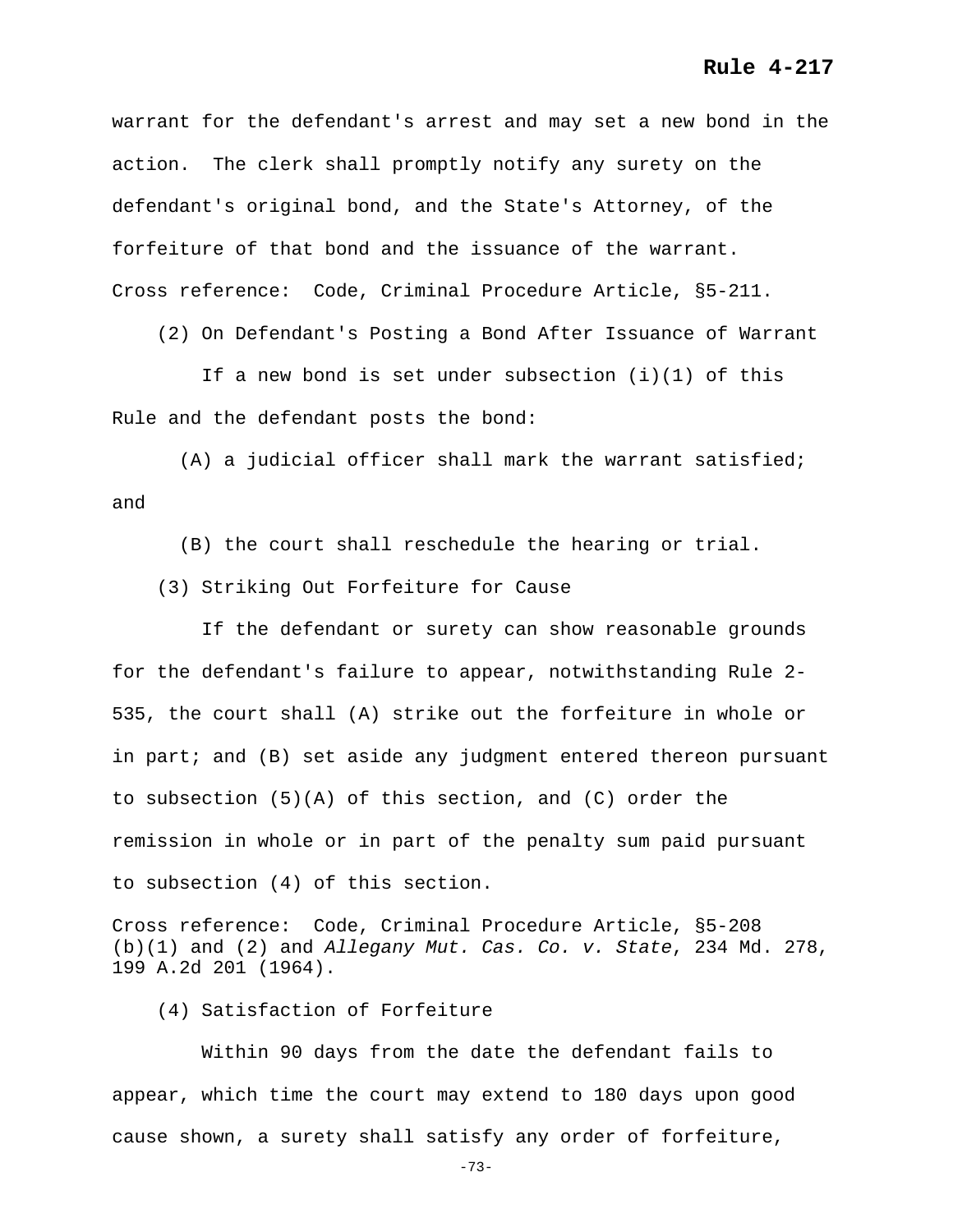either by producing the defendant in court or by paying the penalty sum of the bond. If the defendant is produced within such time by the State, the court shall require the surety to pay the expenses of the State in producing the defendant and shall treat the order of forfeiture satisfied with respect to the remainder of the penalty sum.

(5) Enforcement of Forfeiture

 If an order of forfeiture has not been stricken or satisfied within 90 days after the defendant's failure to appear, or within 180 days if the time has been extended, the clerk shall forthwith:

 (A) enter the order of forfeiture as a judgment in favor of the governmental entity that is entitled by statute to receive the forfeiture and against the defendant and surety, if any, for the amount of the penalty sum of the bail bond, with interest from the date of forfeiture and costs including any costs of recording, less any amount that may have been deposited as collateral security; and

 (B) cause the judgment to be recorded and indexed among the civil judgment records of the circuit court of the county; and

 (C) prepare, attest, and deliver or forward to any bail bond commissioner appointed pursuant to Rule 16-805, to the State's Attorney, to the Chief Clerk of the District Court, and to the surety, if any, a true copy of the docket entries in the

-74-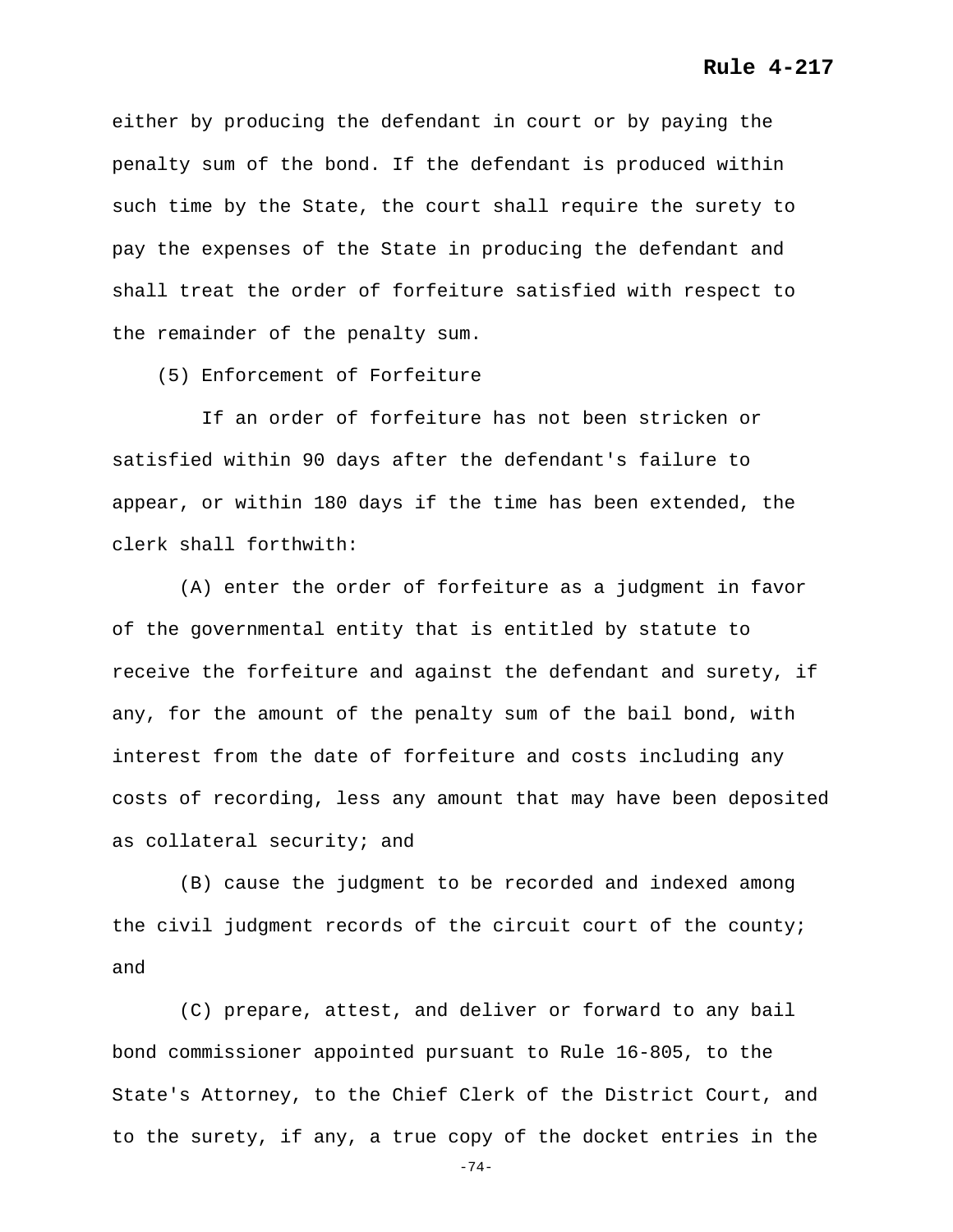cause, showing the entry and recording of the judgment against the defendant and surety, if any.

Enforcement of the judgment shall be by the State's Attorney in accordance with those provisions of the rules relating to the enforcement of judgments.

(6) Subsequent Appearance of Defendant

 When the defendant is produced in court after the period allowed under subsection (4) of this section, the surety may apply for the refund of any penalty sum paid in satisfaction of the forfeiture less any expenses permitted by law. The court shall strike out a forfeiture of bail or collateral and deduct only the actual expense incurred for the defendant's arrest, apprehension, or surrender provided that the surety paid the forfeiture of bail or collateral during the period allowed for the return of the defendant under subsection (4) of this section.

(7) Where Defendant Incarcerated Outside this State

 (A) If, within the period allowed under subsection (4) of this section, the surety produces evidence and the court finds that the defendant is incarcerated in a penal institution outside this State and that the State's Attorney is unwilling to issue a detainer and subsequently extradite the defendant, the court shall strike out the forfeiture and shall return the bond or collateral security to the surety.

```
-75-
```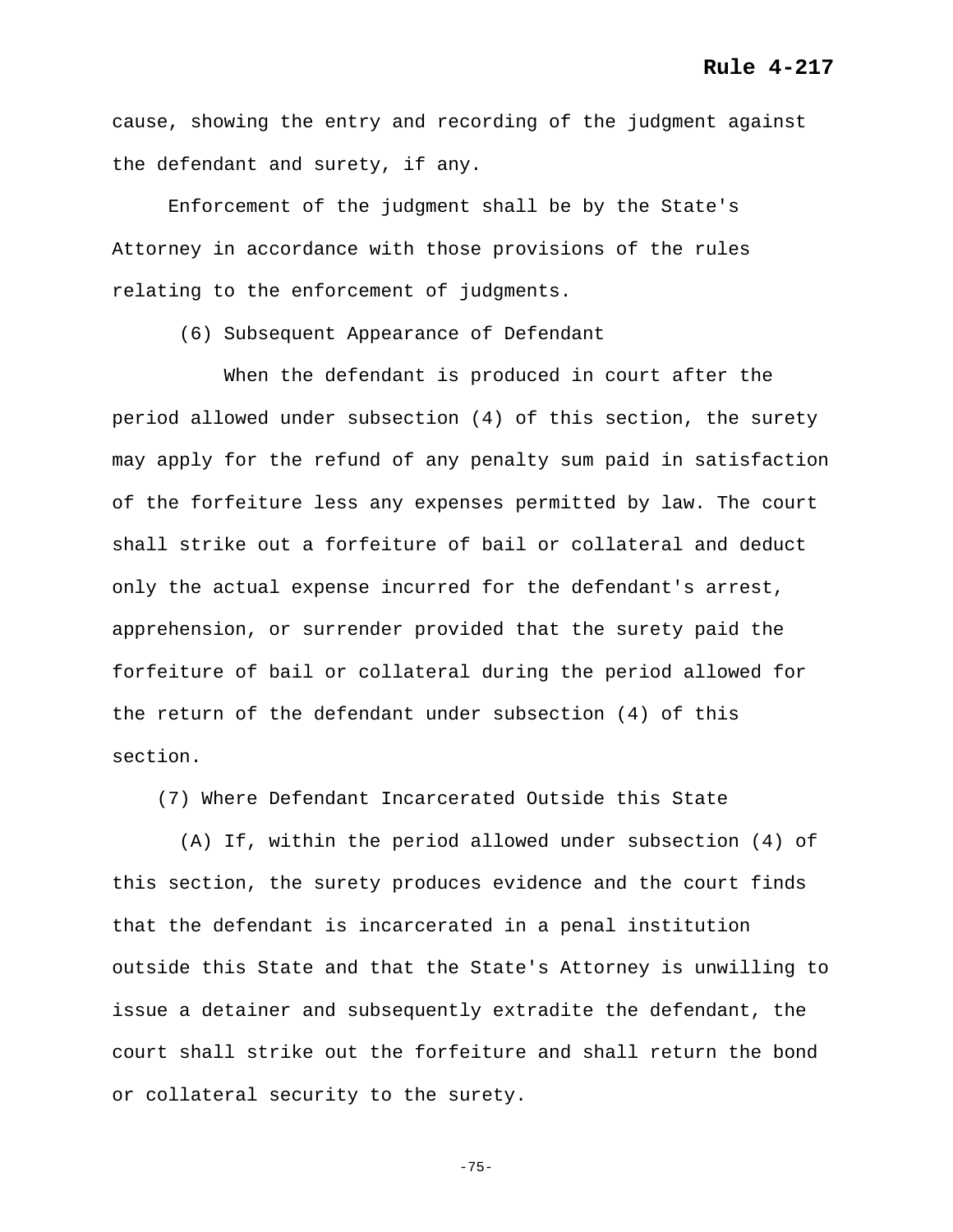(B) If, after the expiration of the period allowed under subsection (4) of this section, but within 10 years from the date the bond or collateral was posted, the surety produces evidence and the court finds that the defendant is incarcerated in a penal institution outside this State, that the State's Attorney is unwilling to issue a detainer and subsequently extradite the defendant, and that the surety agrees in writing to defray the expense of returning the defendant to the jurisdiction in accordance with Code, Criminal Procedure Article, §5-208 (c), subject to subsection (C) of this section, the court shall strike out the forfeiture and refund the forfeited bail bond or collateral to the surety provided that the surety paid the forfeiture of bail or collateral within the time limits established under subsection (4) of this section. (C) On motion of the surety, the court may refund a forfeited bail bond or collateral that was not paid within the time limits established under subsection (4) of this section if the surety produces evidence that the defendant was incarcerated when the judgment of forfeiture was entered, and the court strikes out the judgment for fraud, mistake, or irregularity.

(j) Discharge of Bond - Refund of Collateral Security

(1) Discharge

 The bail bond shall be discharged when: (A) all charges to which the bail bond applies have been

-76-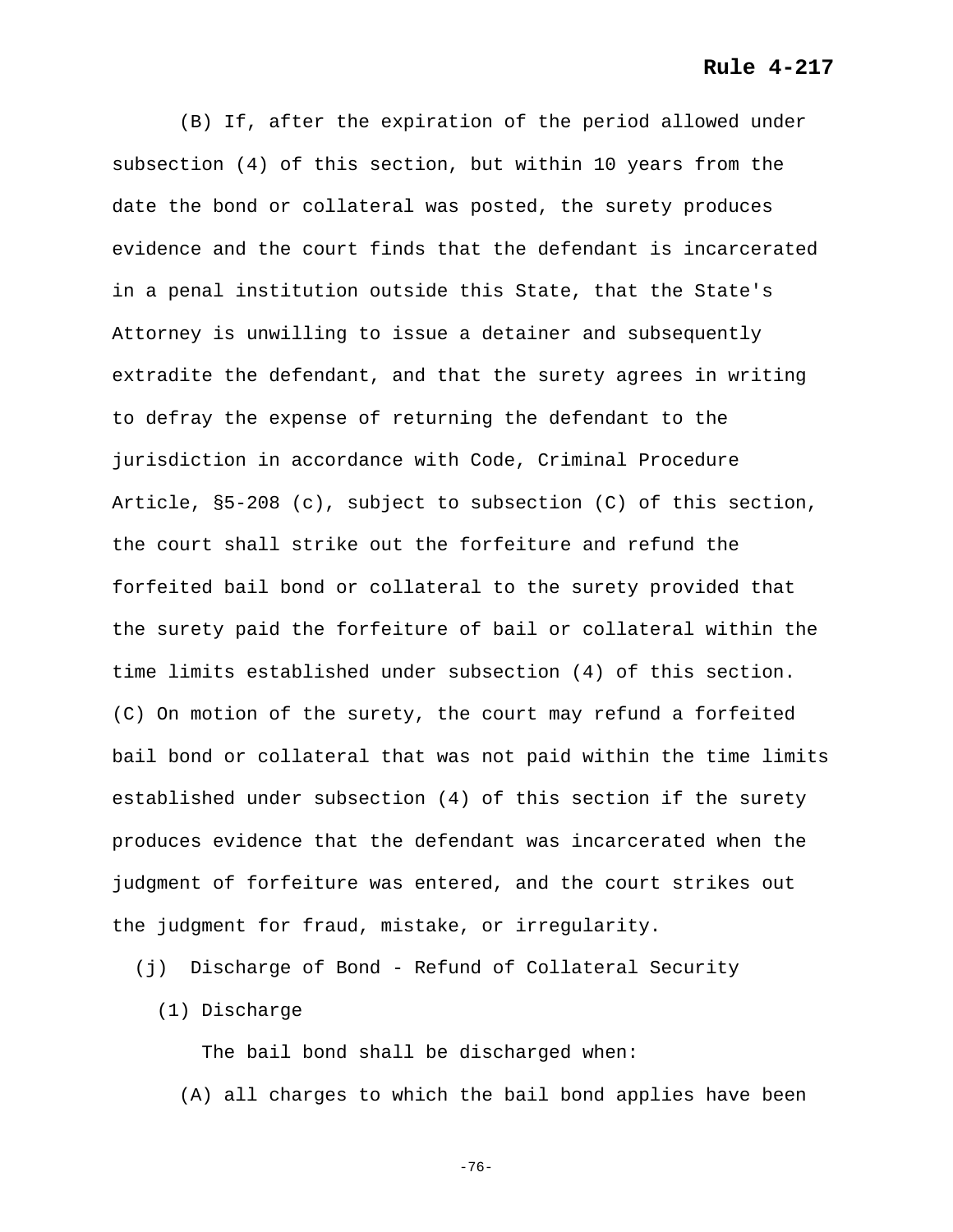stetted, unless the bond has been forfeited and 10 years have elapsed since the bond or other security was posted; or

 (B) all charges to which the bail bond applies have been disposed of by a nolle prosequi, dismissal, acquittal, or probation before judgment; or

 (C) the defendant has been sentenced in the District Court and no timely appeal has been taken, or in the circuit court exercising original jurisdiction, or on appeal or transfer from the District Court; or

 (D) the court has revoked the bail bond pursuant to Rule 4 216.2 4-216.3 or the defendant has been convicted and denied bail pending sentencing; or

 (E) the defendant has been surrendered by the surety pursuant to section (h) of this Rule.

Cross reference: See Code, Criminal Procedure Article, §5-208 (d) relating to discharge of a bail bond when the charges are stetted. See also Rule 4-349 pursuant to which the District Court judge may deny release on bond pending appeal or may impose different or greater conditions for release after conviction than were imposed for the pretrial release of the defendant pursuant to Rule  $4-216$ ,  $4-216.1$ , or  $4-216.2$   $4-216.2$ , or 4-216.3**.**

(2) Refund of Collateral Security - Release of Lien

 Upon the discharge of a bail bond and surrender of the receipt, the clerk shall return any collateral security to the person who deposited or pledged it and shall release any Declaration of Trust that was taken.

Source. This Rule is derived from former Rule 722 and M.D.R. 722.

-77-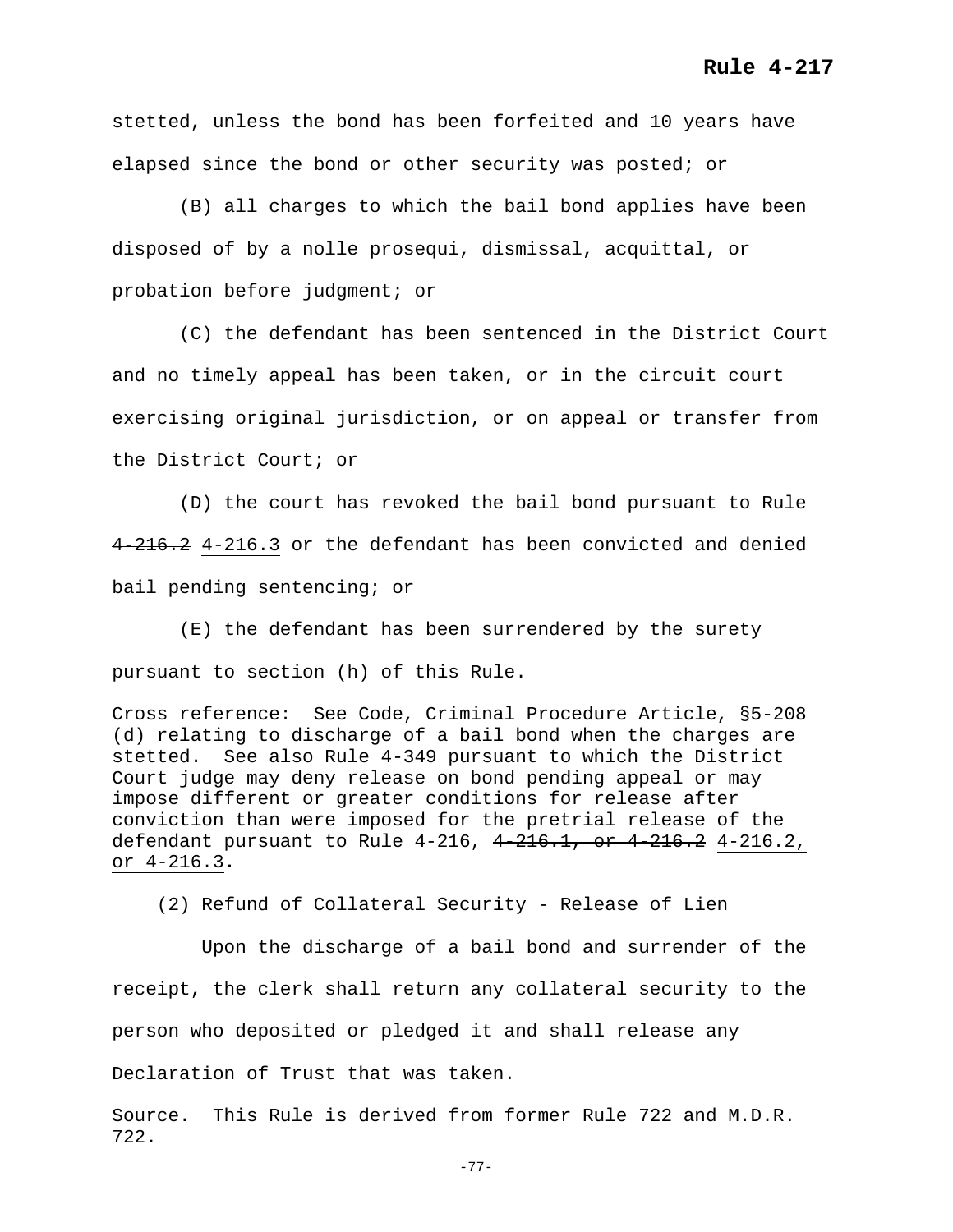## REPORTER'S NOTE

See the Reporter's note to Rule 4-212.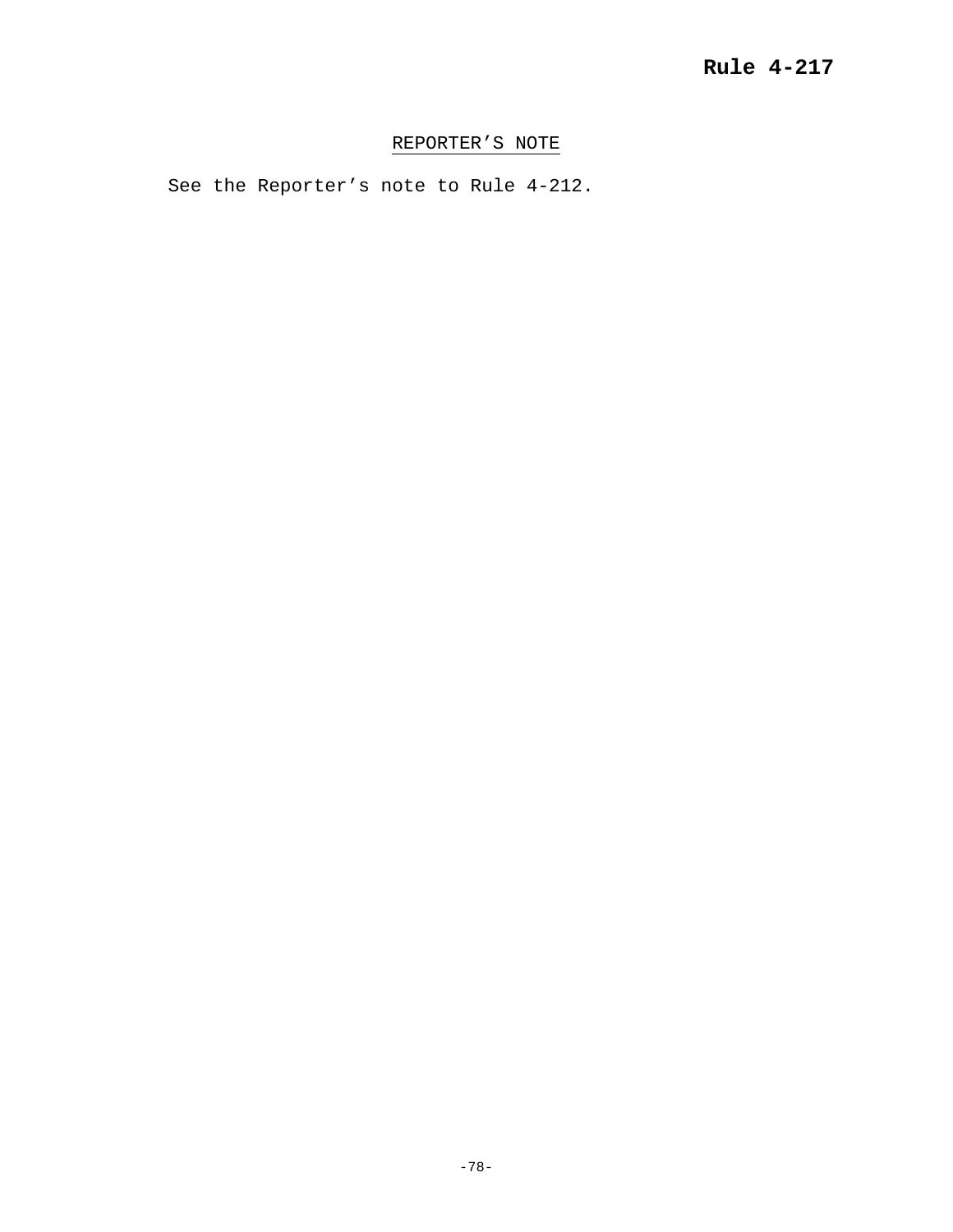MARYLAND RULES OF PROCEDURE TITLE 4 – CRIMINAL CAUSES CHAPTER 300 – TRIAL AND SENTENCING

AMEND Rule 4-349 to revise internal references, as follows:

Rule 4-349. RELEASE AFTER CONVICTION

(a) General Authority

 After conviction the trial judge may release the defendant pending sentencing or exhaustion of any appellate review subject to such conditions for further appearance as may be appropriate. Title 5 of these rules does not apply to proceedings conducted under this Rule.

(b) Factors Relevant to Conditions of Release

 In determining whether a defendant should be released under this Rule, the court may consider the factors set forth in Rule  $4-216$  4-216.1 (f) and, in addition, whether any appellate review sought appears to be frivolous or taken for delay. The burden of establishing that the defendant will not flee or pose a danger to any other person or to the community rests with the defendant.

(c) Conditions of Release

 The court may impose different or greater conditions for release under this Rule than had been imposed upon the defendant before trial pursuant to Rule 4-216, Rule 4-216.1, 4-216.2 4-

-79-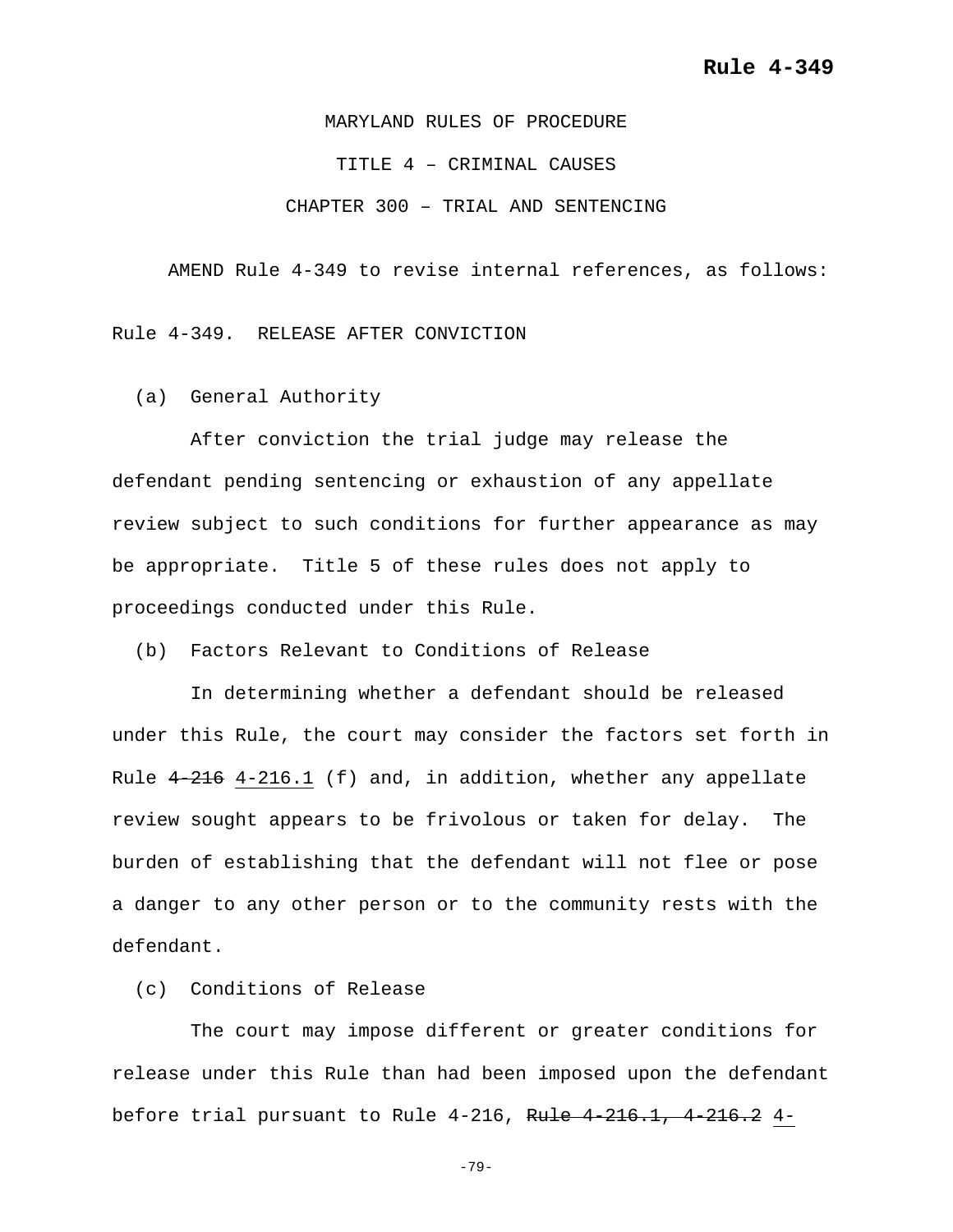216.2 or 4-216.3.When the defendant is released pending sentencing, the condition of any bond required by the court shall be that the defendant appear for further proceedings as directed and surrender to serve any sentence imposed. When the defendant is released pending any appellate review, the condition of any bond required by the court shall be that the defendant prosecute the appellate review according to law and, upon termination of the appeal, surrender to serve any sentence required to be served or appear for further proceedings as directed. The bond shall continue until discharged by order of the court or until surrender of the defendant, whichever is earlier.

(d) Amendment of Order of Release

 The court, on motion of any party or on its own initiative and after notice and opportunity for hearing, may revoke an order of release or amend it to impose additional or different conditions of release. If its decision results in the detention of the defendant, the court shall state the reasons for its action in writing or on the record.

Source: This Rule is derived as follows: Section (a) is derived from former Rule 776 a and M.D.R. 776 a. Section (b) is derived from former Rule 776 c and M.D.R. 776 c. Section (c) is derived from former Rules 776 b and 778 b and M.D.R. 776 b and M.D.R. 778 b. Section (d) is new.

 $-80-$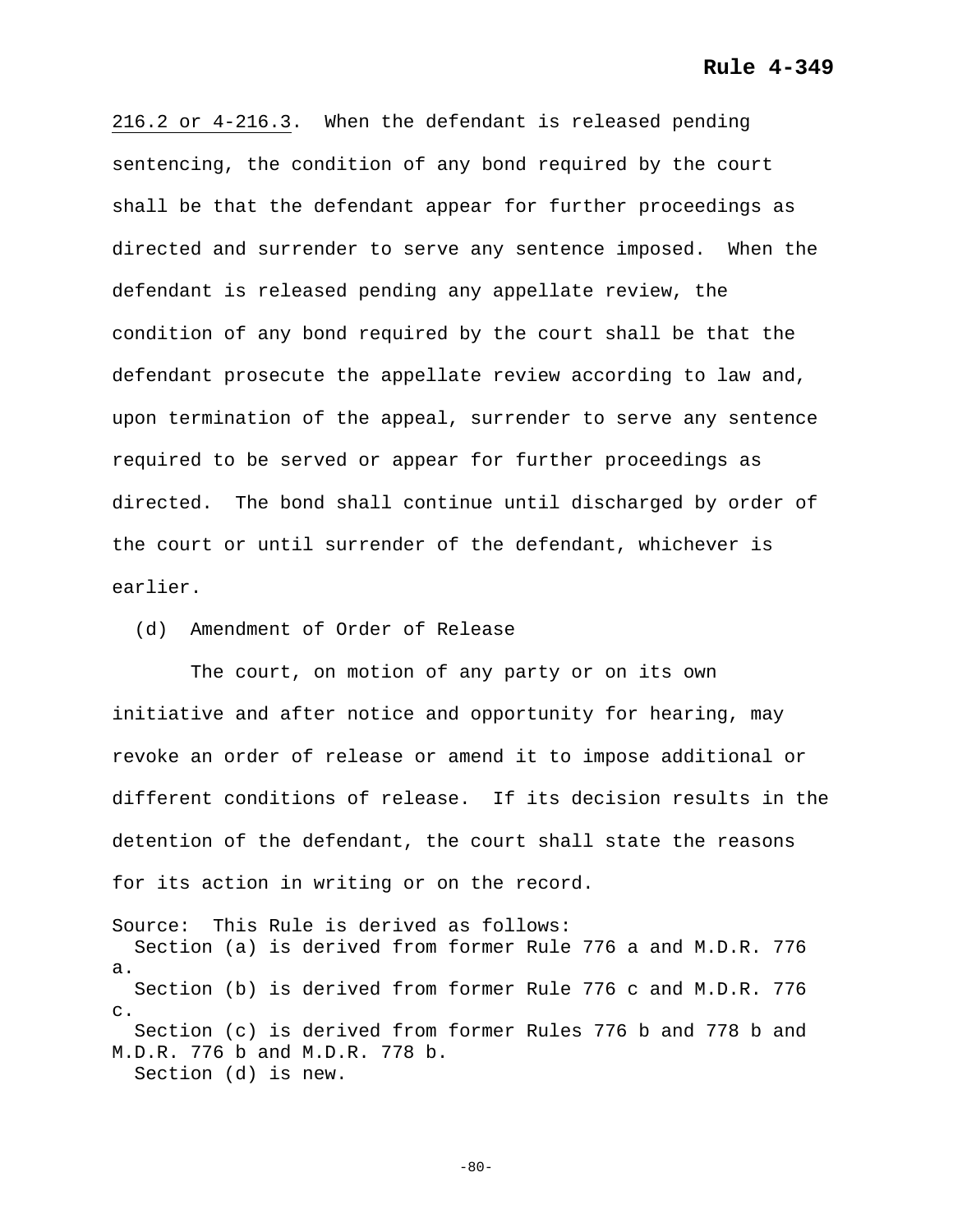# REPORTER'S NOTE

See the Reporter's note to Rule 4-212.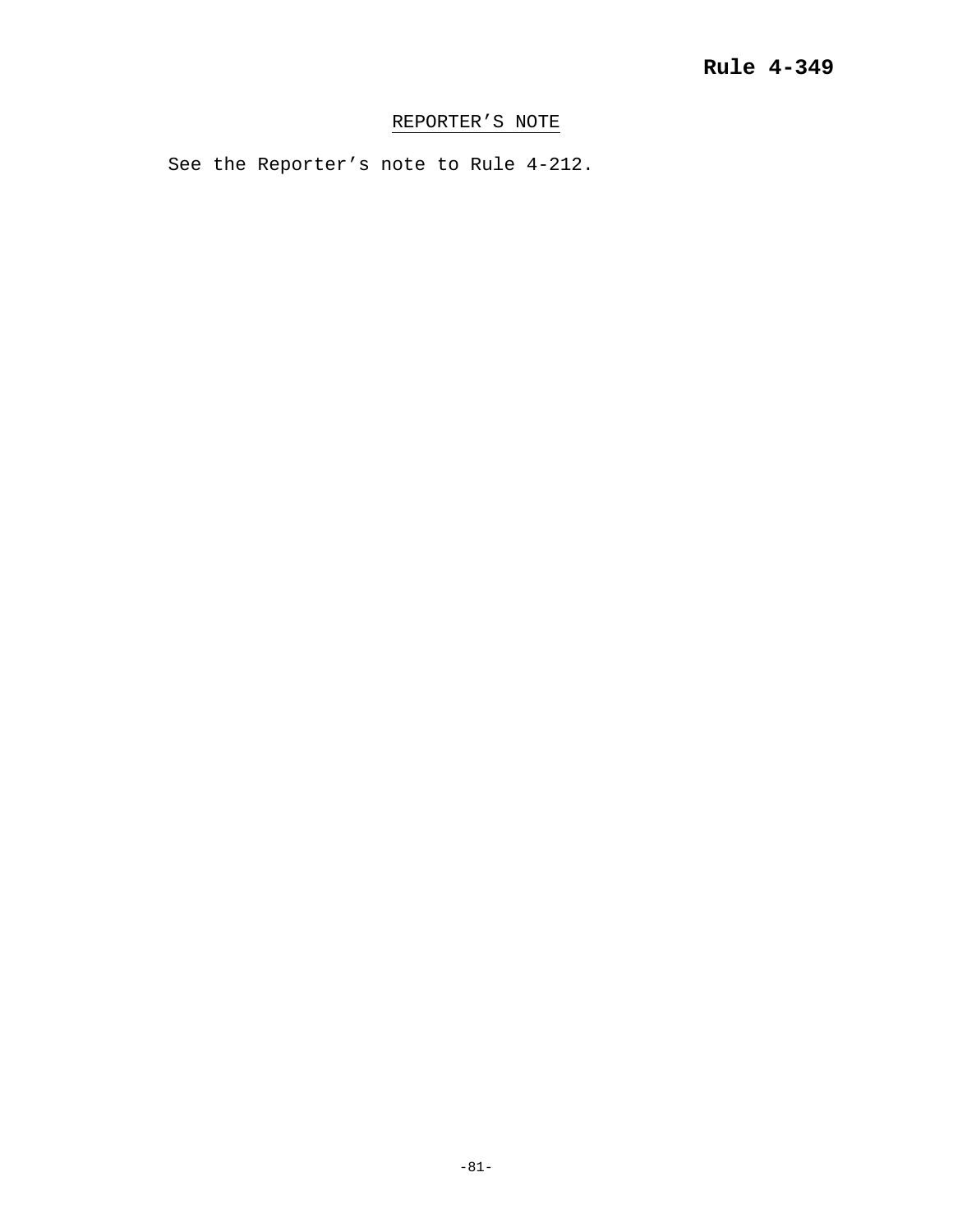MARYLAND RULES OF PROCEDURE

TITLE 5 – EVIDENCE

CHAPTER 100 – GENERAL PROVISIONS

AMEND Rule 5-101 to revise internal references, as follows:

Rule 5-101. SCOPE

(a) Generally

 Except as otherwise provided by statute or rule, the rules in this Title apply to all actions and proceedings in the courts of this State.

(b) Rules Inapplicable

 The rules in this Title other than those relating to the competency of witnesses do not apply to the following proceedings:

(1) Proceedings before grand juries;

(2) Proceedings for extradition or rendition;

 (3) Direct contempt proceedings in which the court may act summarily;

 (4) Small claim actions under Rule 3-701 and appeals under Rule 7-112 (d)(2);

(5) Issuance of a summons or warrant under Rule 4-212;

 (6) Pretrial release under Rule 4-216, 4-216.1, or 4-216.2 4-216.2, or 4-216.3 or release after conviction under Rule 4- 349;

-82-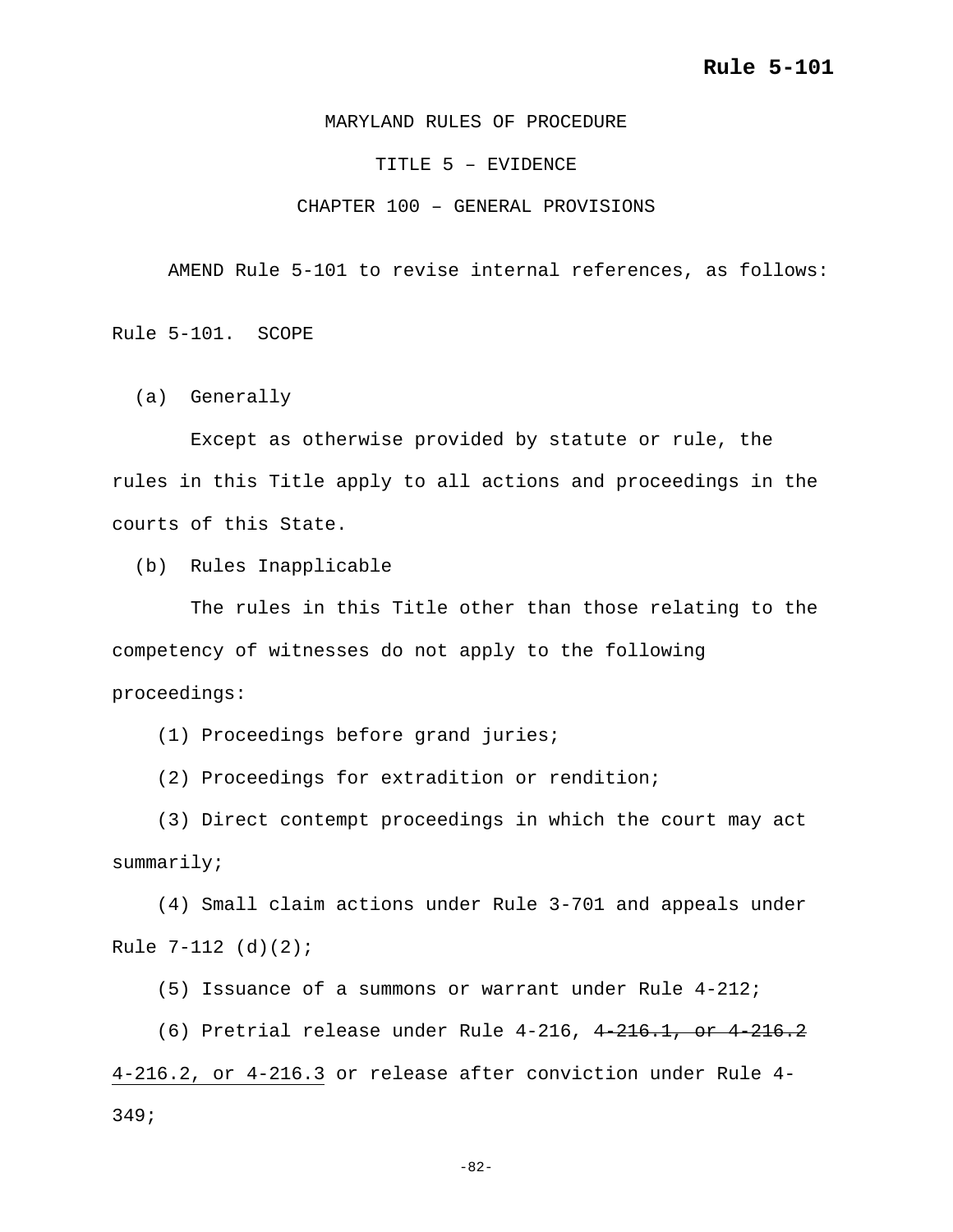(7) Preliminary hearings under Rule 4-221;

(8) Post-sentencing procedures under Rule 4-340;

(9) Sentencing under Rule 4-342;

(10) Issuance of a search warrant under Rule 4-601;

 (11) Detention and shelter care hearings under Rule 11-112; and

 (12) Any other proceeding in which, prior to the adoption of the rules in this Title, the court was traditionally not bound by the common-law rules of evidence.

(c) Discretionary Application

 In the following proceedings, the court, in the interest of justice, may decline to require strict application of the rules in this Title other than those relating to the competency of witnesses:

 (1) The determination of questions of fact preliminary to admissibility of evidence when the issue is to be determined by the court under Rule 5-104 (a);

 (2) Proceedings for revocation of probation under Rule 4- 347;

 (3) Hearings on petitions for post-conviction relief under Rule 4-406;

 (4) Plenary proceedings in the Orphans' Court under Rule 6- 462;

(5) Waiver hearings under Rule 11-113;

-83-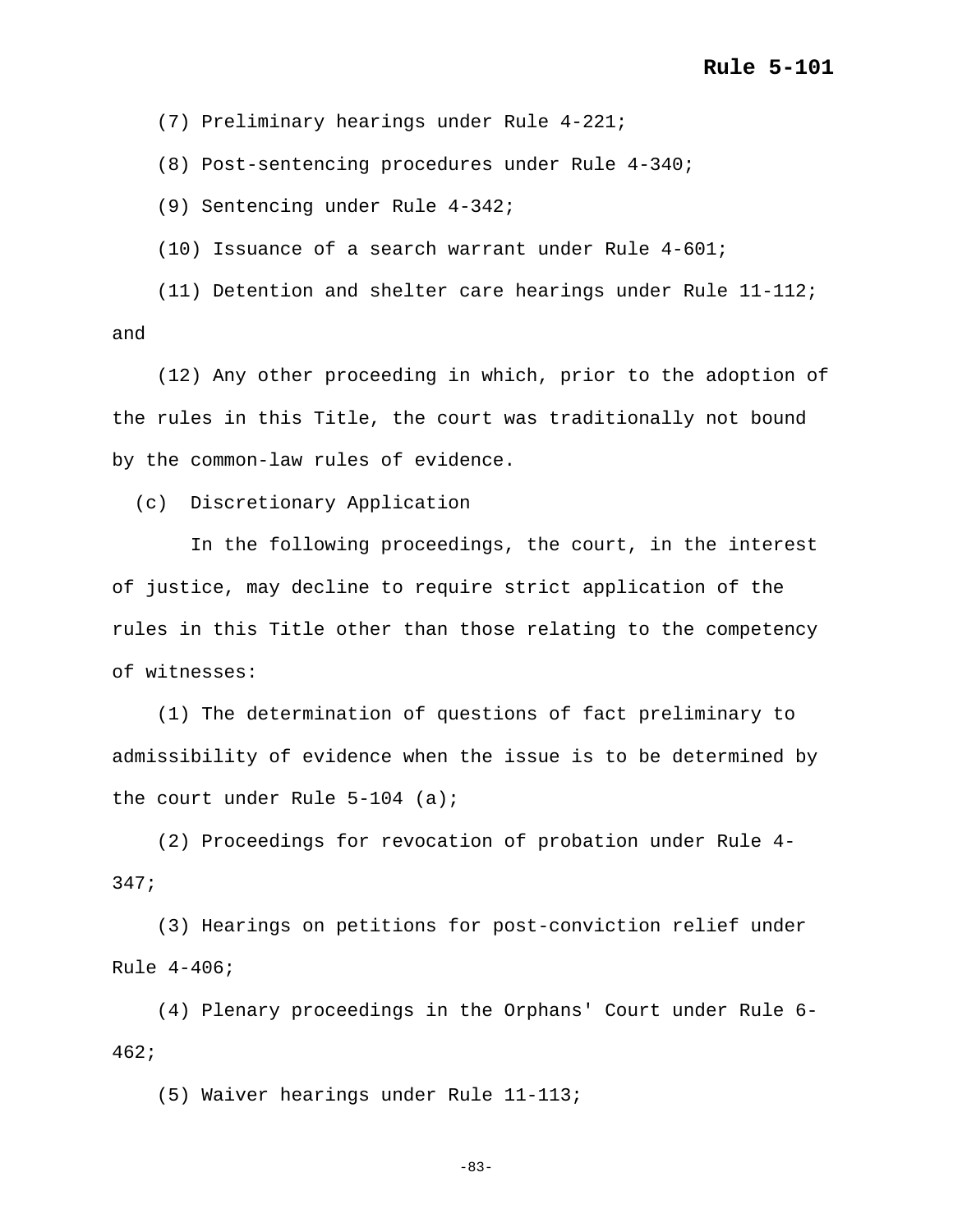(6) Disposition hearings under Rule 11-115, including permanency planning hearings under Code, Courts Article, §3-823;

(7) Modification hearings under Rule 11-116;

 (8) Catastrophic health emergency proceedings under Title 15, Chapter 1100;

 (9) Hearings on petitions for coram nobis under Rule 15- 1206; and

 (10) Any other proceeding in which, prior to the adoption of the rules in this Title, the court was authorized to decline to apply the common-law rules of evidence.

(d) Privileges

 In all actions and proceedings, lawful privileges shall be respected.

Source: This Rule is derived in part from Uniform Rule of Evidence 1101 and is in part new.

#### REPORTER'S NOTE

See the Reporter's note to Rule 4-212.

-84-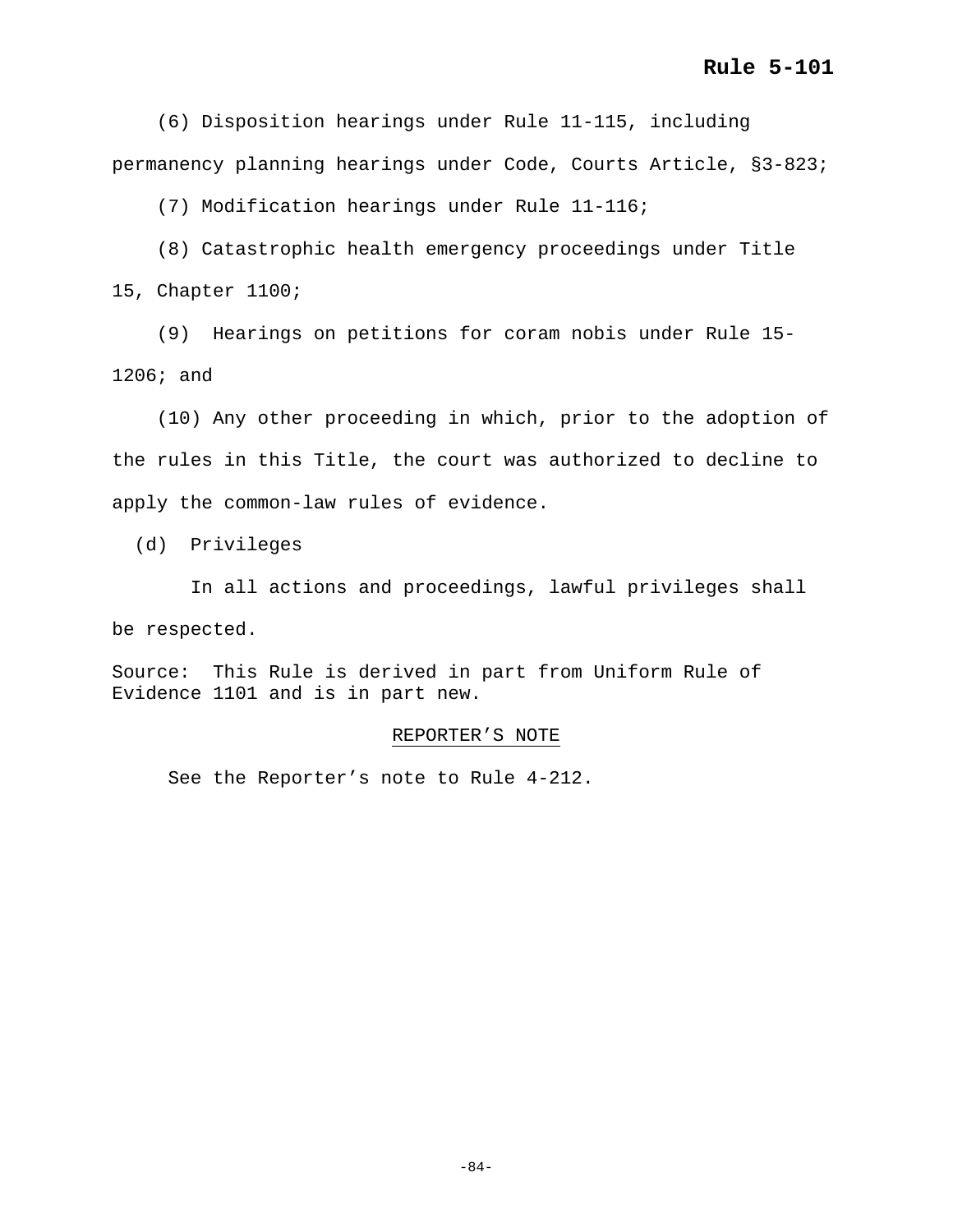MARYLAND RULES OF PROCEDURE TITLE 15 – OTHER SPECIAL PROCEEDINGS CHAPTER 300 – HABEAS CORPUS

AMEND Rule 15-303 to revise internal references, as follows:

Rule 15-303. PROCEDURE ON PETITION

(a) Generally

 Upon receiving a petition for a writ of habeas corpus, the judge immediately shall refer it as provided in section (c) of this Rule or act on the petition as provided in section (d) or (e) of this Rule, except that if the petition seeks a writ of habeas corpus for the purpose of determining admission to bail or the appropriateness of any bail set, the judge may proceed in accordance with section (b) of this Rule.

(b) Bail

(1) Pretrial

 If a petition by or on behalf of an individual who is confined prior to or during trial seeks a writ of habeas corpus for the purpose of determining admission to bail or the appropriateness of any bail set, the judge to whom the petition is directed may deny the petition without a hearing if a judge has previously determined the individual's eligibility for pretrial release or the conditions for such release pursuant to

-85-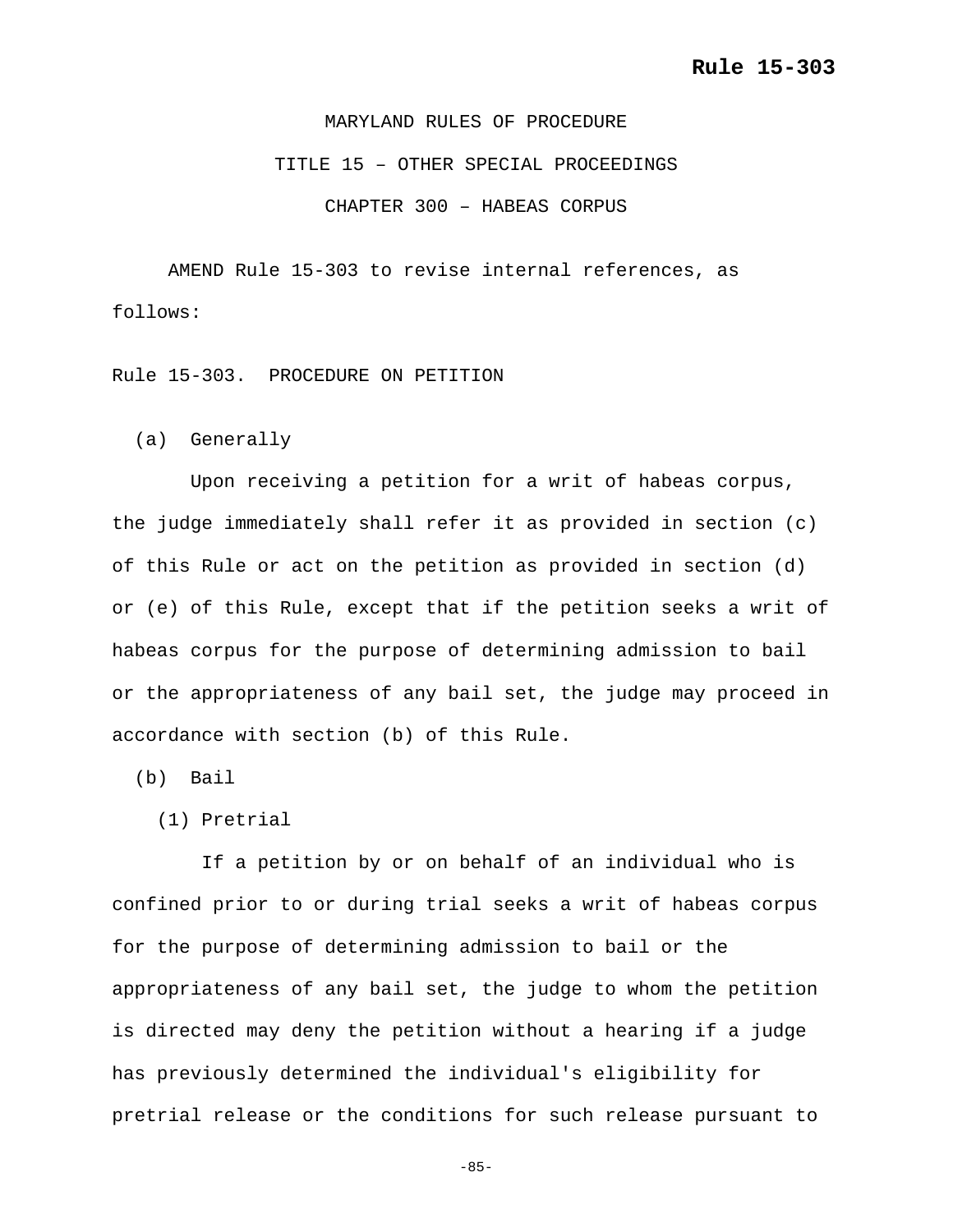Rule 4-216, 4 216.1, or 4 216.2 4-216.2, or 4-216.3 and the petition raises no grounds sufficient to warrant issuance of the writ other than grounds that were raised when the earlier pretrial release determination was made.

Cross reference: Rule 4-213 (c).

(2) After Conviction

 (A) Except as otherwise provided in subsection (2)(B) of this section, if a petition by or on behalf of an individual confined as a result of a conviction pending sentencing or exhaustion of appellate review seeks a writ of habeas corpus for the purpose of determining admission to bail or the appropriateness of any bail set, the judge to whom the petition is directed may deny the writ and order that the petition be treated as a motion for release or for amendment of an order of release pursuant to Rule 4-349. Upon entry of the order, the judge shall transmit the petition, a certified copy of the order, and any other pertinent papers to the trial judge who presided at the proceeding as a result of which the individual was confined. Upon receiving of the transmittal, the trial judge shall proceed in accordance with Rule 4-349.

 (B) If a petition directed to a circuit court judge is filed by or on behalf of an individual confined as a result of a conviction in the District Court that has been appealed to a circuit court, the circuit court judge shall act on the petition and may not transmit or refer the petition to a District Court

-86-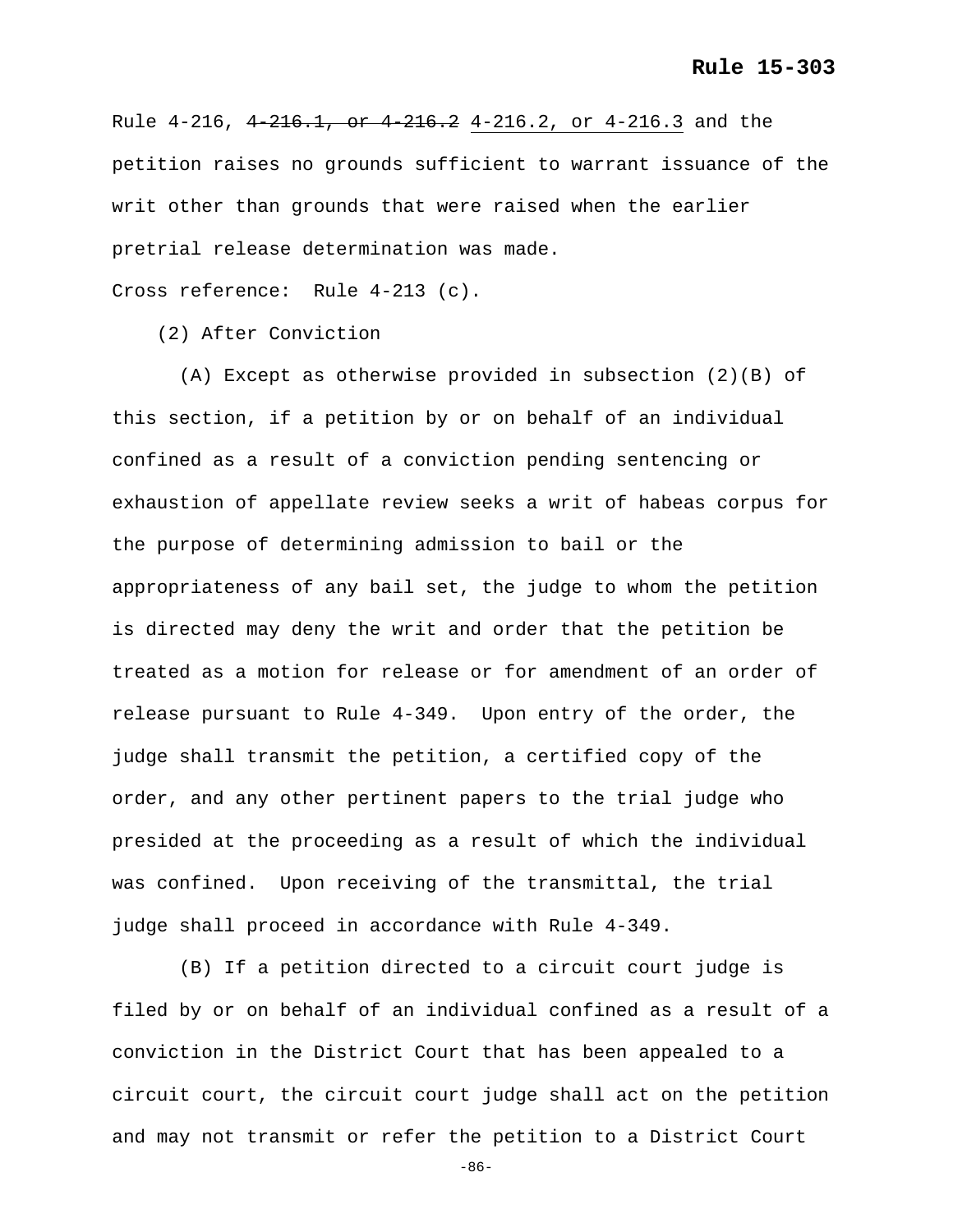judge.

. . .

# REPORTER'S NOTE

See the Reporter's note to Rule 4-212.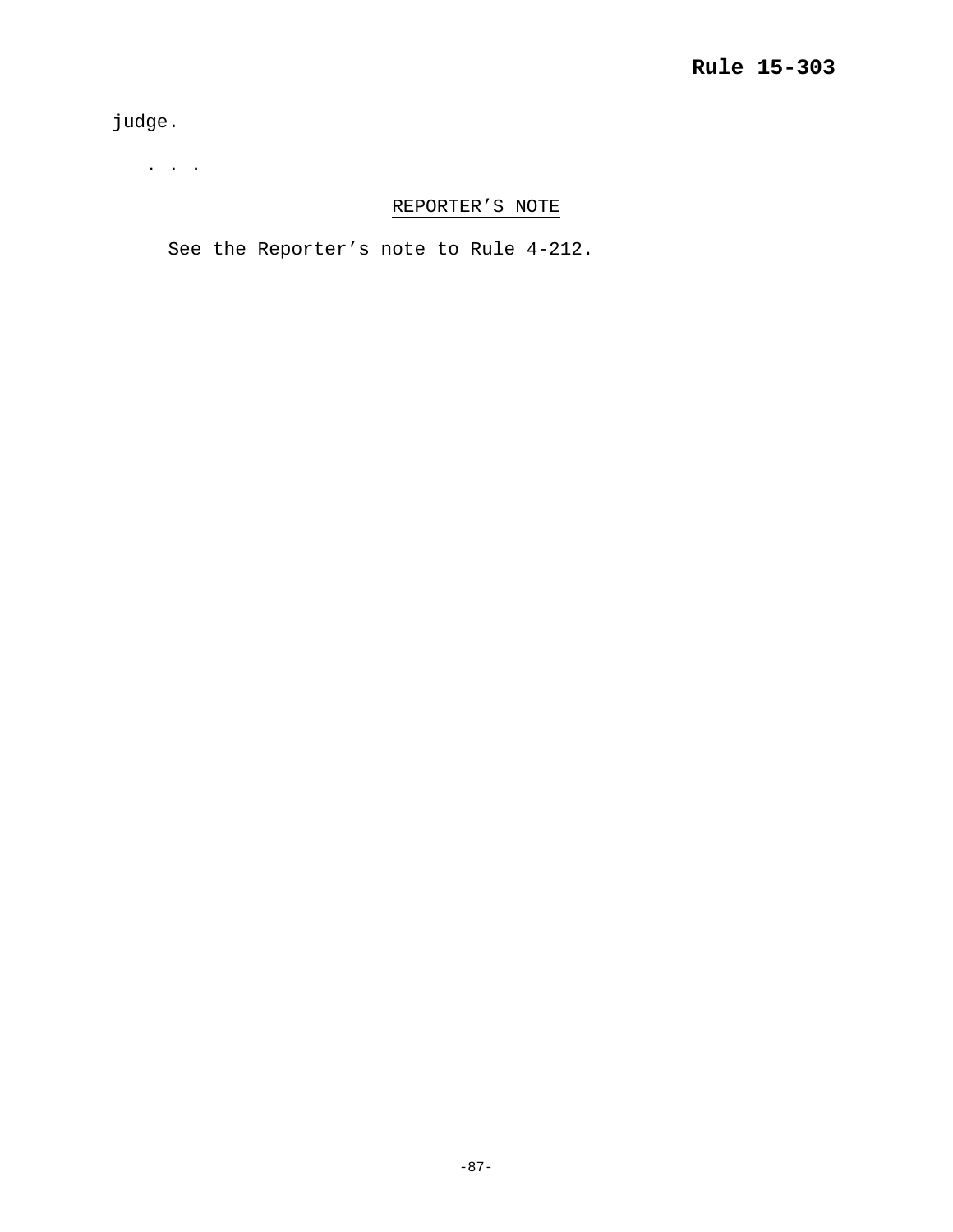### MARYLAND RULES OF PROCEDURE

TITLE 4 – CRIMINAL CAUSES

### BAIL BOND FORMS

AMEND Form 4-217.2 to delete the phrase "the greater of

\$25.00 or", as follows:

Form 4-217.2. BAIL BOND FORMS

(Caption)

#### BAIL BOND

KNOW ALL PERSONS BY THESE PRESENTS:

That I/we, the undersigned, jointly and severally acknowledge that I/we, our personal representatives, successors, and assigns are held and firmly bound unto the State of Maryland in the penalty sum of  $\dots\dots\dots\dots\dots$ . Dollars  $(\xi\dots\dots\dots\dots)$ :

[ ] without collateral security;

[ ] with cash or other collateral security equal in value to the greater of  $$25.00$  or ...... of the penalty sum;

[ ] with cash or other collateral security equal in value to the full penalty amount;

[ ] with the obligation of the corporation [ ] which is an insurer or other surety in the full penalty amount.

To secure payment the [ ] defendant [ ] surety [ ] individual has:

-88-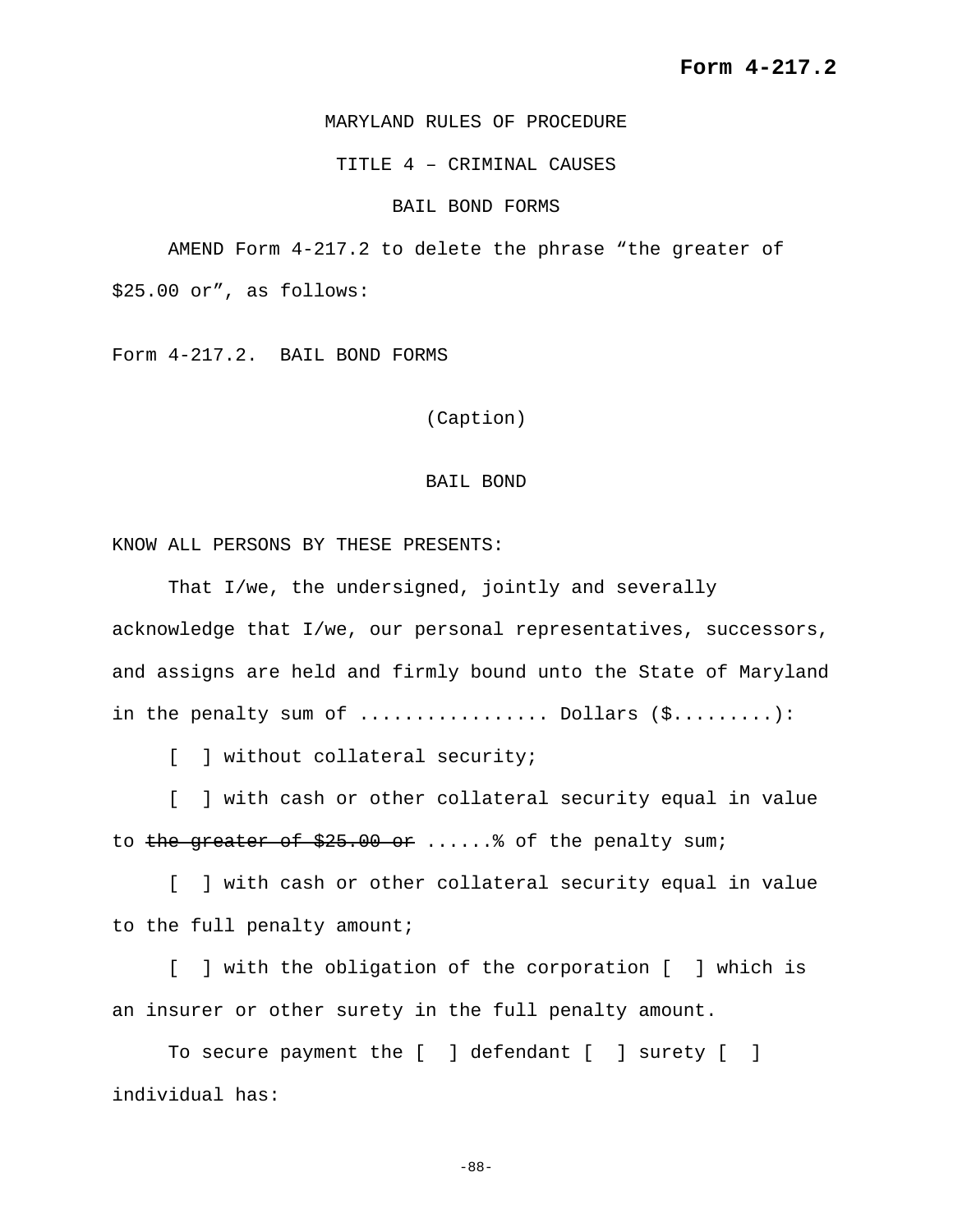## **Form 4-217.2**

[ ] deposited [ ] in cash or [ ] by certified check the amount of \$.......

[ ] pledged the following intangible personal property: ..............................................................

[ ] encumbered the real estate described in the Declaration of Trust filed herewith, or in a Deed of Trust dated the ...... day of ............, ......., from the undersigned (month) (year)

surety to ............., to the use of the State of Maryland.

THE CONDITION OF THIS BOND IS that the defendant personally appear, as required, in any court in which the charges are pending, or in which a charging document may be filed based on the same acts or transactions, or to which the action may be transferred, removed, or, if from the District Court, appealed.

IF, however, the defendant fails to perform the foregoing condition, this bond shall be forfeited forthwith for payment of the above penalty sum in accordance with law.

IT IS AGREED AND UNDERSTOOD that this bond shall continue in full force and effect until discharged pursuant to Rule 4- 217.

AND the undersigned surety covenants that the only compensation chargeable in connection with the execution of this bond consisted of a [ ] fee, [ ] premium, [ ] service charge for the loan of money, or other (describe) ................... ...............................................................

-89-